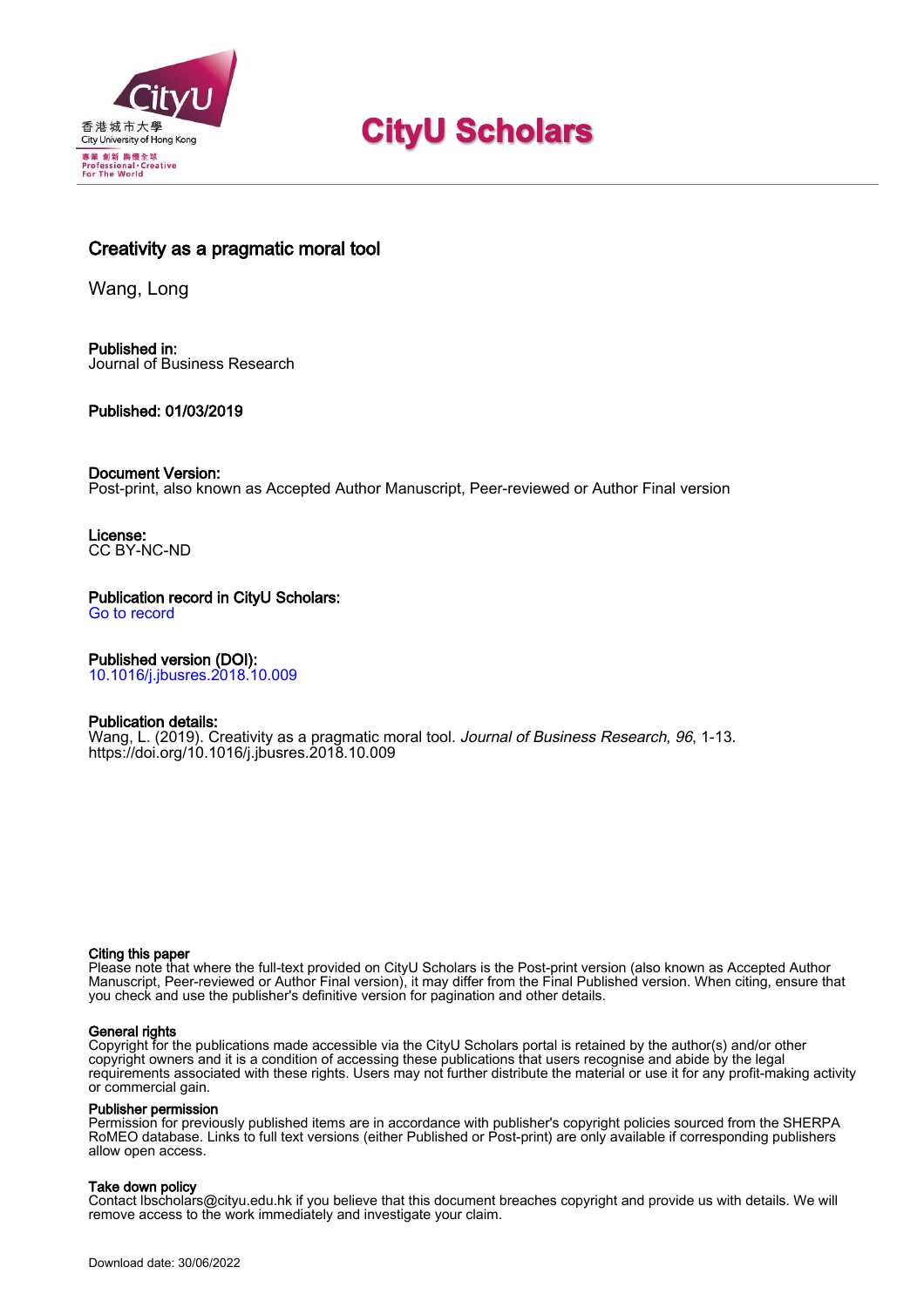Running Head: Creativity and Morality

Creativity As A Pragmatic Moral Tool\*\*

Long Wang Department of Management College of Business City University of Hong Kong longwang@cityu.edu.hk Phone: 00852-3442-7181; fax: 00852-3442-0309

Acknowledgement: The work described in this paper was fully supported by a grant from the Research Grants Council of the Hong Kong Special Administrative Region, PR China (Project No: CityU 21501214).

\*\* ©Elsevier, [2018]. This paper is not the copy of record and may not exactly replicate the authoritative document finally published in Journal of Business Research. Please do not copy or cite without author's permission. The final article is available, upon publication, at: [https://www.sciencedirect.com/science/article/abs/pii/S014829631830482X].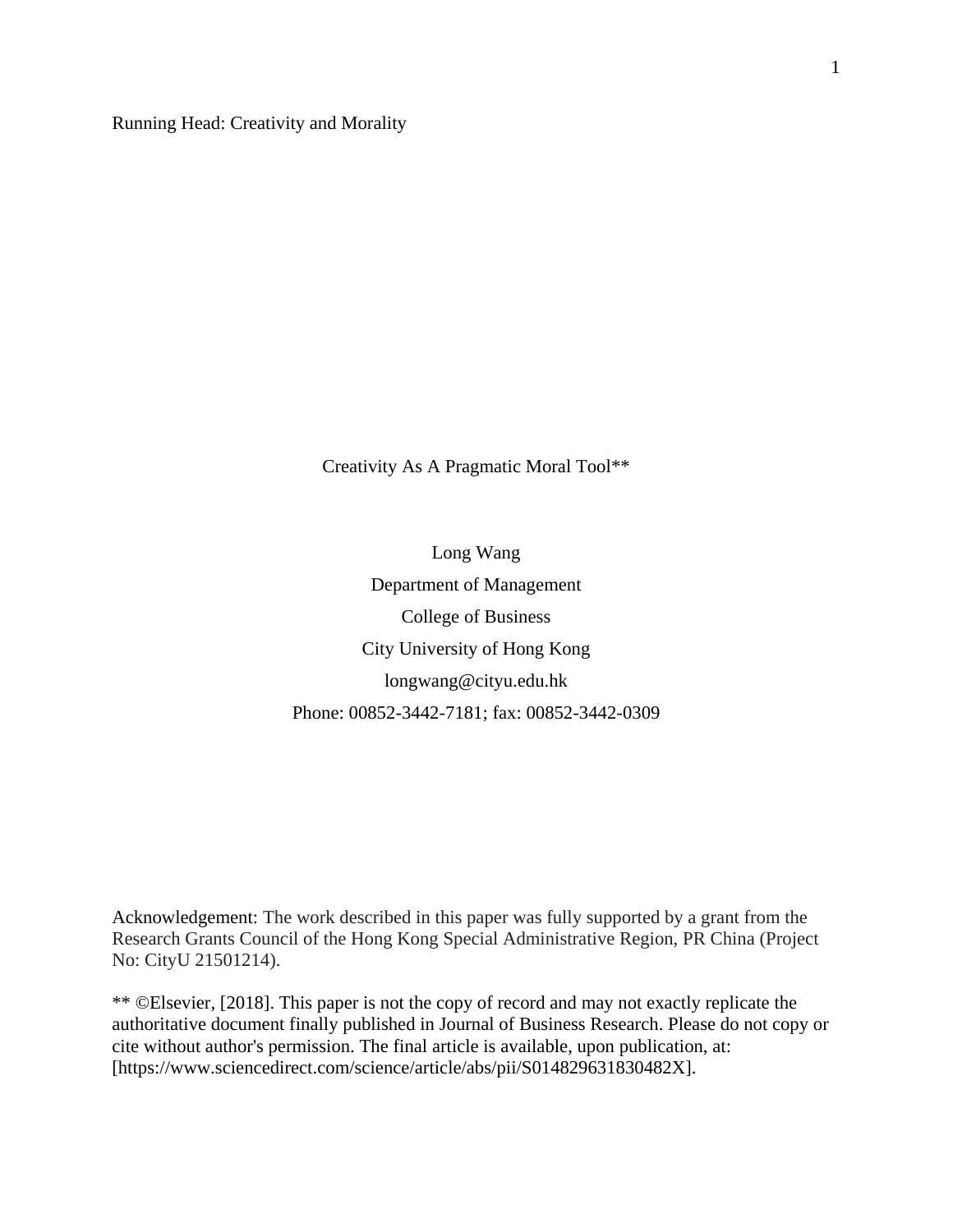#### **CREATIVITY AS A PRAGMATIC MORAL TOOL**

#### **ABSTRACT**

Although creativity is a truly desirable and often scarce commodity in organizations, its moral implications have not been fully explored. This research takes a new approach to investigate creativity as a moral tool, predicting that creativity generates pragmatic solutions by stimulating both unethical rule circumvention and ingenious escapes from immoral rules. The results from four complementary studies support these predictions. Specifically, Study 1 showed that when people were creative, they did not violate rules directly; instead, they were more likely to ingeniously use loopholes to circumvent the rules. Studies 2 and 3 showed that when people were creative, they circumvented moral and immoral legal ordinances for different moral motives; they also approved of moral rule circumvention more than similarly creative but immoral rule circumvention. Finally, Study 4 suggested that experiencing more workplace creativity was related to justifications of morally debatable issues (e.g., euthanasia and homosexuality) but not justifications of clearly immoral issues (e.g., bribery and cheating). The discussion section explores the theoretical and practical implications of these findings.

*Keywords*: Creativity, Morality, Decision-making, Right-Wrong versus Right-Right Moral Issues.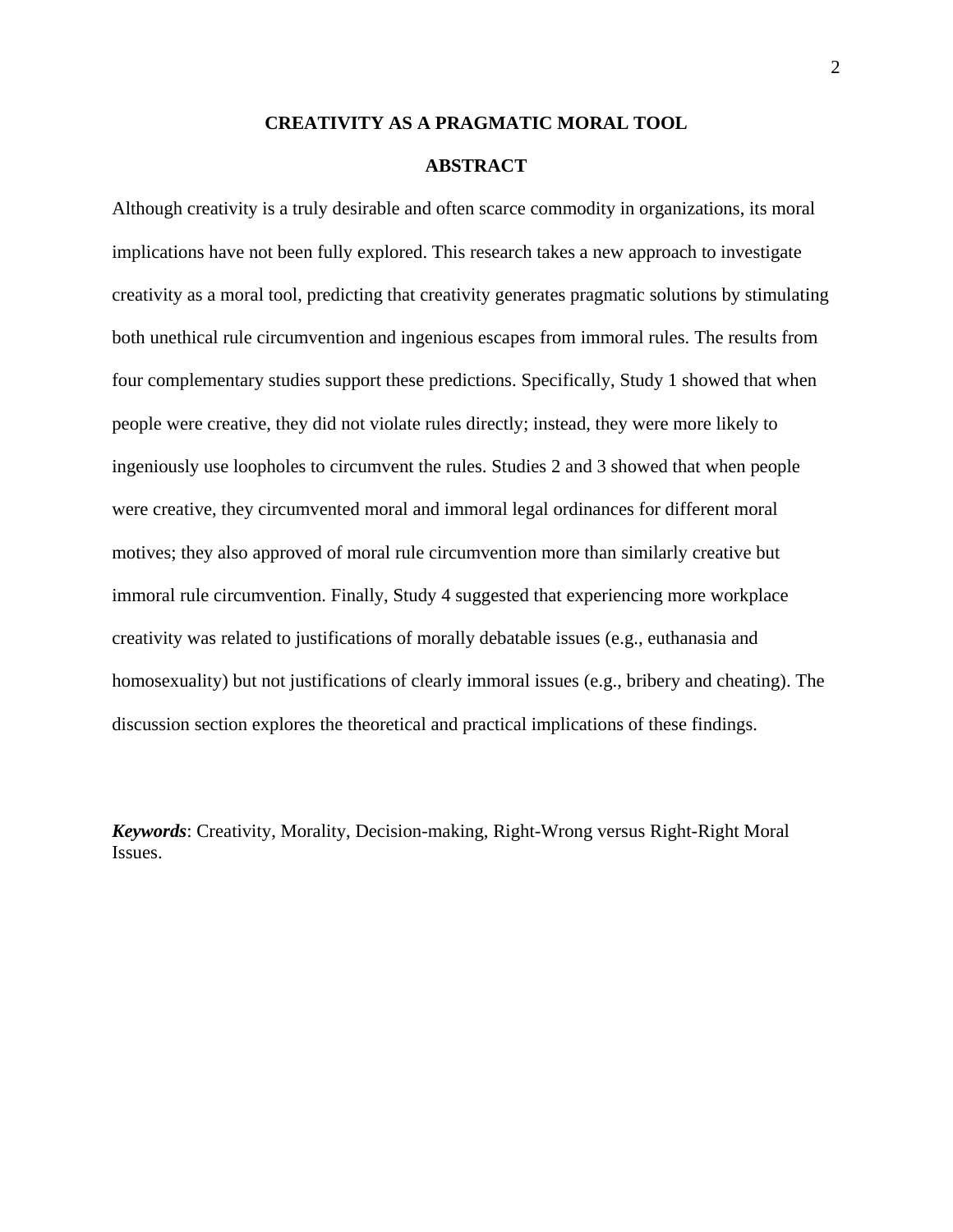#### **CREATIVITY AS A PRAGMATIC MORAL TOOL**

#### **1. Introduction**

 King Friedrich Wilhelm II forced Immanuel Kant to pledge to refrain from giving public lectures on religion. Knowing that the king would not live much longer, Kant used a clever evasion in his pledge to implicitly suggest that he would only be bounded by the unwilling promise if the king was still alive. With this creative but misleading truth, Kant fulfilled his own moral duty to remain honest. In sharp contrast, during his first presidential campaign, former U.S. President Bill Clinton carefully crafted a technically true response to a question concerning his use of recreational drugs by replying that he had never broken the antidrug laws of his country or state: he had used marijuana while he was a student in England (Sandel, 2009), albeit without inhaling. With his misleading answer, Clinton creatively denied his moral responsibility.

 These two examples illustrate a common phenomenon: people take creative approaches to problems that have moral connotations by neither exactly lying nor exactly telling the whole truth. They also suggest that by being creative, people can generate ingeniously pragmatic solutions to traditional moral problems although their moral intent can vary from each other (e.g., violate versus maintain moral principles). A combination of pragmatism and creativity may be a potent tool for solving vexing moral problems. However, research has rarely investigated creativity as a moral tool, as the series of studies described in this paper does.

 A relatively small but growing body of literature suggests that there is an inherent tension between morality and creativity because morality is conventional and creativity is unconventional (Cropley, Kaufman, & Cropley; 2008). In particular, creativity's connection with nonconformity to tradition and convention (Kneller, 1965) suggests that the dark side of creativity implicitly, or even explicitly, encourages immoral behavior (Baucus, et al, 2008; Gino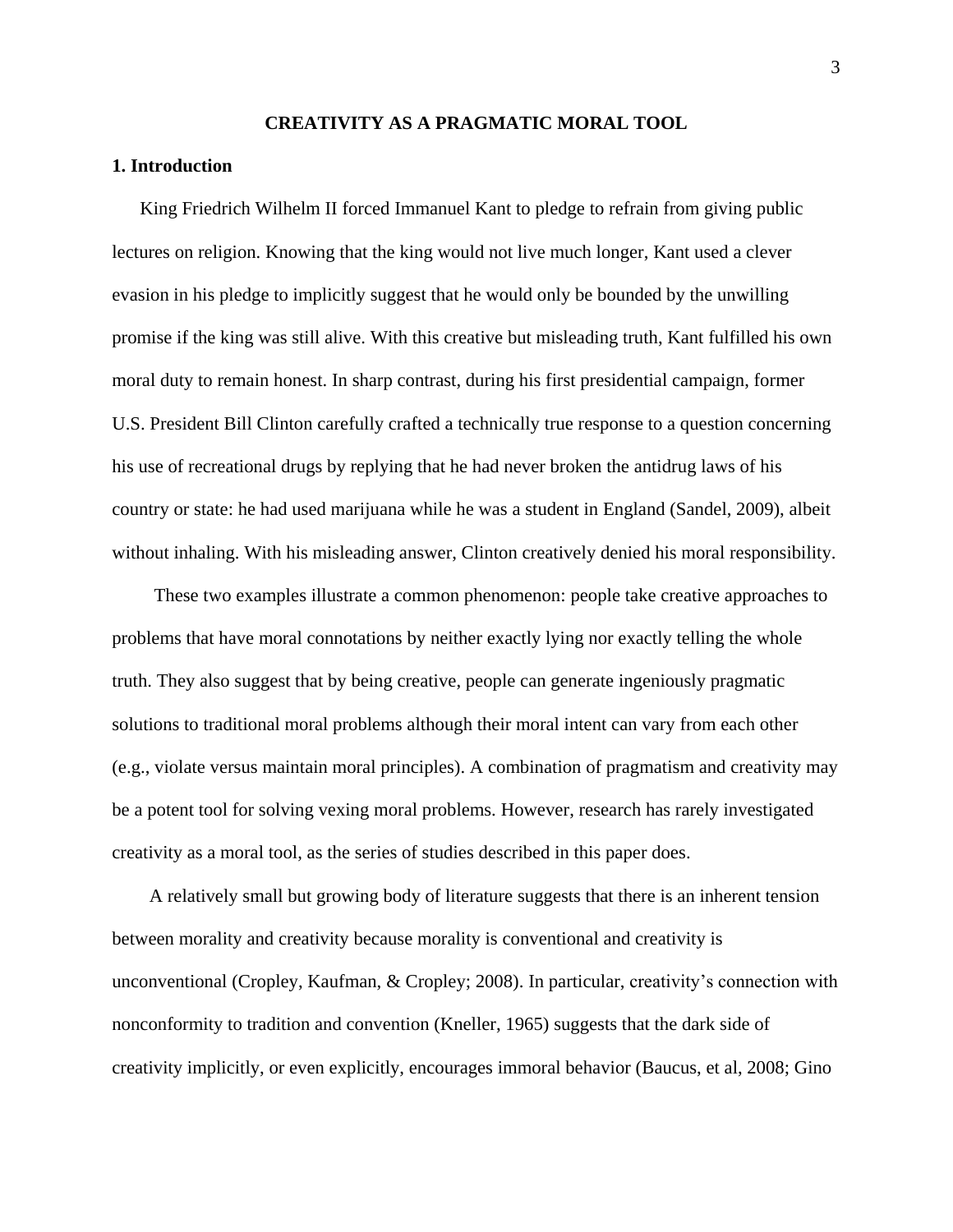& Ariely, 2012; Vincent & Kouchaki, 2016; Wang, 2011). The opening examples, however, suggest that this intuitive view fails not recognize that people can use creativity for completely different moral purposes. For instance, whereas Clinton's creative response was to deny his legal and moral responsibility, Kant's creative evasion was to fulfil his moral duty while avoiding too blatant and costly confrontation. Thus, creativity does not always conflict with morality and may also lead to novel and unconventional practices that exhibit an increase in morality, e.g., Mahatma Gandhi's civil disobedience movement, especially when convention is unjust and immoral (Brower & Stahl, 2011; Runco, 2009; Wolpert, 2002). In particular, when people creatively go against immoral rules, they often reject wrongful social rules and norms to satisfy an alternative, often a higher level of moral principle.

 In addition, the view that creativity encourages immoral behavior does not necessarily capture the potentially complex relationship between creativity and morality (Bierly, Kolodinsky & Charette, 2009) because it simply considers morality as conventional and creativity as unconventional (Runco, 2009; 2010). As Csikszentmihalyi (1996) noted, "it is difficult to see how a person can be creative without being both traditional and conservative and at the same time rebellious and iconoclastic (p.71)." Logically speaking, both creative and uncreative behavior can be either moral or immoral: morality does not, by necessity, always contradict creativity (Runco, 2009; Wang & Murnighan, 2015), especially when immoral behavior is clearly wrong and unacceptable. For example, many blatant moral violations, such as lying and cheating are mundane, unoriginal, and require little or no creativity. It has also been found that violating socially imposed rules is related to less rather than more creativity (Eisenman, 1992; 1999). Thus, creativity does not necessarily increase moral violations, especially those routine violations that are clearly wrong and unoriginal.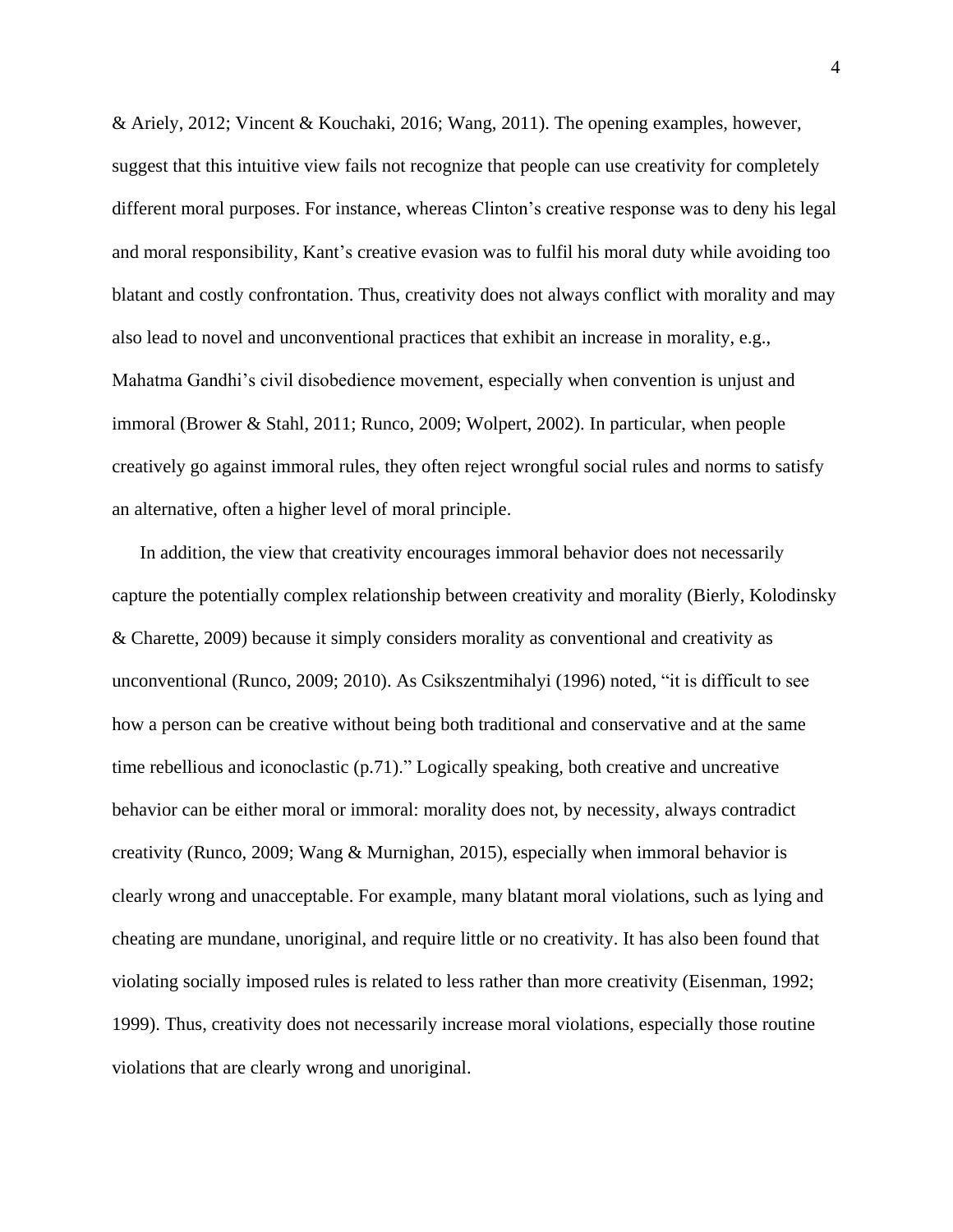The current research takes a new approach to investigate the relationship between creativity and morality. I suggest that creativity does not necessarily increase immoral behavior such as outright violations of moral rules or norms, especially when the immoral behavior is unambiguously unacceptable. Instead, people often use creativity to craft original solutions that balance different moral motives and, at least obliquely, respect basic moral laws and values. In particular, creativity may lead people to explore novel, and previously untapped moral possibilities to pragmatically tackle difficult moral problems (Dewey, 1981; 1987; Fesmire, 2003). In addition, I propose that the flexible logic of moral creativity should increase people's inclinations to support morally debatable behavior rather than morally wrongful behavior because the former involves new but conflicting moral values and the latter is clearly an unoriginal and ostensibly offensive moral violation. These new perspectives are important because they go beyond the intuitive view that morality is conventional and creativity is unconventional. They also provide new insights into the moral implications of creativity by more accurately connecting the nature of creativity with morality.

 I used a triangulation of methods to include both experimental and survey studies to test my predictions. The four complementary studies operationalized creativity in two different ways: the first three lab and online experimental studies used different psychological approaches (e.g., Brendl, et al., 1995; Roney, et al., 1995, Vohs, et al, 2006) to either explicitly or implicitly prime people to be momentarily creative; the last survey study measured the degree of creativity that employees' work required chronically. Specifically, Study 1 showed that creativity primes did not increase direct violations of the rules; instead, they stimulated people to take advantage of systemic loopholes to ingeniously circumvent the rules. Study 2 and 3 demonstrated that priming creativity led people to exploit a systematic loophole in both moral and immoral ways. In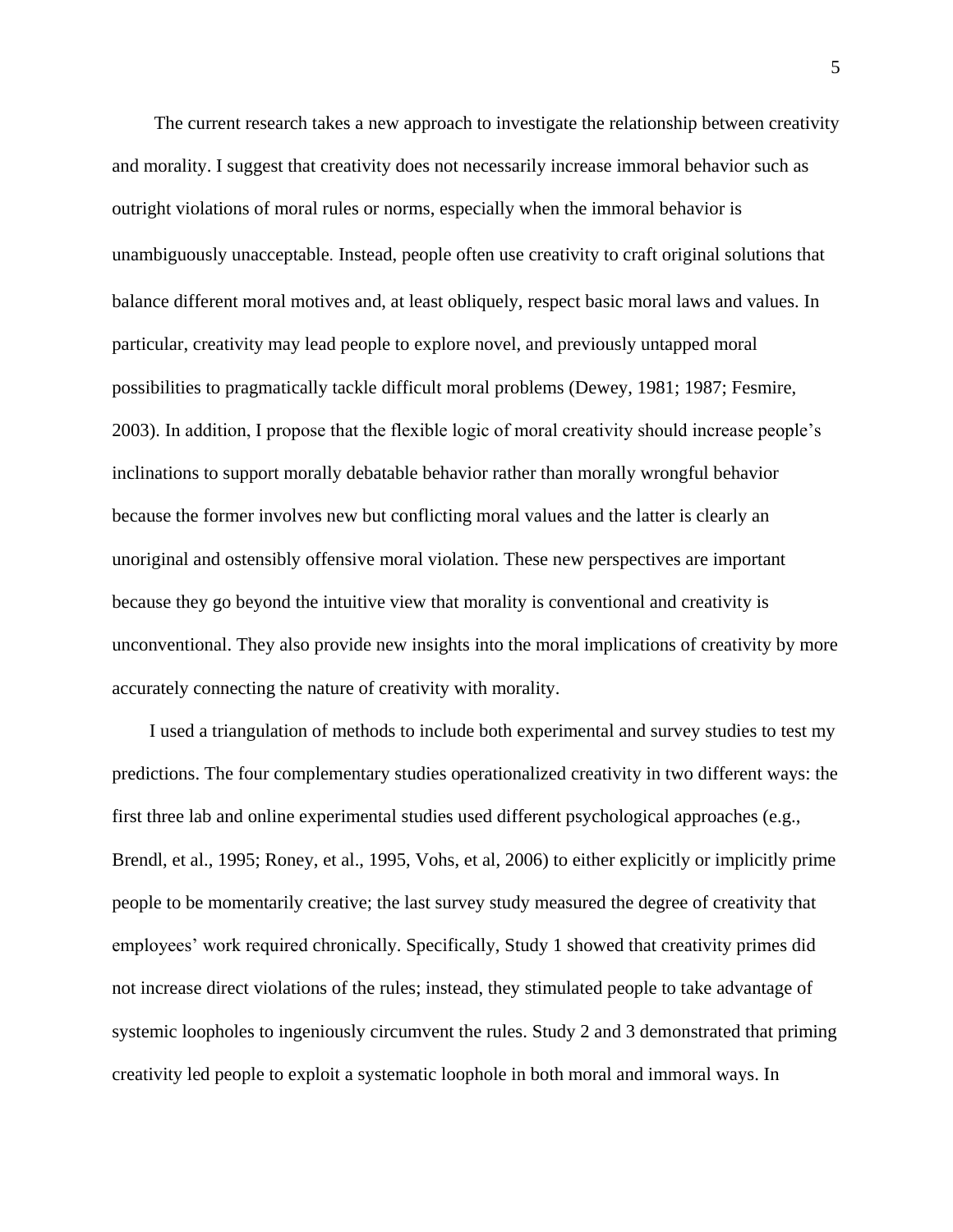addition, both studies showed that creativity increased the likelihood that people would approve of moral rule circumvention more than immoral loophole taking. Finally, Study 4 used the data of 4,833 managers and business professionals from 20 countries to show that job-required creativity was positively related to people's support of behavior whose morality some might question (e.g., abortion and euthanasia) but was not related to behavior that is clearly wrong and/or immoral (e.g., cheating and accepting a bribe).

#### **2. Theory and Background**

#### *2.1. Creativity and variation*

 Almost everyone has some spark of creativity that can be applied to all types of activities (Torrance, 1967; Torrance, Clements, & Goff, 1989; Torrance & Torrance, 1973), but creativity is not always readily available unless successfully activated. Historically, researchers have investigated creativity as an outcome, a process, or the integration of the two (Amabile, 1983; Shalley & Zhou, 2008). As an outcome, creativity is often described as the generation of a novel and useful product, idea or solution (e.g., Amabile, 1983; Barron, 1969; George, 2007). Creating such a product requires special cognitive processes, which often involve variation and retention (Campbell, 1960; Simonton, 1999), with variation contributing primarily to novelty and retention contributing primarily to usefulness (Amabile, et al, 2005). Although both are important, novelty is often treated as creativity's more important, distinguishing feature (Amabile, 1996; Amabile, et al, 2005). In particular, the common view of creativity suggests that to create novel ideas, people need to engage in variation to break their traditional approaches to a problem to restructure what might have seemed irrelevant (Koestler, 1964; Newell, Shaw & Simon, 1962), free themselves from traditional constraints (Kirton, 1976; Runco, 2004a), and think out of the box to break common assumptions and rules (Adams, 1963; Schuldberg, 1997).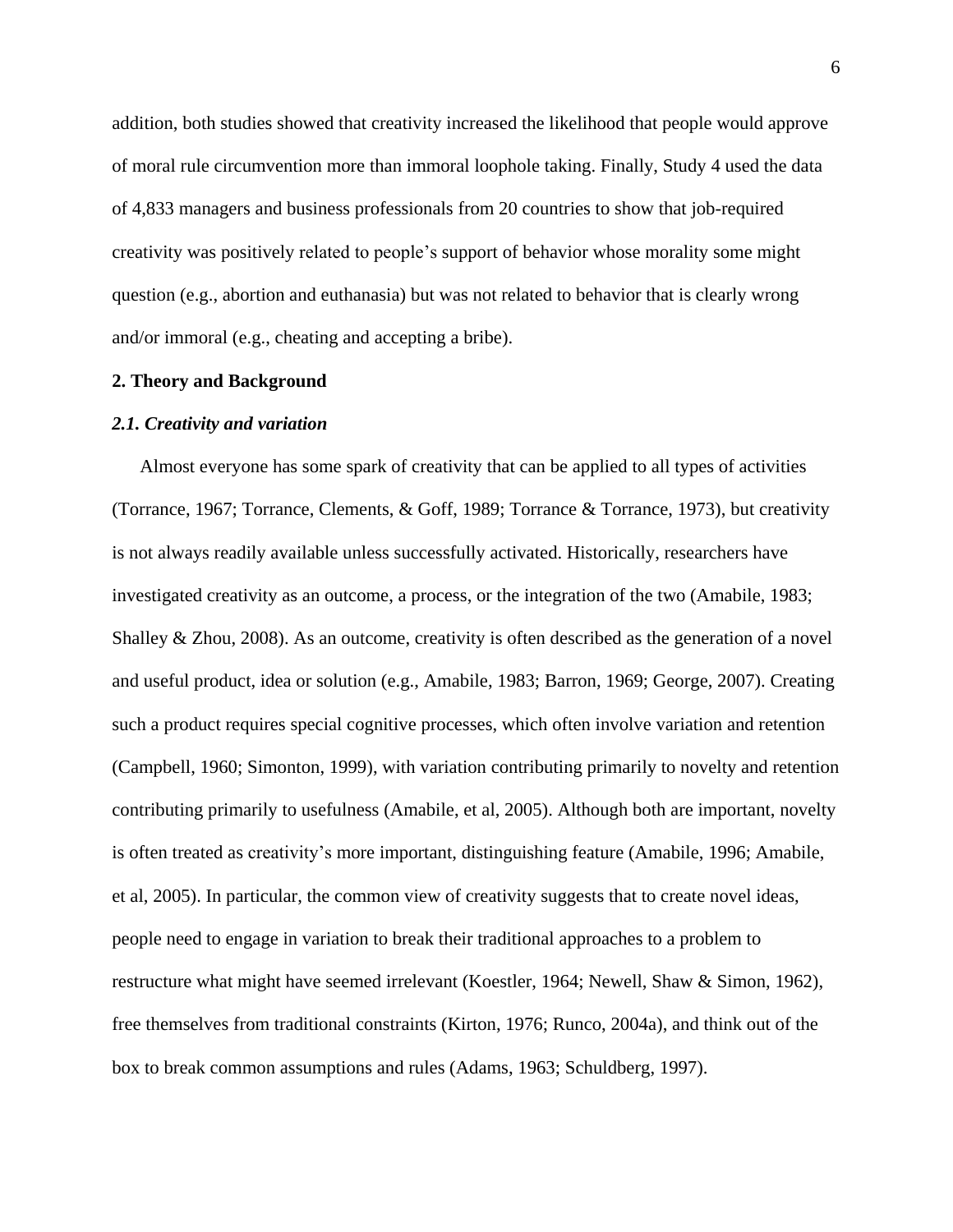#### *2.2. Morality and creativity*

 This research focuses on creativity as a cognitive process, in which people develop novel and useful solutions to their problems and decisions (Amabile, 1983; Shalley & Zhou, 2008). Because everyone has creative potential (Runco, 2004b), I suggest that once creativity is activated, it can be used as a moral tool in moral decision-making. In particular, I investigate how activating creativity or a creative mindset may help people generate different moral solutions to different kinds of moral problems.

 Although "radical novel" ideas (Barron, 1969) can lead to unexpected behaviors or even serious moral concerns (Baucus, et al, 2008; Akerlof & Shiller, 2009), the argument that creativity, because of its cognitive variation, unselectively encourages immoral behavior is theoretically incomplete (Runco, 2010; Wang & Murnighan, 2015). The argument is intuitively appealing because creativity can free people from traditional conceptual boundaries (Adams, 1963; Runco, 2004; Schuldberg, 1997), encouraging them to challenge traditions, rules, and norms. In other words, thinking outside the box encourages people to violate rules and morality because creativity is unconventional and morality is conventional.

 However, rule or moral violations can also take conventional or unconventional forms. As the common saying goes, rules are made to be broken. In the absence of adequate monitoring and punishment, people violate rules and morality all the time for a variety of reasons. Yet, many of their rule or moral violations are simply mundane and unoriginal. For example, a decade of research on cheating in academic institutions suggested that student cheating is widespread and increasing (McCabe, Treviño, & Butterfield, 2001). A large portion of students violated academic honesty (e.g., Brown, Weible, & Olmosk; 2010; Jones, 2011), but no evidence suggests that these students are creative or their cheating involves creativity. Similarly, Eisenman

7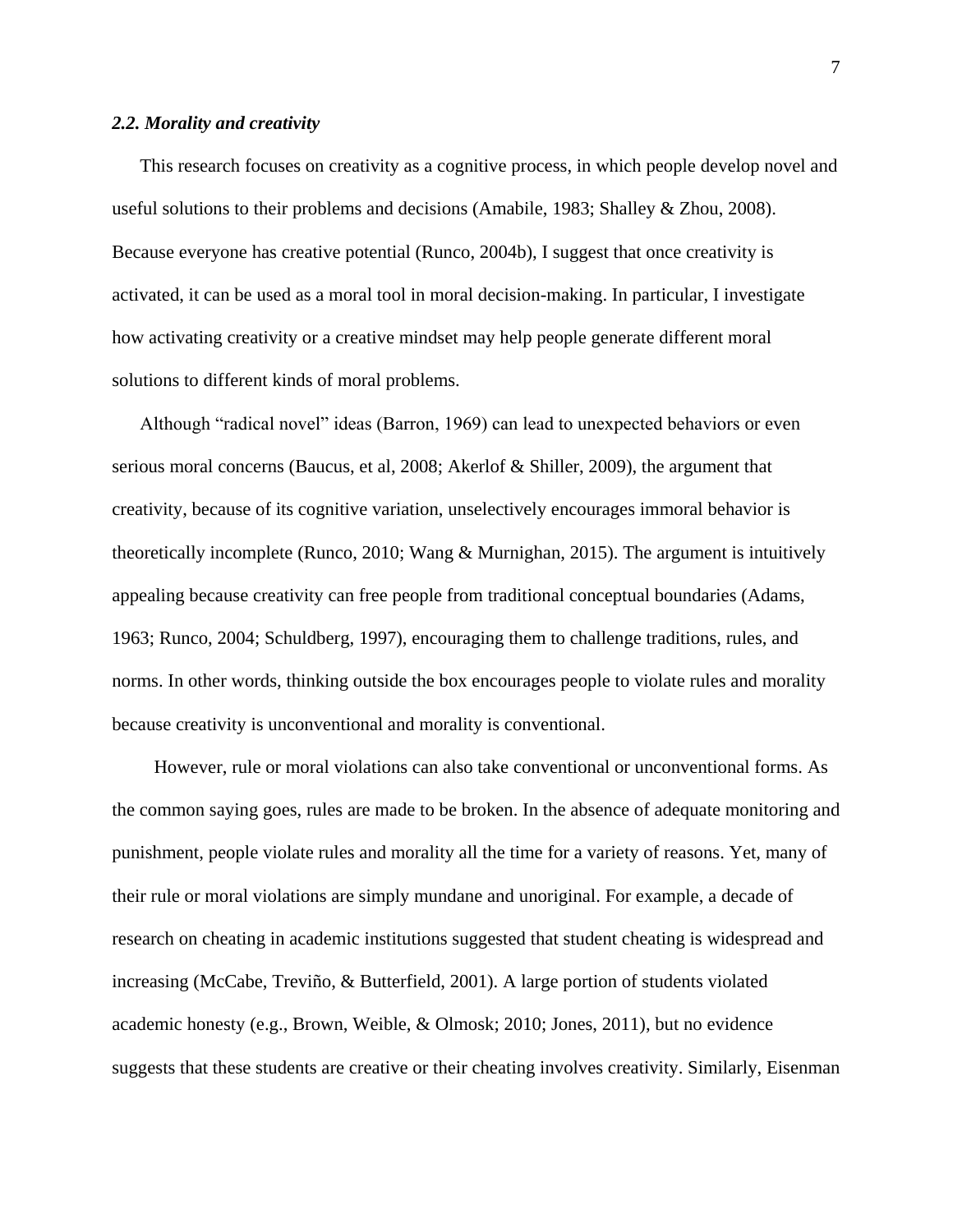(1992; 1999) found that prisoners are often uncreative although they dislike socially imposed rules and their criminal career often involves different kinds of cheating and rule-breaking. Indeed, many instances of outright moral violations and blatant cheating do not share anything in common with creativity. Thus, it seems convenient but questionable to simply argue that creativity always encourages immoral behavior because it goes against conventions.

 In addition, creativity can also have positive moral consequences when societal moral norms are wrong. For example, the creative acts or discoveries of Bruno, Gandhi, Galileo, and Martin Luther King, Jr. led them to be jailed or persecuted (Brower & Stahl, 2011) mainly because they deviated from moral or social norms of the society, which were immorally misguided (Runco, 2009). As Henry David Thoreau claimed in *Civil Disobedience*, "under a government which imprisons any unjustly, the true place for a just man is also a prison." When dominant moral norms are wrong, creative nonconformity can actually lead to more rather than less moral behavior, e.g., Mahatma Gandhi's civil disobedience movement (Brower & Stahl, 2011; Runco, 2009; Wolpert, 2002).

 Thus, creativity and morality do not necessarily conflict each other in a negative manner. Runco's (2009) two-continuum theory of creativity and morality suggests four major possible relationships between creativity and morality: creative/moral behavior, creative/immoral behavior, uncreative/moral behavior, and uncreative/immoral behavior. Drawing on this framework, Wang & Murnighan (2015) suggested that creativity should be more related to creative/moral and creative/immoral behavior than uncreative/moral and uncreative/immoral behavior, as many moral or immoral behaviors (e.g., following laws or lying to deny wrongdoing) are often the easiest, most available and routine decisions that require little or no creativity. When people are uncreative, they often either follow or violate the rules (regardless of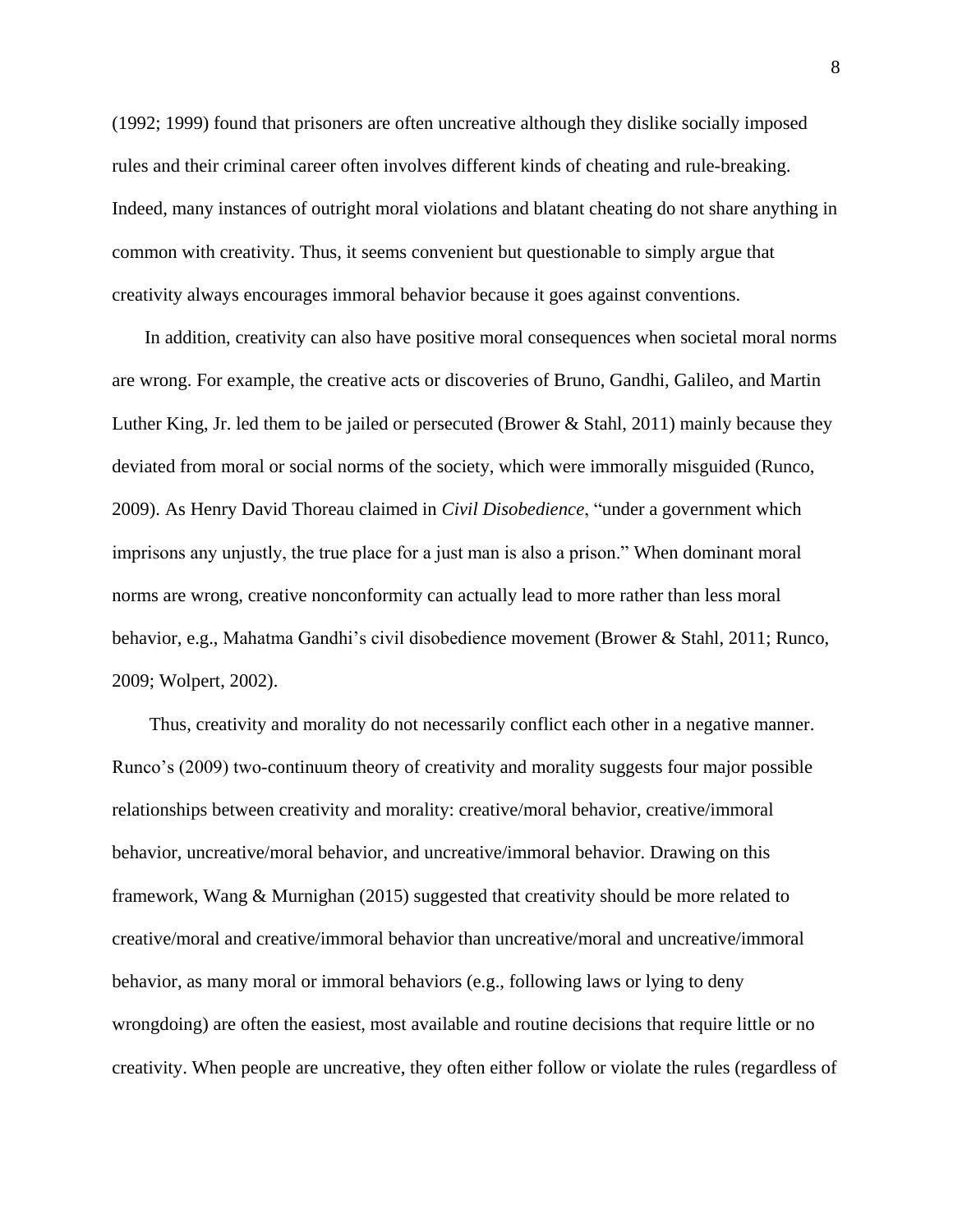whether the rules are moral or not). Creativity, however, allows people to think outside the box and go beyond mundane routines to solve moral problems (Mumford, et al., 2010), often in a novel and pragmatic manner. This process is essential to understanding the relationship between creativity and morality.

#### *2.3. Rule violations versus circumventions*

 In essence, the aforementioned logic suggests that creativity often serves as a pragmatic tool for traditional moral problems. Although creativity often motivates people to think outside the box, it does not indiscriminately endorse all types of immoral actions. In particular, creativity should not increase the likelihood of engaging in clearly wrong actions (e.g., *direct rule violations or blatant cheating*) because these actions are often both unoriginal and objectionable; instead, it should be more likely to encourage moral innovations that only diverge slightly from straight-and-narrow moral requirements, particularly those small moral deviations that are not particularly obnxious but provide outcomes that rules and principles would otherwise constrain.

 Rule circumvention is a typical example. Unlike direct moral violations, circumventing rules or regulations such as exploiting loopholes, often requires ingenuity and represents a much less severe moral offense than blatant rule violations. Creativity should facilitate this process in two ways. First, creativity can help people discover ambiguities or the inadvertent limitations of a rule or regulation. Original, divergent, and flexible thinking, for instance, can help people explore untouched, morally "grey" areas, which can be difficult to identify without thinking outside the box. Second, unlike blatant transgressions or violations, exploring morally grey solutions also, however obliquely, pays some homage to the rules. Thus, when moral innovation is not entirely consistent with moral canons, people should be more likely to engage in minor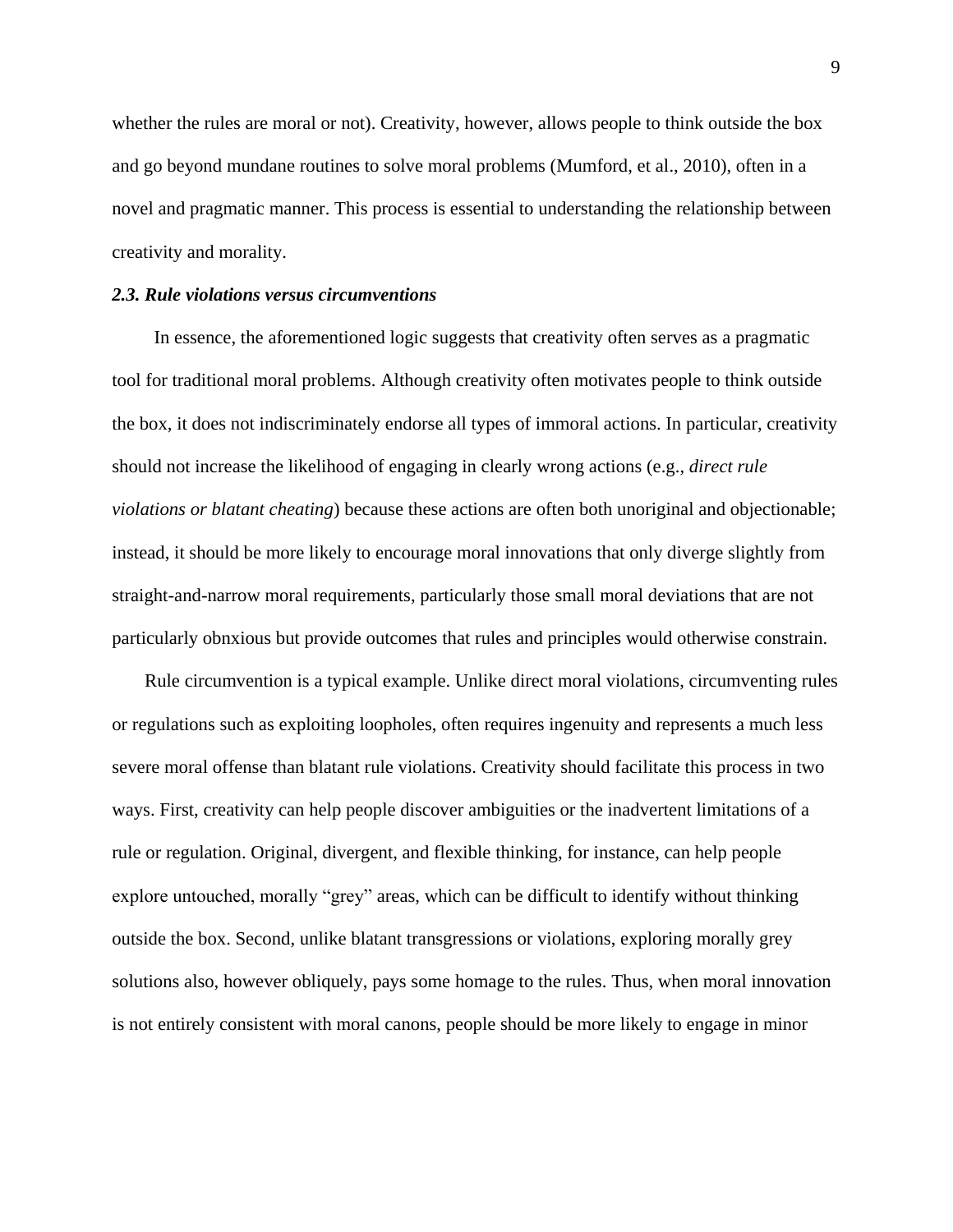acts of deviant behavior that takes advantages of the imperfection of rules and regulations but are unlikely to engage in outright violations (Bierman, Smoot, & Aumiller, 1993).

 In essence, because creativity encourages outside-the-box thinking, the special cognitive process of creativity should broaden or enlarge the set of moral options that people may imagine when they face a moral problem. I suggest that creativity only prompts moral innovations when people find novel and unusual moral grounds that balance different moral motives. Such moral innovations often involve circumvention rather than outright violation of any moral rules and principles. Thus, my proposal is different from the view that creativity unselectively encourages immoral behavior.

**H1**: Activating people's creativity will increase the likelihood that they circumvent rather than directly violate rules or principles.

#### *2.4. Immoral versus moral rule circumvention*

 Depending on the situation, rule circumvention may be moral or immoral. On the one hand, rule circumventions can be immoral and illegal. For example, people and companies often exploit loopholes in the tax code to minimize their taxes; they also frequently take advantage of legal loopholes to circumvent rules and regulations in areas fraught with ethical and legal complications. On the other hand, legal rules and social conventions do not always align with strict standards of right and wrong (Turiel, 1983). When religious beliefs interfere with the administration of medical assistance for children, for instance, two sets of moral standards clash. Thus, people may also consciously deviate from generally accepted societal rules to satisfy their own (rightful) moral position. In particular, when a society's norms or conventions are inappropriate and/or indefensible (e.g., Martin Luther King's exhortation to follow only just laws and openly and loudly flout unjust laws), creative deviations can lead to moral innovations in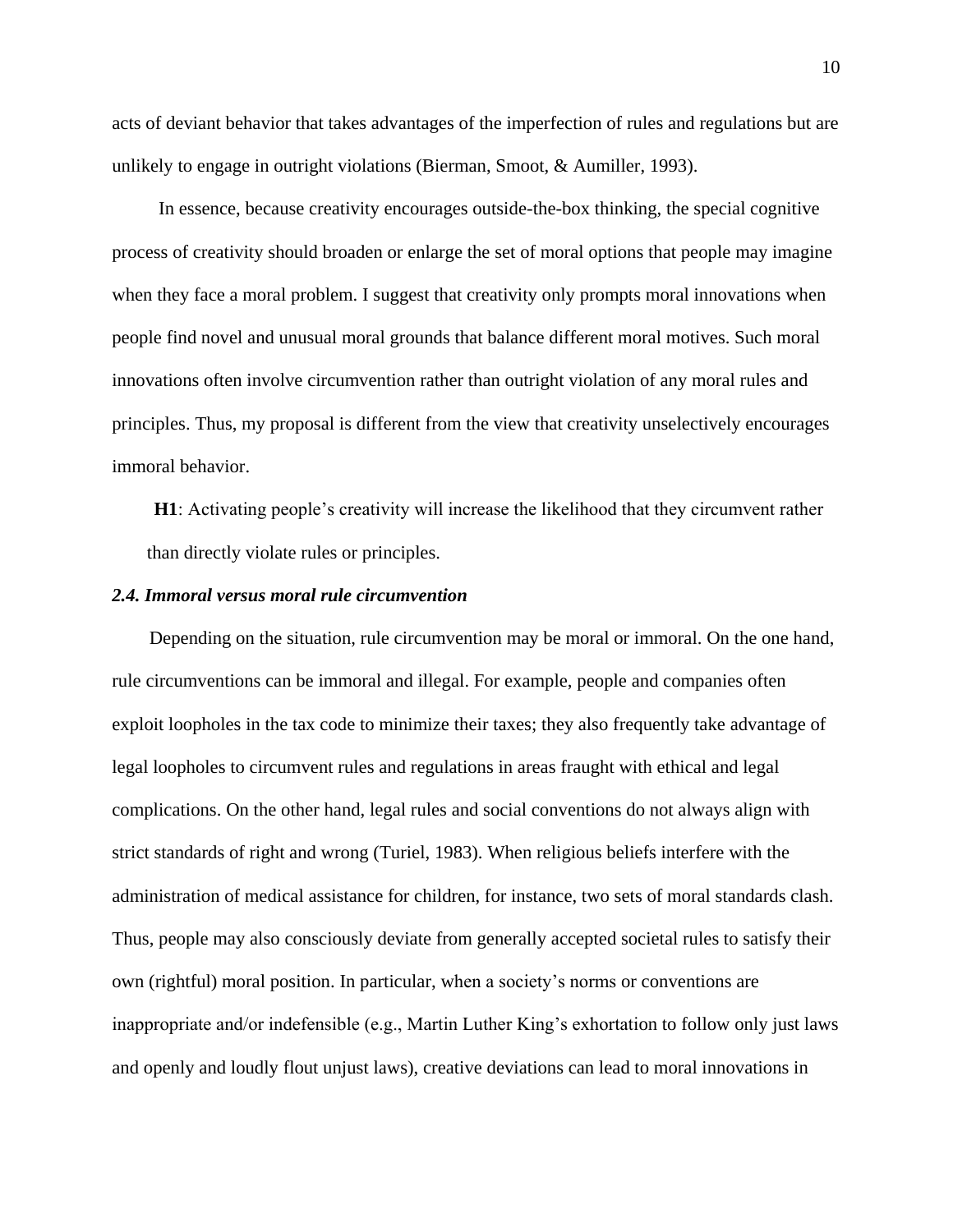favor of higher moral standards. Creative passive resistance, for example, allowed Gandhi to rebel without violating his pacifist values (Runco, 2009; Wolpert, 2002).

 Circumventing unjust rules or laws clearly differs from exploiting or manipulating loopholes to avoid just rules and laws because these two actions result from markedly different moral intentions. The former rejects wrongful rules or social norms to satisfy a higher moral principle; the latter has little or no moral grounding but is, instead, a violation of appropriate moral principles. Although people often attempt to defend immoral behaviors (Ashford & Anand, 2003; Bandura, 1999), they can more easily preserve a moral self-image (Aquino & Reed, 2002; Murnighan, Oesch, & Pillutla, 2001) when they circumvent inappropriate rules to be consistent with moral precepts. Thus, although creativity may increase different kinds of rule circumventions, people should consider rule circumventions as more acceptable when they circumvent immoral than moral rules.

 **H2**: When creativity is activated, people will be more likely to approve of rule circumvention when its intent is to satisfy an alternative (higher) moral principle than when the intent is to violate an appropriate moral principle.

### *2.5. Right-wrong versus right-right moral issues*

 The discussion to this point has suggested that creativity can be a double-edged sword, leading to either lower moral or higher amount of moral deviations, depending on whether the social rules and conventions are appropriate and defensible. Moral attitudes toward moral versus immoral deviations are likely to differ markedly; thus, understanding the relationship between creativity and morality also requires a further investigation of different types of moral issues.

Although morality is often concerned with how to define right and wrong (Beauchamp  $\&$ Bowie, 2004), the nature and broad range of moral dilemmas includes both right-wrong and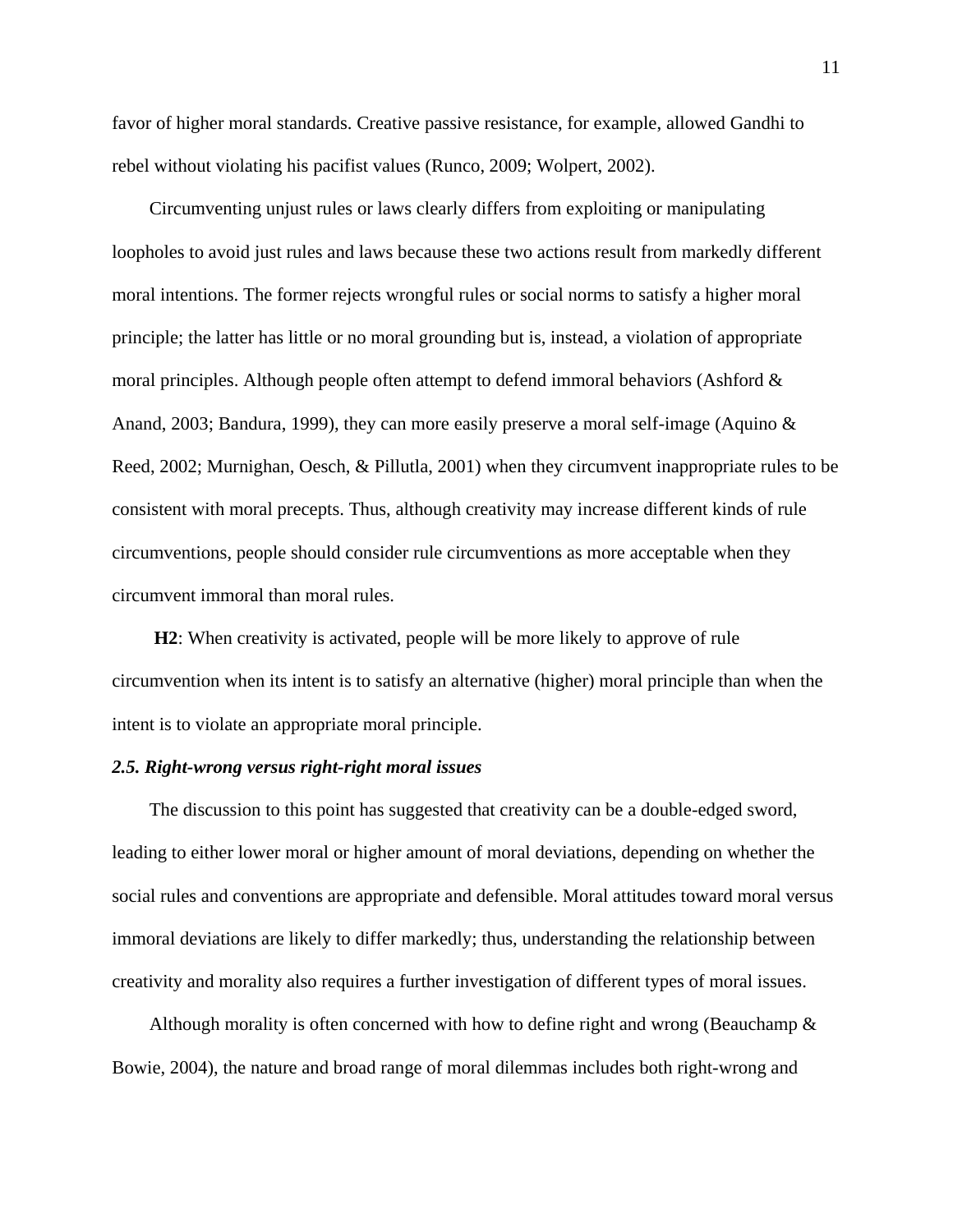right-right decisions (Kidder, 2009). Right-wrong decisions present a test of moral character as the wrongs (e.g., cheating or lying to get ahead) are a breach of basic moral values (e.g., integrity and honesty) or rules (e.g., thou shalt not cheat). Organizational scandals like Bernie Madoff, Enron, and World.com are all examples of breaches of morality in right-wrong decisions. In contrast, right-right decisions are moral dilemmas that involve two or more competing moral values (Kidder, 2009). Kohlberg's (1958) classic example, for instance, asked people whether a desperate husband should steal an unaffordable drug to save his wife's life. In organizations, managers may need to choose whether to punish a loyal employee's transgression (justice) or forgive it (mercy) (Wang & Murnighan, 2017). Moral dilemmas like these often invoke multiple, sometimes conflicting, moral values, making "one right answer" elusive.

 Understanding the relationship between creativity and right-right dilemmas is critical but challenging. In particular, because right-right dilemmas differ significantly from right-wrong dilemmas and tend to vary from one type of right-right dilemma to another, it is extremely difficult if not entirely impossible to empirically compare the effects of creativity on people's decisions to navigate these myriad types of moral dilemmas. Thus, the current research primarily tests creativity's relationship to people's moral perceptions and justifications of clearly immoral issues versus morally debatable (right-right) issues.

 Although creativity may help people justify their actions in both right-wrong and right-right moral dilemmas, the fact that right-right dilemmas are more ambiguous than right-wrong dilemmas suggests that creative moral reasoning would have stronger effects for right-right dilemmas. In particular, people's choices in right-right dilemmas are likely to be open to greater controversy, which should be more easily resolved with creative moral reasoning. Right-wrong moral dilemmas, in contrast, represent clear deviations from moral rectitude: people are often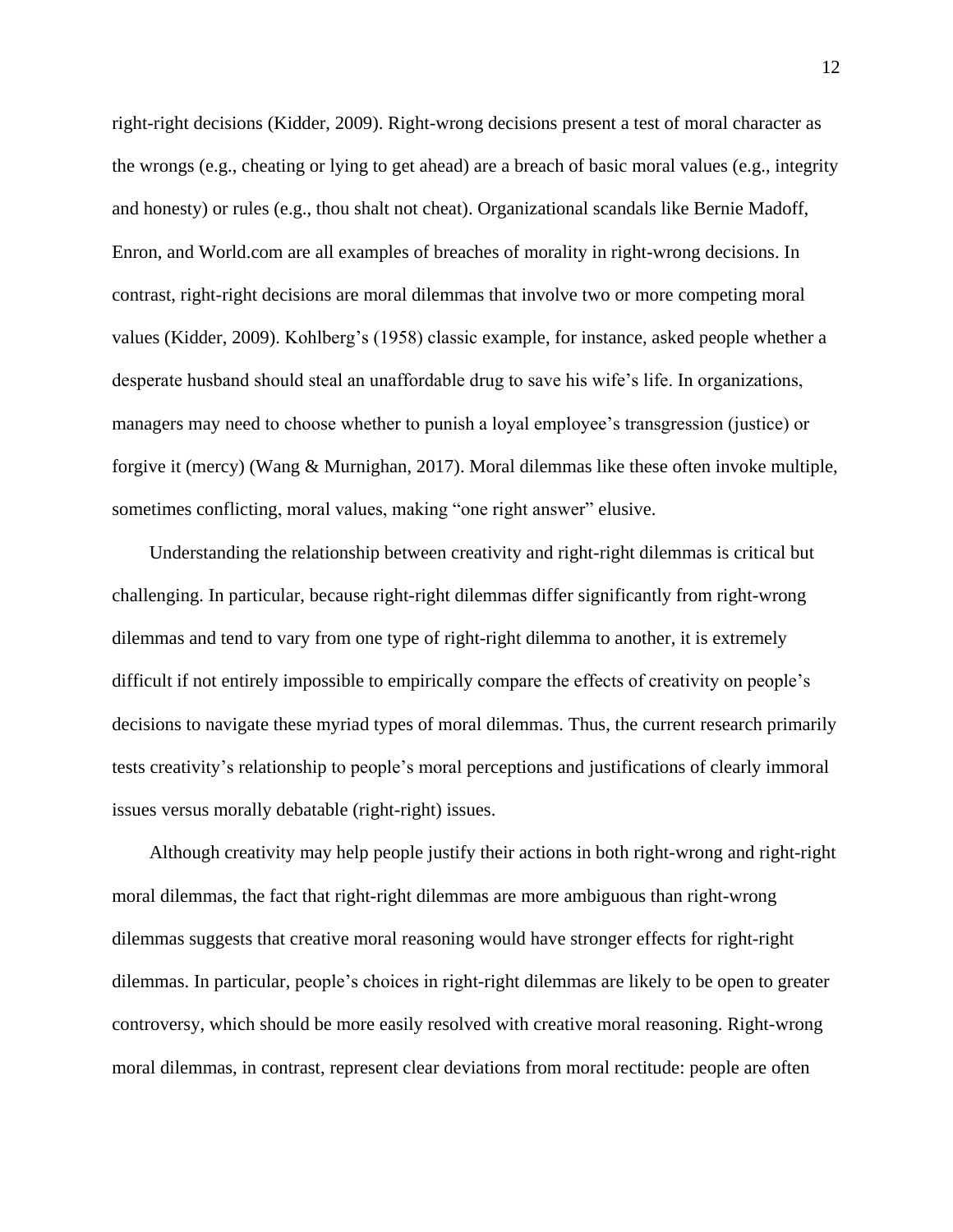clear in their understanding of the boundaries between right and wrong. As a result, although they might be able to justify small misdemeanors, justifying more serious immoral actions is considerably more difficult (Schweitzer & Hsee, 2002; Schweitzer, Ordoñez, & Douma, 2004). This difference suggests that people will be less likely to use creativity to justify immoral transgressions, particularly those that clearly violate core moral principles. Instead, creativity should be most relevant and most useful for justifying unconventional moral decisions in rightright moral dilemmas, which typically involve conflicting moral values or new moral issues.

**H3**: Creativity will be more related to justifications of morally questionable behavior in right-right decisions than clearly immoral behavior in right-wrong decisions.

#### **3. The Current Research**

 The current research used both experimental and archival data to investigate the relationship among creativity, moral decisions, and perceptions. In four complementary studies, I used a triangulation of methods to include both tightly controlled lab and online experiments and survey data to overcome the potential limitations and biases of single method approaches (Hussey, & Hussey, 1997). The four studies operationalized creativity in two different ways. In the first three lab and online experimental studies, I used both direct and implicit manipulations (e.g., Brendl, et al., 1995; Dijksterhuis & Bargh, 2001; Roney, et al., 1995, Vohs, et al, 2006) to prime people to be creative to test how activating a creative mindset might affect people's rule circumvention versus violation when they faced moral versus immoral rules. Extending the results of the first three studies, I suggested that some employees may be required to activate and use their creativity more than others in the workplace. Thus, I also used the survey data to test how people's routine activation or use of creativity in the workplace may be related to their ethical perceptions of different kinds of moral issues.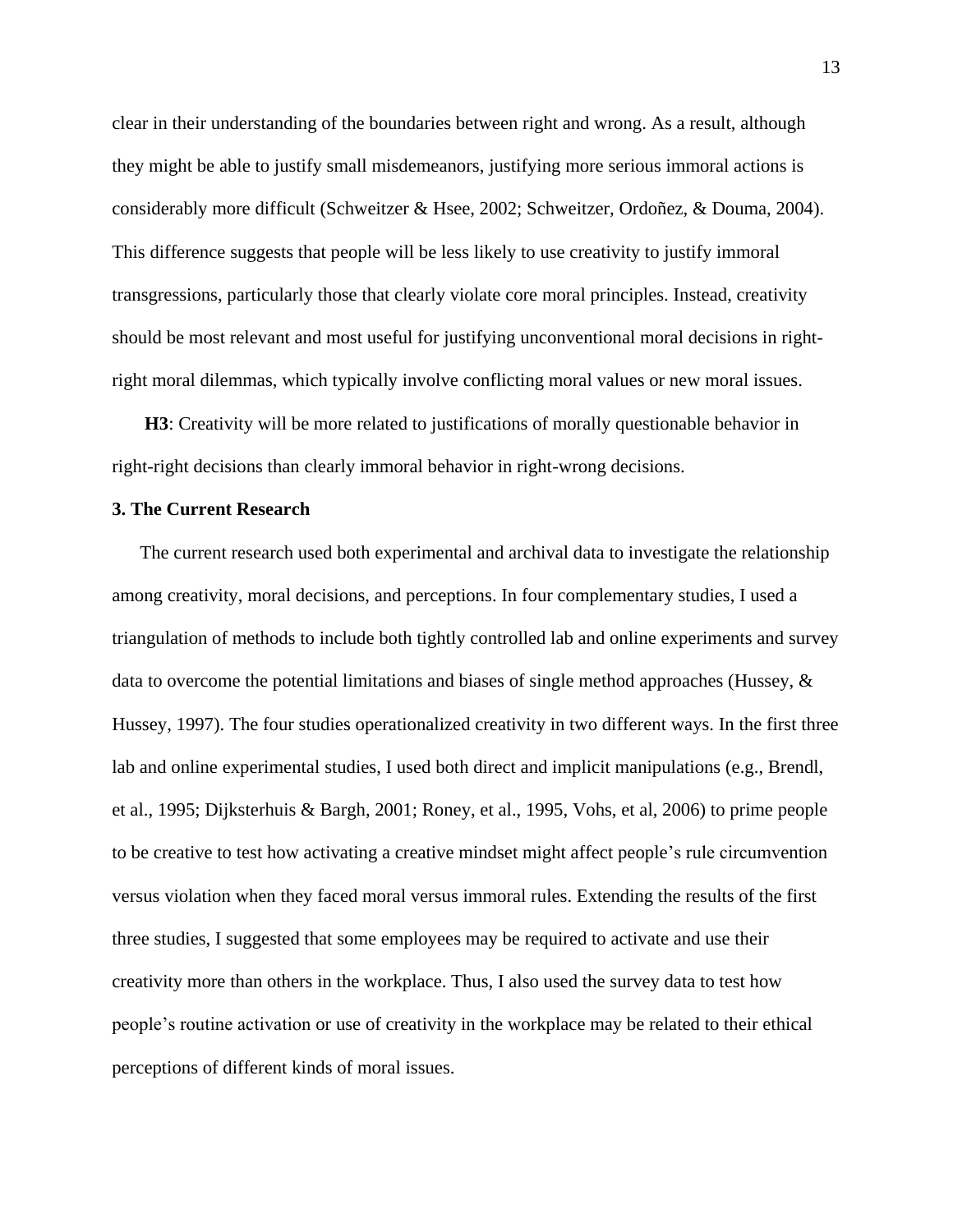Specifically, Study 1 tested H1 by priming people's creativity to experimentally investigate how activating a creative mindset was related to rule circumvention in people's right-wrong moral decisions. Study 2 and Study 3 went beyond right-wrong moral situations by examining how creativity was related to different moral intents. Study 2 and Study 3 used two types of different creativity primes to test both H1 and H2 by investigating how activating a creative mindset affected people's reactions to moral versus immoral rule circumvention. Finally, Study 4 extended the first three studies and tested H3 by investigating the relationship between workplace creativity and people's ethical perceptions of right-right versus right-wrong moral issues.

#### *3.1. Study 1*

 Study 1 was designed to investigate the behavioral effects of creativity on immoral deviance in a right-wrong moral decision setting. By including ambiguity in the rules, the study used a tightly controlled lab experiment to behaviorally investigate how activating creativity influenced rule circumventions versus direct rule violations.

 Many scholars (e.g., Maslow, 1967; Rogers, 1971; Stein, 1974; Torrance, 1967; Torrance, Clements, & Goff, 1989; Torrance & Torrance, 1973) have suggested that the activation of creativity will lead people to be creative. Research has also shown that priming, even subliminal priming, can influence people's behaviors (e.g., Dijksterhuis & Bargh, 2001; Murphy & Zajonc, 1993). Thus, Study 1 used a standard psychological method (e.g., Brendl, et al., 1995; Roney, et al., 1995; Wang, Zhong, & Murnighan, 2014) to prime creativity to investigate its effects on rule-circumventions and rule violations.

#### *3.1.1. Design and experimental procedure*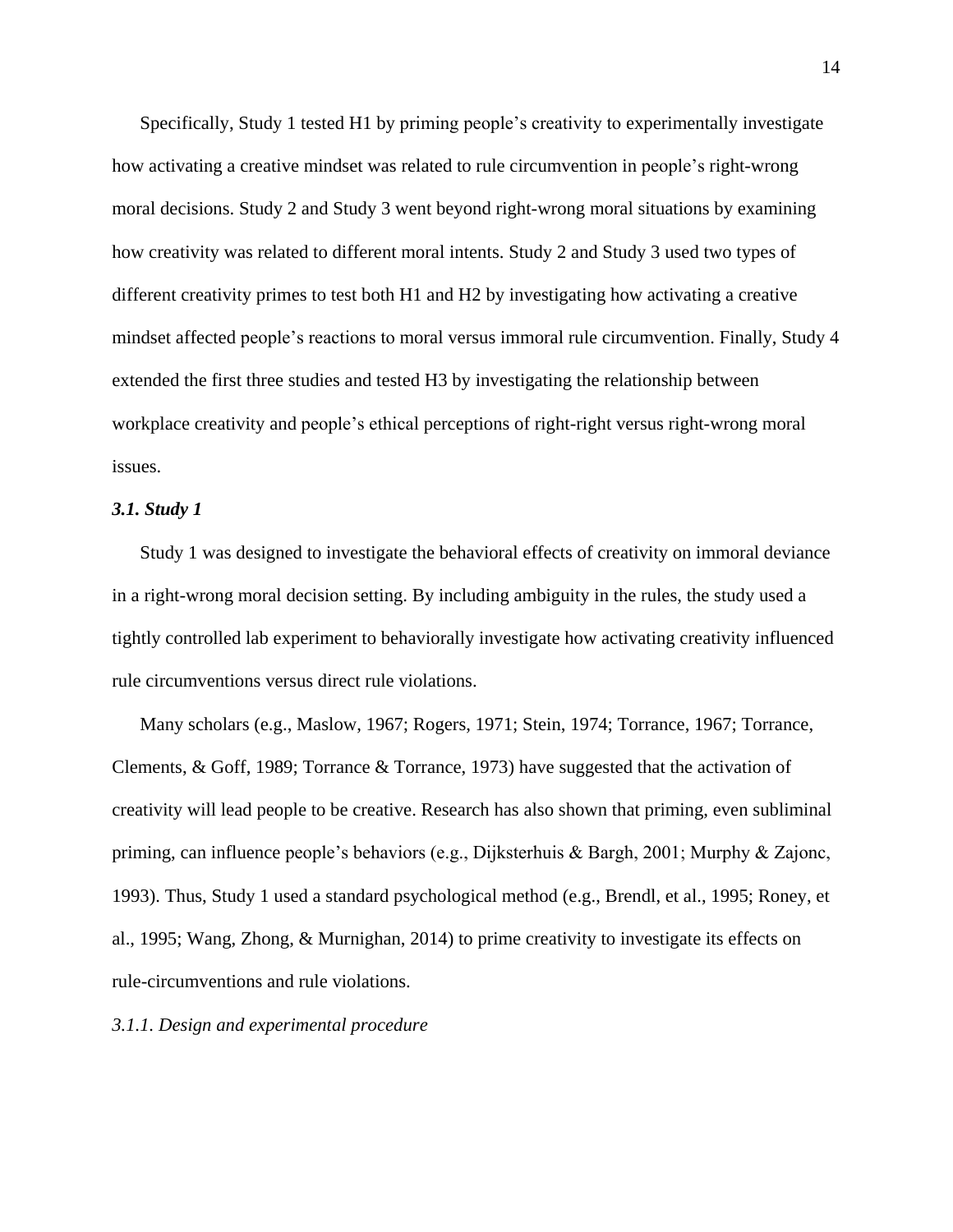A total of 120 undergraduates (60% female, averaging 19.51 years of age) from a Midwest university in the U.S. received \$8 for participating plus a \$10 performance-contingent bonus. The participants were randomly assigned to one of two priming conditions (creativity versus control). They sat in private break-out rooms and were told that the experiment would include a series of unrelated tasks. The first task was either the creativity or the control prime.

*Priming creativity*. In the creativity manipulation, participants read an excerpt from a chapter of a decision making textbook that included a classic creativity problem. The answer was shown on the next page and follow-up paragraphs described why people usually failed to solve this type of problem and what was required to be creative. In the control condition, participants read an essay of similar length on how to take good photographs in difficult lighting conditions; the essay started with good and bad examples of photographs and provided tips on possible lighting adjustments.

 A pretest of the priming tasks (with a different sample of 106 participants from the same subject pool) suggested that the creativity priming task led people to feel more creative (*M*=5.11, *SD*=1.37 vs. *M*=4.28, *SD*=1.54, *t* (1, 104) =2.94, *p*<.01) and to perform better in the Remote Associates Task (RAT), a common measure of creativity (Mednick, 1962) (*M*=6.23, *SD*=2.58 vs. *M*=5.17, *SD*=2.52 (out of ten items); *t*= (1,104) =2.14, *p*<.05).

 *Follow-up tasks*. After answering manipulation check questions, the participants moved to their second task, which was designed to reduce the potential demand characteristics of the previous primes and provide everyone a reasonable opportunity to access the Excel program on the computer. The task was ostensibly described as a decision-making task about an imagined business case. The instructions asked the participants whether they would be interested in using a new computer package that resembled Excel. The participants first indicated how often they used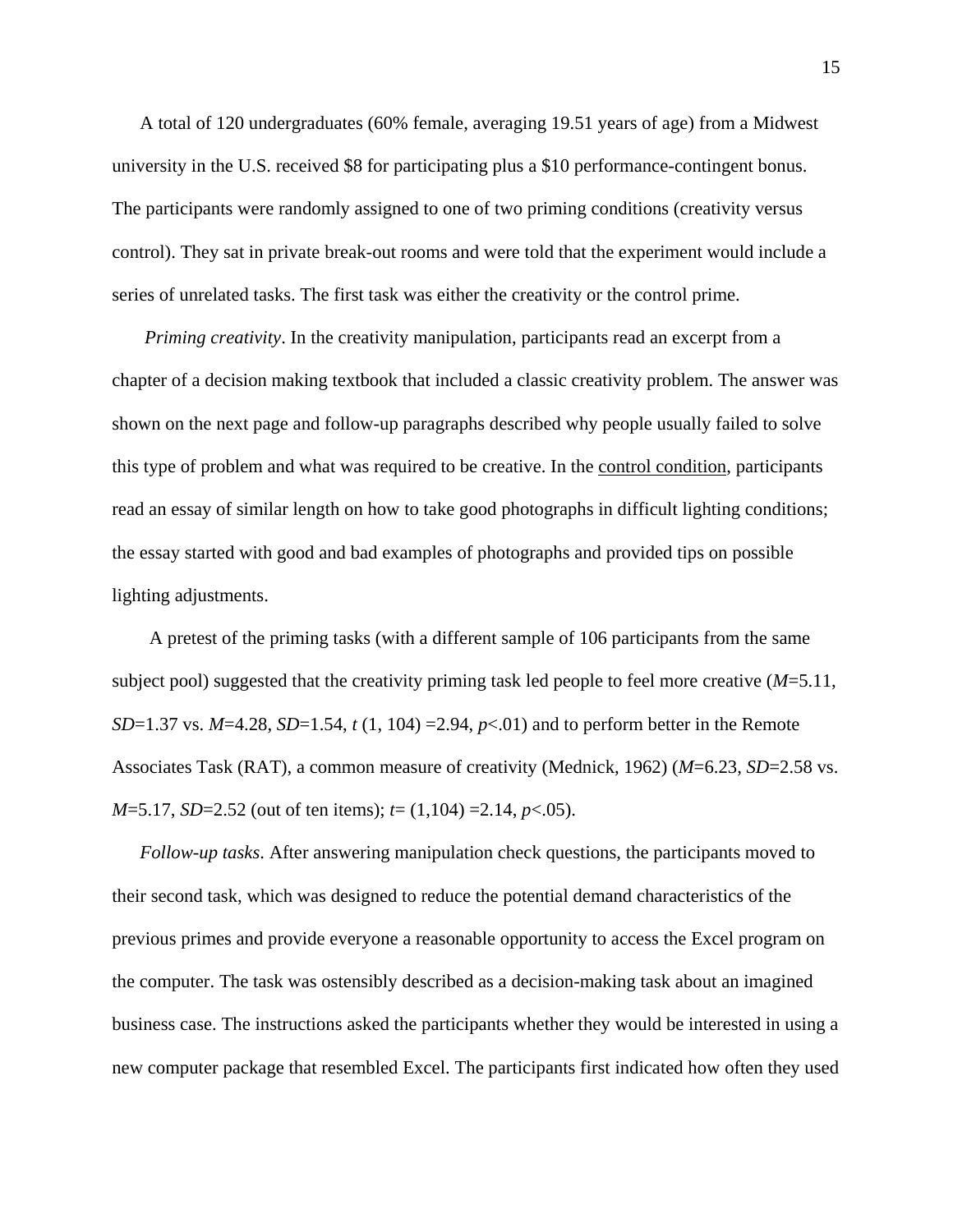Excel and their skill level with the program. Then, they were asked to imagine that Microsoft had created a new Excel program that was powerful but time-consuming to learn. They then indicated the likelihood that they would switch to this new program. Next, the participants were asked to use an Excel spreadsheet. Following that, they were asked to imagine the new version of the Excel program and again indicated how likely they would switch to it. Finally, they answered several filler questions about their coursework, English and math abilities before being introduced to task #3, which was framed as the next irrelevant task. Unknown to the participants, the previous task provided participants the same opportunity to access the Excel program on the computer, which they could potentially use to take advantage of a loophole in task #3.

 *The central decision task*. Framed as a completely irrelevant task, task #3 asked participants to use manual calculation to solve as many of 15 complicated math problems as possible; each succeeding problem increased in difficulty. Participants would receive a \$10 performance bonus if they could correctly solve 12 or more in 10 minutes or less. A pretest indicated that nearly 95% of the people took at least 20 minutes or longer to manually calculate 12 problems correctly.

 The participants also received a calculator; the instructions indicated that they could use the calculator for only one problem of their choosing. The task was repeatedly described as *manual calculation* and the instructions specified that using the calculator more than once violated the rules and would affect the study's results. In addition to the written instructions, the experimenter explained the task and the rules again before the participants began.

*3.1.2. Measures of blatant rule violations versus rule circumventions*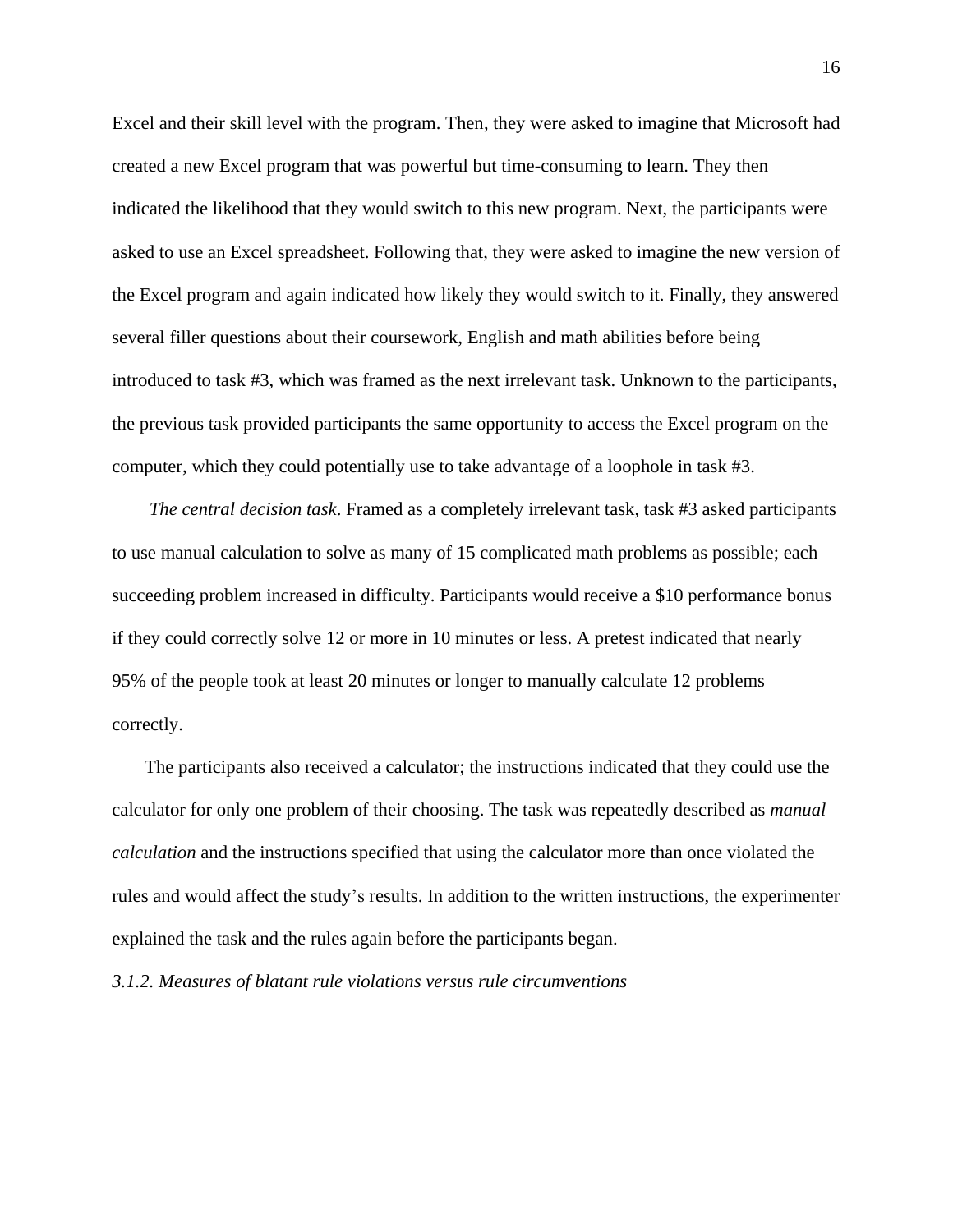Videotapes of the participants completing the task allowed me to detect later if participants had directly violated of the rules. It was coded as direct rule violations if they used the calculator more than once to break the rules.

 Participants could circumvent the rules creatively by using the Excel program on the computer in their room because the instructions only restricted their use of the calculator provided. Although the task was clearly described as manual calculation, the rules did not mention the computer or Excel as prohibited problem solving aids. Also, the participants' previously irrelevant task provided everyone the same access to the Excel program, making it possible for them to consider using Excel as a method of rule circumvention for a completely different decision task. (As expected, using Excel was also the most frequent method of rule circumvention.)

 In addition, a few participants used the calculator on their cell phone if they had one; a couple of them broke down the original problems into sub-problems and used the calculator to solve the sub-problems rather than the original problems. All of these behaviors were coded as rule circumventions.

#### *3.1.3. Results*

 Following standard procedures in social psychology, I first performed a manipulation check and then analyzed the effects of creativity priming on rule circumventions and violations. First, the analysis of the manipulation checks indicated that the creativity prime was effective: similar to the pretest, participants reported that their priming task (*M*= 5.26, *SD*= 1.03) was more useful in promoting creative thinking than the control prime task  $(M=3.73, SD=1.34; t(1, 118)=6.84$ ,  $p<.001$ ). Second, as predicted, the creativity prime led to significantly more rule circumventions than the control prime did: 19% (*n*=53) vs. 6% (*n*=67);  $\chi^2$  (1, *N*=120) = 4.78, *p*<.05. In contrast,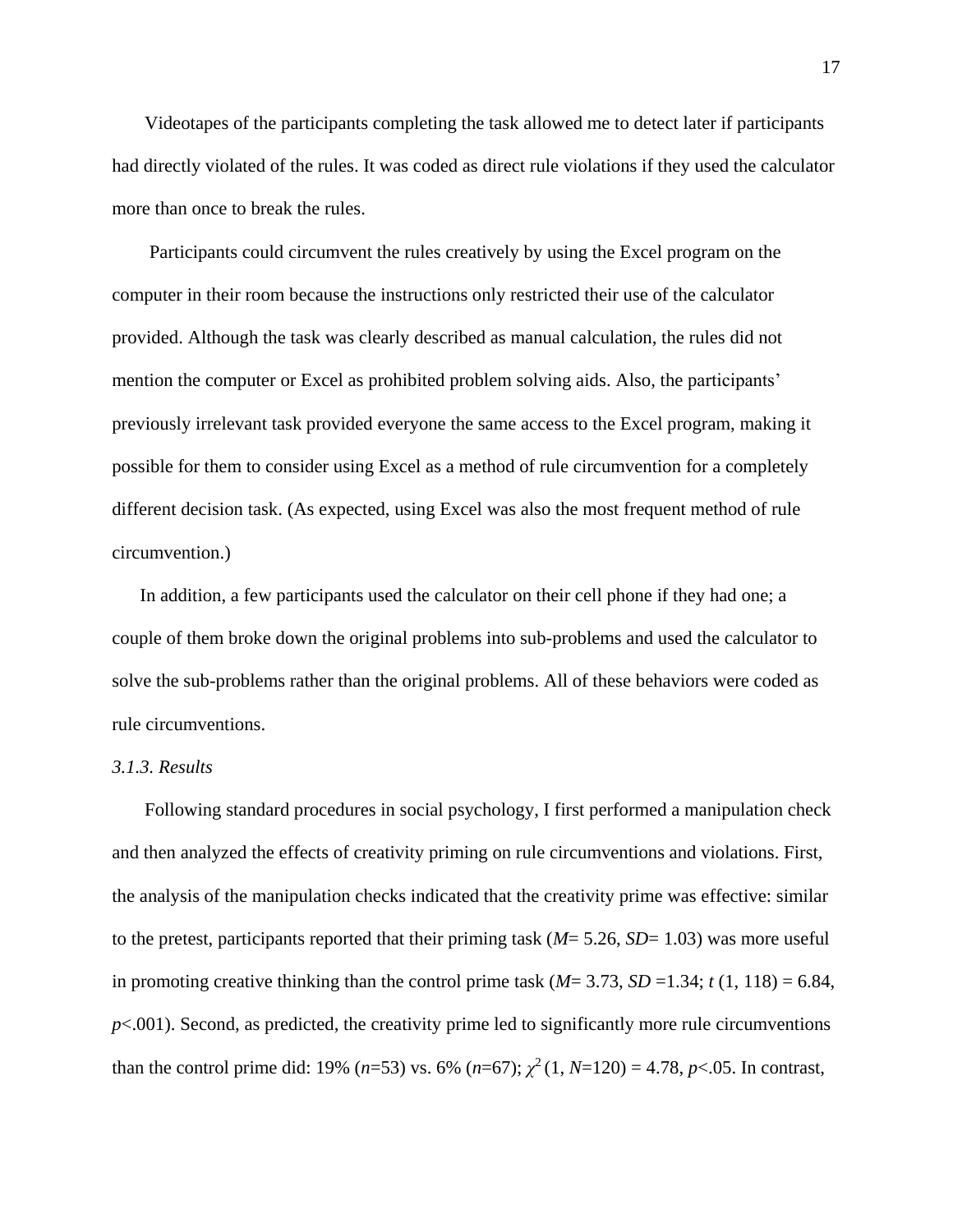the creativity prime did not increase direct rule violations: it actually led to fewer, but not significantly fewer direct violations than the control prime (9% vs.  $16\%$ ;  $\chi^2$  (N=120) = 1.25, *p*=.26). Thus, the results supported H1: prompting creativity resulted in a greater number of instances of rule circumventions but no increase in direct rule violations.

### *3.1.3.1. Preliminary qualitative results*

 $\overline{a}$ 

 In addition to quantitative analyses, I qualitatively analyzed the post hoc responses of a small number of participants. At the end of the experiment, I randomly and informally interviewed 9 participants who had circumvented the rules and 4 participants who directly violated the rules<sup>1</sup>. Although the instructions clearly indicated that the task was about manual calculation, 6 out of the 9 participants, who had circumvented the rules, provided creative justifications for their rule-circumventions, in two general ways. The first interpreted the meaning of "manual calculation" creatively, for example, using Excel qualified as manual calculation. For example, one participant said: "I manually entered data." Another said, "Manual calculation is not about pencil and paper calculation." The second type either challenged part of the rule or argued that the rule was not violated, for example, "The rule is about *the* calculator, not a calculator;" or "I broke down the questions into different parts. They are no longer the original questions. So, I did not use the calculator for more than one question." In contrast, none of the 4 participants who blatantly violated the rules could provide valid or reasonable justifications for their violations of the rule.

 In sum, the preliminary interview results suggested that the creativity prime helped people to think flexibly and use morally grey solutions they seemed to think were less morally offensive

 $<sup>1</sup>$  Although the interviews were conducted in an informal and confidential manner, the participants who directly</sup> violated the rules typically showed certain degree of discomfort. Thus, I only randomly interviewed 4 participants who violated the rules and stopped my interviews thereafter.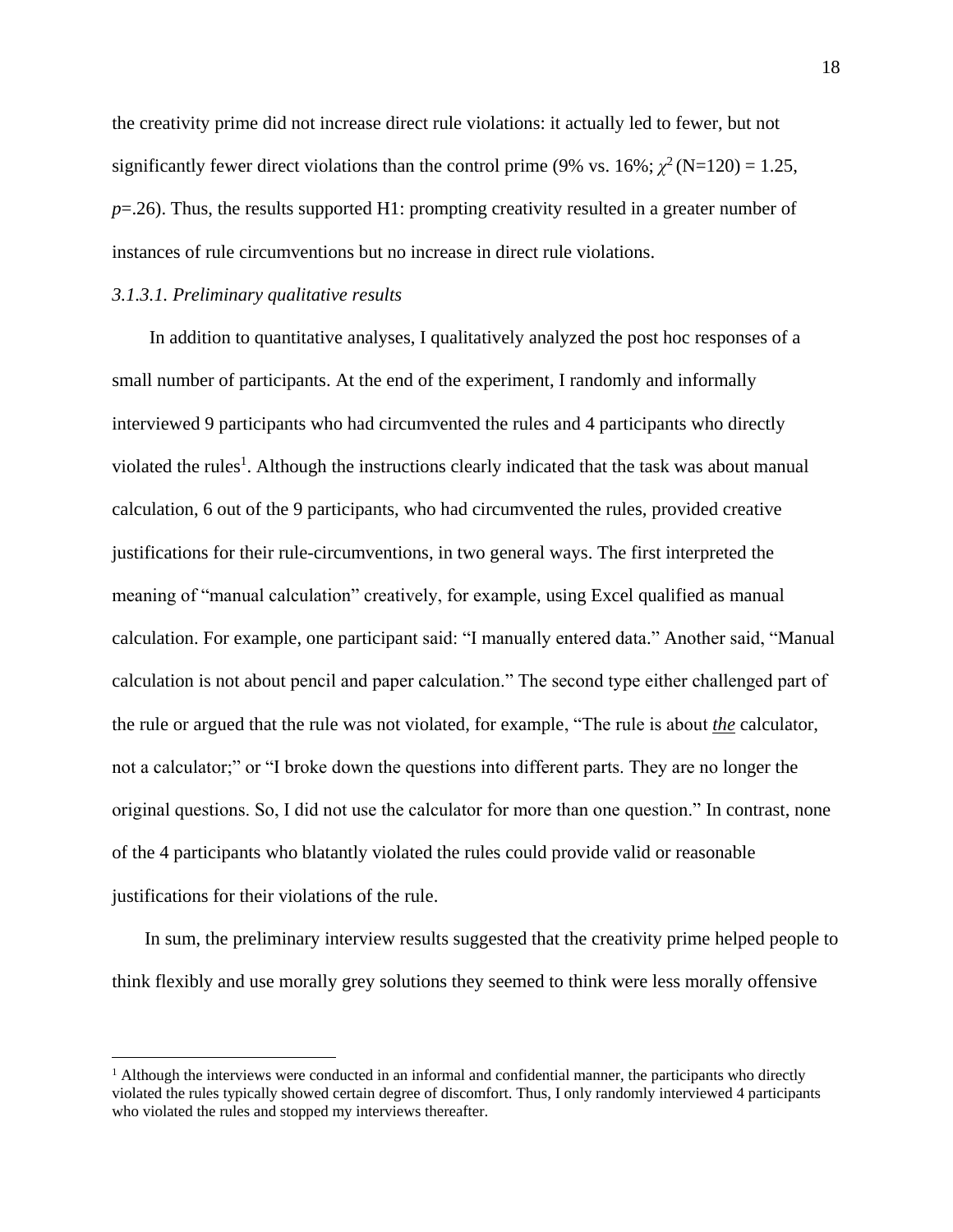than direct violations of the rules, i.e., they found some non-embarrassing justifications or excuses for their rule-circumventions.

#### *3.1.4. Discussion*

 Prompting people to be creative increased rule circumventions but it did not increase the likelihood they would directly break the rules. This supports H1, suggesting that creativity prompted ingenious, somewhat indirect rule circumventions. But it did not increase the frequency of direct rule violations (e.g., uncreative cheating).

 These results provide initial evidence on the relationship between creativity and moral decision making in right-wrong decisions. The decision task clearly included ethical elements, allowing people to either break the rules to make more money or maintain a position of moral integrity, and most of the participants did not violate the rules. When the participants were primed to be creative, they tended to circumvent instead of breaking the rules to obtain higher economic payoffs. This indicates that a creativity stimulus can lead to pragmatic search for a moral middle ground.

 This first study, however, only investigated how creativity affected people's responses to a simple rule. Study 2 extended the investigation by comparing people's creative solutions when they faced both moral and immoral rules. In doing so, Study 2 tested H1 in two different aspects: on the one hand, activating creativity may have a negative effect on people's moral choices when they circumvent moral rules; on the other hand, activating creativity may also have a positive effect on people's moral choices when immoral rules conflicted with their personal moral standards. In this case, the data revealed whether creativity stimulated flexible moral judgments and justifications for both moral and immoral deviations. Study 2 also tested H2, which predicted that people would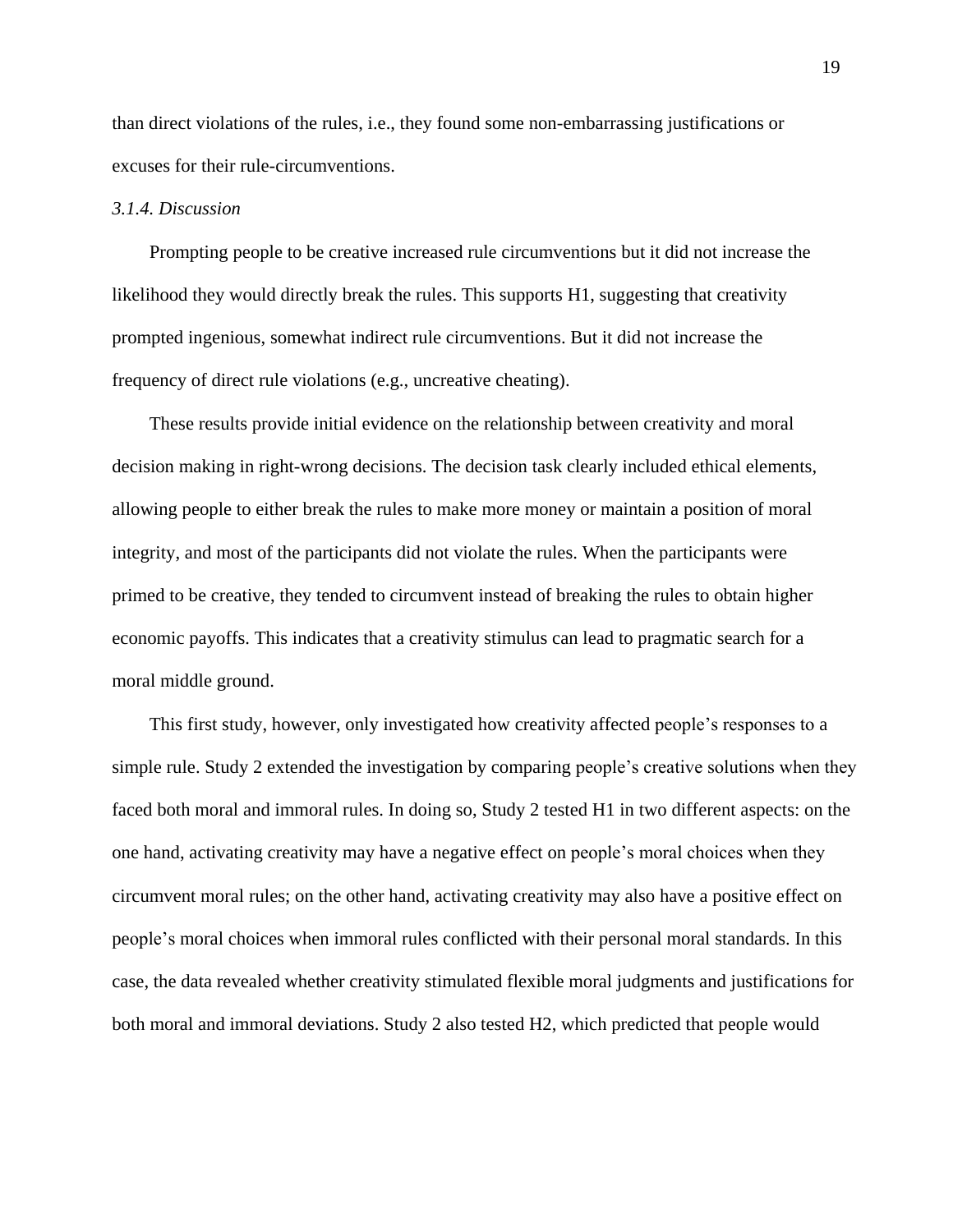approve of rule circumventions to satisfy an alternative moral principle more than rule circumventions to violate appropriate moral rules.

# *3.2. Study 2*

 Moral and immoral rules are often unparalleled and difficult to compare. Thus, to retain control, Study 2 used controlled scenarios adapted from an actual business dilemma to directly compare the effects of creativity on people's reactions to moral and immoral rules. Like the actual situation, decision makers could pursue a variety of different solutions, including breaking a law or circumventing it by taking advantage of a loophole.

#### *3.2.1. Design and experimental procedure.*

 A total of 535 U.S. respondents, 42.9% female, averaging 32.94 years of age, were recruited from Mturk to participate in an online experiment. Participants were randomly assigned to one of four experimental conditions in a  $2 \times 2$  factorial design, in which creativity was primed (or not) and the decision scenario was framed as a choice in which a legal ordinance was either moral or immoral.

*Priming creativity*. To test the robustness of Study 1's results, Study 2 used a subtle manipulation to implicitly prime creativity. The participants in the creativity condition were asked to view a set of 15 pictures of creatively designed lamps. In contrast, the participants in the control condition viewed 15 pictures of regular lamps. The lamps' colors and other aspects of design were controlled; thus, the most distinguishing feature between the two sets of lamps was the creativity of the design.

*The decision task*. After experiencing the two primes (creativity versus control), the participants first answered manipulation check questions and a couple of filler questions; next they received one of two versions of a business dilemma. Their task was to determine how to proceed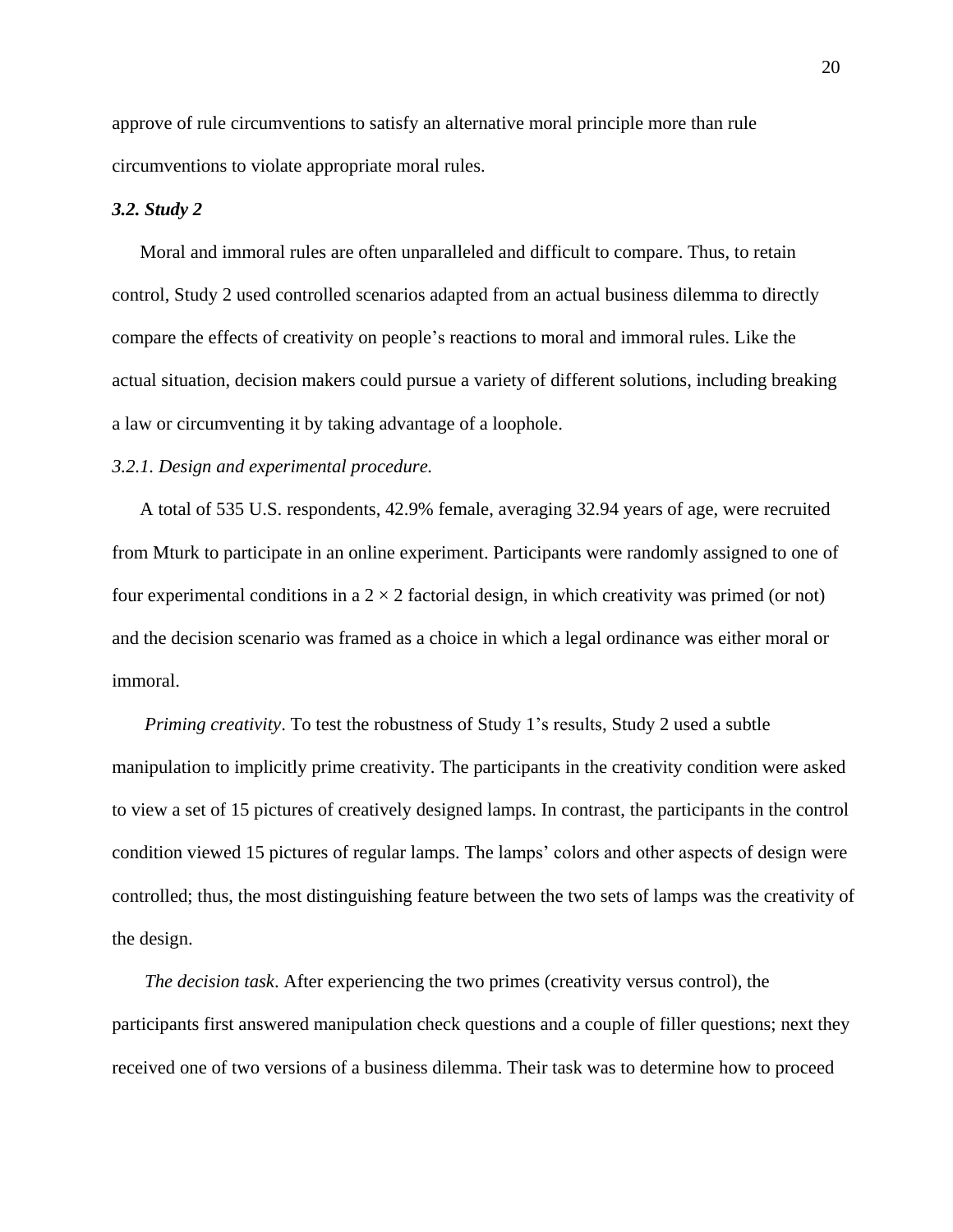with a plan to locate a large superstore  $(85,000)$  square feet) in a small town in which zoning restrictions limited the footprint of a building to 60,000 square feet. (The original case occurred in Kirkland County, Maryland at a site for a Wal-Mart store. The problem was solved by planning to build two stores side-by-side. This creative solution led to vehement opposition, which, ultimately, led them to abandon their building plan altogether; Paley, 2005.)

*Moral versus immoral ordinance*. In the moral rule condition, the participants were presented with this decision dilemma. (Wal-Mart's name was never mentioned). The case was described as occurring in a foreign country, where the local government restricted the size of stores to create equal opportunities for smaller retail stores. Thus, the ordinance was portrayed as legitimate and fair. After reading the case, the participants were asked to assume the role of the store manager, whose performance would be carefully evaluated. Thus, they faced a difficult conflict: follow the moral law versus break it to pursue profits. Their decision task was open-ended, inviting any solution that participants wanted to suggest.

 The immoral rule condition presented exactly the same scenario and background information. Rather than presenting the town's rule as legitimate and right, however, the ordinance was framed as a barrier created by local officials to possibly ask for bribes. Now, an immoral rule restricted the firm's potential for profits and the participants, acting as store managers, had to determine whether they would follow an immoral ordinance or break it<sup>2</sup> to pursue profits.

 After the participants read one of the two dilemmas (moral versus immoral), they answered four manipulation check questions asking them how ethical, moral, appropriate and acceptable it was for the foreign government to restrict the size of retail stores ( $\alpha$ =.95).

 $\overline{a}$ 

<sup>&</sup>lt;sup>2</sup> Breaking moral and immoral ordinance was likely to result in different consequences: paying a fine versus a bribe. The consequences were suggested but not explicitly mentioned in each case.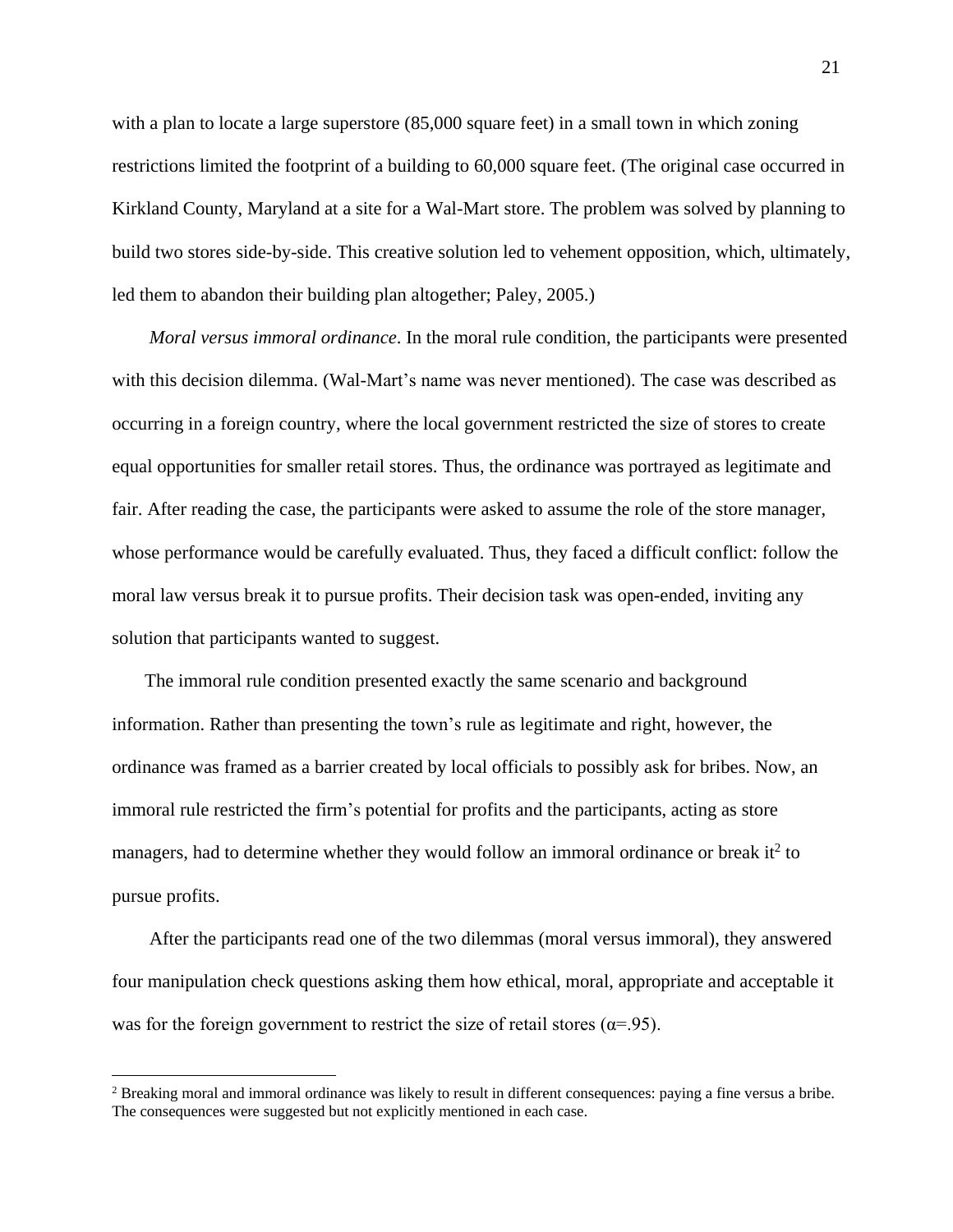### *3.2.2. Dependent variable and other measures*

 The major dependent variable was whether participants circumvented the ordinance, like Wal-Mart, by proposing to build side-by-side stores. Two research assistants, blind to the hypotheses, were trained to code participants' decisions about circumvention of the ordinance. After resolving any discrepancies through discussions, their two sets of coding agreed with each other in every case.

 The participants also rated on a 1-to-7 Likert scale the acceptability, appropriateness, rightness, and ethicality of building two stores side-by-side. Their ratings were highly intercorrelated and were averaged to form an ethics index  $(\alpha = .90)$ . In the end, participants answered questions about their demographic information and were asked to solve 10 Remote Associates Test (RAT) items.

### *3.2.3. Results*

 Following the standard procedures in social psychology, I first conducted manipulation checks and then analyzed the effects of creativity primes on rule circumventions and violations. First, both creativity and moral rule manipulations were effective. As in Study 1, participants reported that the creativity prime (*M*=5.17, *SD*= 1.45) was more helpful in promoting creative thinking than the control prime ( $M=3.67$ ,  $SD=1.46$ ), t (1, 533) = 11.89, p<.0001); they also marginally solved more Remote Associates Test (RAT) problems (*M*=5.24, *SD*=2.57) than those in the control prime condition did (*M*=4.84, *SD*=2.83; *t* (1, 533) = 1.72, *p*=.09), suggesting that the creativity prime was generally effective. In addition, the participants rated the control prime (*M*=3.77, *SD*=1.64) as marginally more helpful in enhancing analytical thinking than the creativity prime  $(M=3.53, SD=1.72; t(1, 533) = 1.64, p=.10$ , suggesting that they did not display biased halo effects when they evaluated the creativity prime.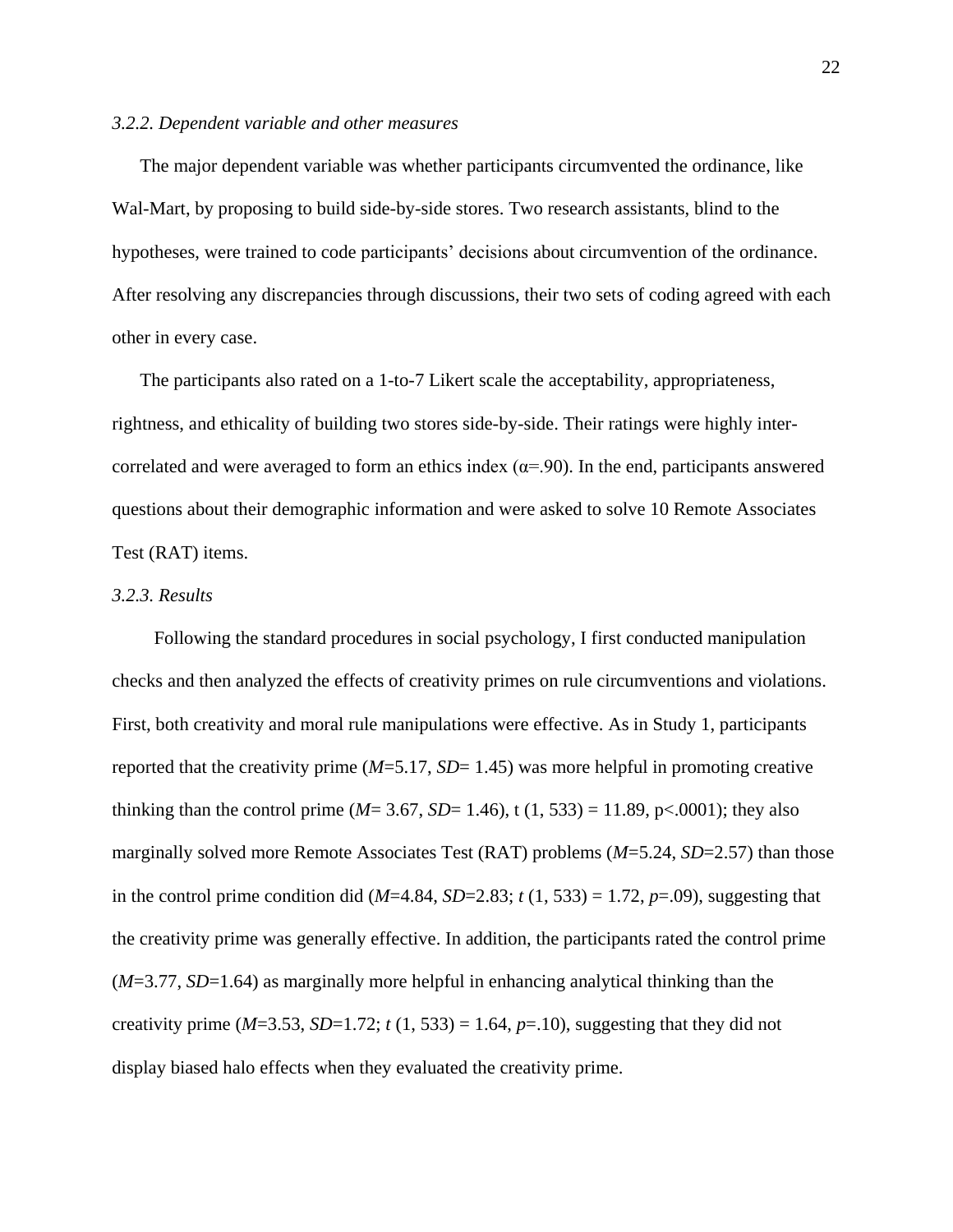#### *3.2.3.1. Rule circumvention*

 $\overline{a}$ 

 When creativity was primed, the respondents were more likely to circumvent the ordinance by proposing to build two stores side-by-side<sup>3</sup>: 35% (93 out of 263) vs. 23%; (63 out of 272);  $\chi^2$  $=9.63$ ,  $p=.002$ . Whether the ordinance was framed as moral or immoral did not affect respondents' decision to use the loophole. In both conditions, people who were primed to be creative were more likely to circumvent the ordinance (34% vs. 22%;  $\chi^2$ =5.15, *p*=.02 for the immoral rules condition and 36% vs. 24%;  $\chi^2$ =5.05, *p*=.03 for the moral rules condition). Thus, these results supported H1 and H2. Depending on morality of the situation, creativity prompted people to be more moral in one condition and more self-interested in the other.

# *3.2.3.2. Rule violation, bribery, and other rule-breaking solutions*

 The respondents rated the decision they faced as a clearly ethics-related decision in both the moral ( $t=8.17$ ,  $p<0.01$ ) and immoral rule conditions ( $t=6.81$ ,  $p<0.01$ ), at close to equal intensity  $(M=5.95, SD=1.61; M=5.89, SD=1.51; t=(1, 533) = .41, p=.68$ . Thus, only two respondents, one in the creativity condition and one in the control condition, proposed that they would violate the zoning ordinance by either paying a fine or facing other legal consequences later. In addition, 13 respondents in the control condition proposed *bribery* (direct or indirect) as a solution; 16 respondents in the creativity condition did the same (5% vs. 6%,  $\chi^2 = .44$ ,  $p = .51$ ). Four respondents in the creativity condition suggested other solutions to break the ordinance: two suggested making a donation or gift (non-bribery) to the local community or education in exchange for special treatment and two suggested that they would lobby the government to bend the rule. Although only one similar solution emerged in the control condition, the difference in

 $3$  Across the four conditions, 19 participants (4%) chose to build up. Neither including them as creative circumventions nor excluding them affected the results. Their solutions were included as creative circumventions in the final analyses.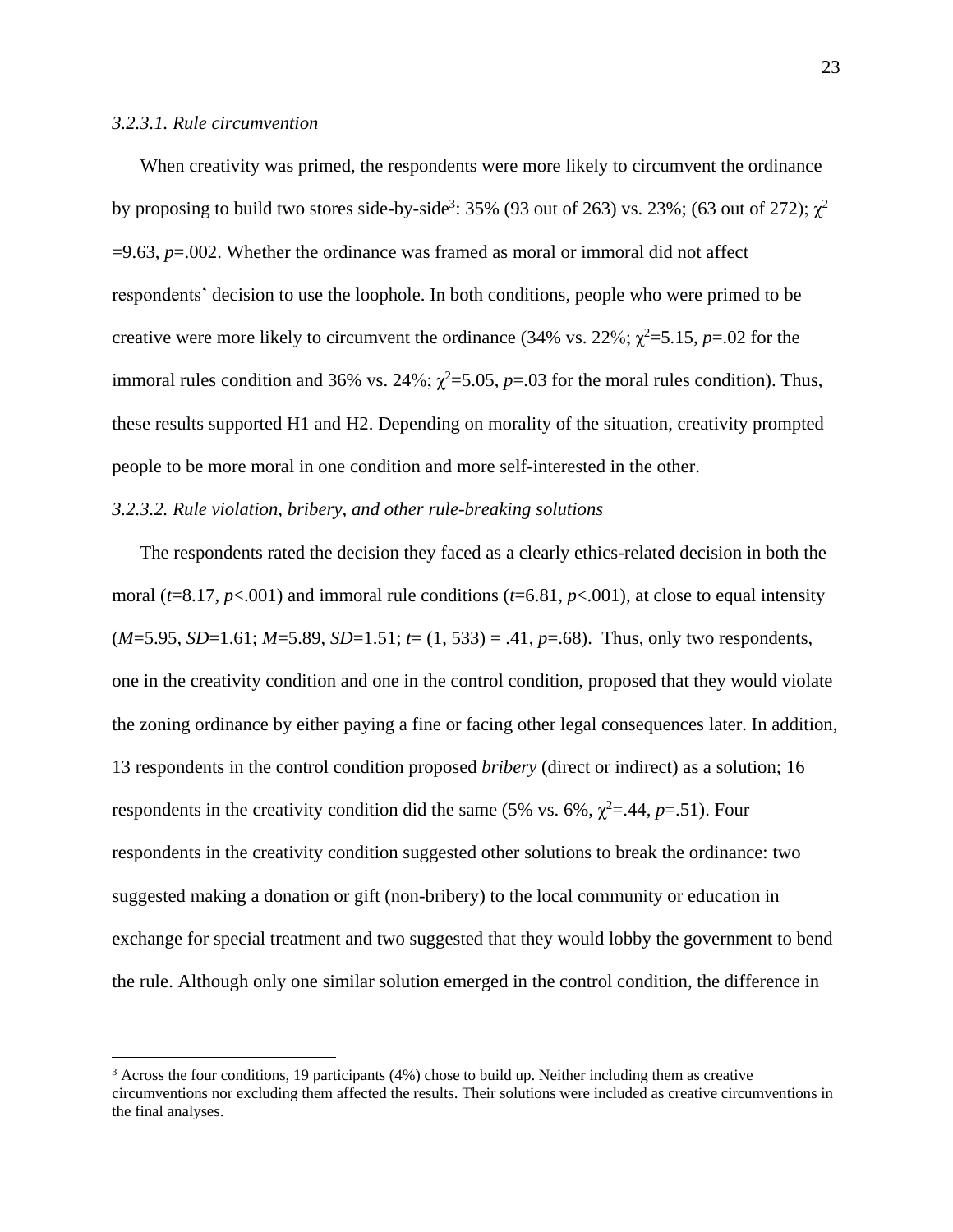these frequencies was nonsignificant (1.5% vs. 0.3%;  $\chi^2$ =1.92, *p*=.17). Overall, these results extended Study 1's findings: activating creativity increased rule circumventions rather than blatantly unethical solutions such as direct rule violations, for both moral and immoral rules.

## *3.2.3.3. Higher moral decisions*

 Two respondents in the control condition proposed higher moral solutions. One proposed to air the dirty laundry of the local government in the media and another indicated that s/he would quit the job because of the corruption. Although no respondent in the creativity condition made a similar proposal, the effect was nonsignificant because there were only two cases in the control condition ( $\chi^2$ =1.97, *p*=.16).

### *3.2.3.4. Approval of rule circumventions*

 The respondents' ratings of the appropriateness of the two-store solution suggest that people in the creativity condition (*M*=5.16, *SD*=1.72) rated rule circumventions as marginally more appropriate and moral than people in the control condition did  $(M=4.90, SD=1.65, t(1, 451) =$ 1.83, *p*=.07). In addition, the participants also rated the rule circumventions as more appropriate when the immoral ordinance (the bribery-seeking ordinance;  $M=5.71$ ,  $SD=1.48$ ) was circumvented than when the moral ordinance was circumvented (the equal opportunity ordinance;  $M=4.61$ ,  $SD=1.77$ ;  $t(1, 261) = 5.50$ ,  $p<0.001$ ). The effect was the same for the creativity-primed participants regardless of whether they proposed the two-store solution or not in their own decision  $(t(1, 91) = 4.06, p<0.001)$  for people who proposed the two-store solution and  $t(1, 168)=4.16$ ,  $p<0.001$  for people who did not). Thus, the results only partially supported H2: after the creativity prime, people marginally approved the rule circumvention more. In particular, they tended to approve the circumvention of immoral rules more than the circumvention of moral rules.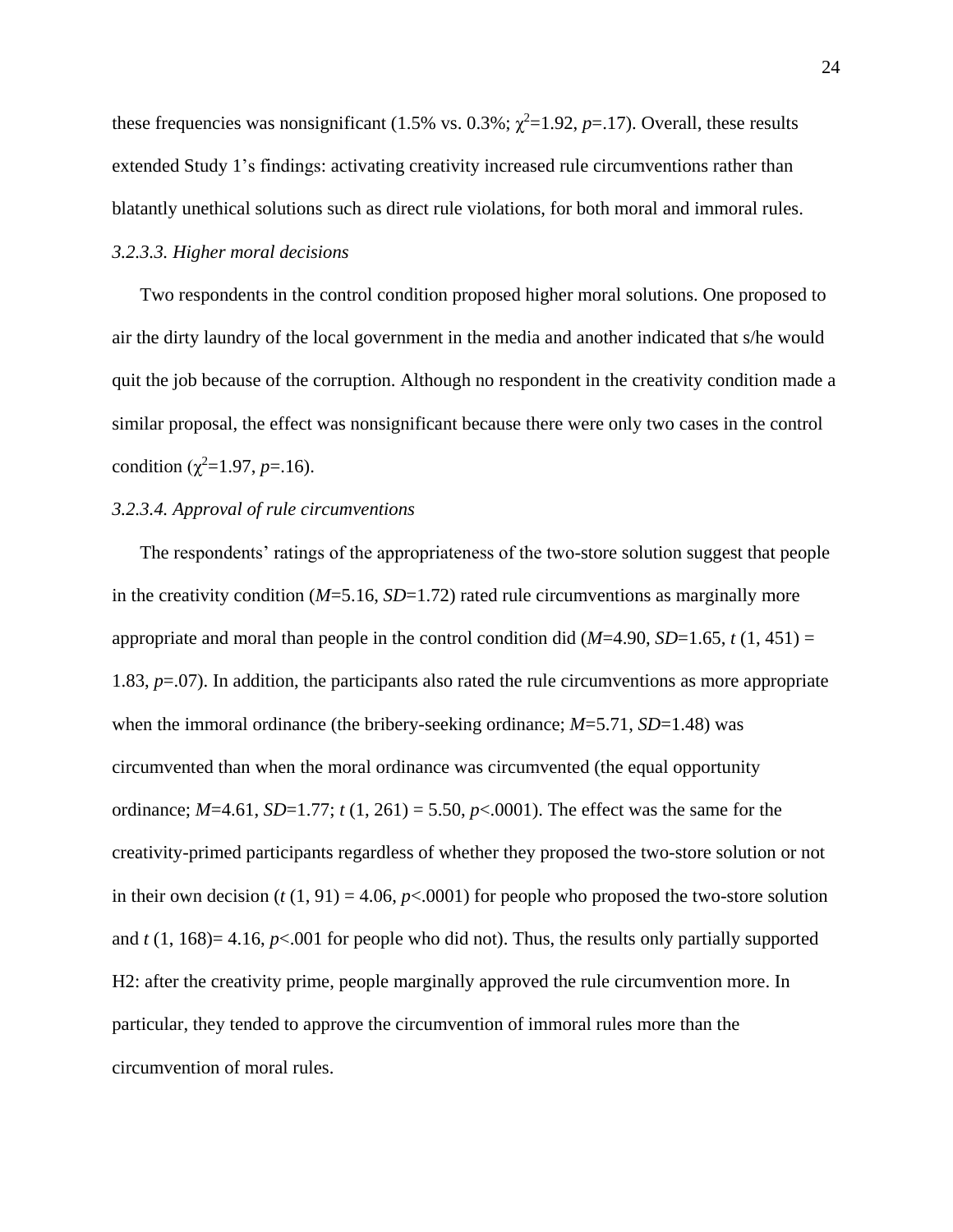### *3.2.4. Discussion*

 Study 2 supported H1 in two markedly different moral contexts. Like Study 1, priming creativity led people to discover highly creative but morally questionable decisions, in this case, circumventing a zoning ordinance by taking advantage of a loophole. Promoting creativity also led to similarly creative, but moral rather than immoral solutions to avoid bribing the corrupt officers. Thus, creativity seems to have two potent effects: it increased immoral rule circumventions as well as more moral behavior to circumvent unethical rules or laws. In both cases, creativity leads to search for a pragmatic, moral middle ground that overcomes the inadequacies of existing moral solutions, i.e., either to follow or violate the zoning law.

 People in the control condition were not necessarily short of other creative solutions - but they seemed to use their creative abilities to follow the rules instead of circumventing them. Their solutions, for instance, included creative ideas such as opening online stores, using catalogs and showcases for merchandise delivery, and establishing an alliance with storage and other business partners to save space. Thus, when creativity was not activated, people seemed to have a natural or implicit tendency to search for solutions within the rules of the game instead of trying to circumvent them. In contrast, more people in the creativity condition circumvented the ordinance, regardless of whether the ordinance was moral nor not.

 Although Study 2 used tightly controlled scenarios, the moral and immoral ordinances were not entirely balanced as breaking the ordinances might lead to different consequences (e.g., paying a fine versus a bribe). Also, bribery might have much stronger moral connotations than the purpose of moral rules in the other condition. To address these issues, Study 3 used scenarios with more balanced moral versus immoral rules to replicate Study 2's results.

*3.3. Study 3*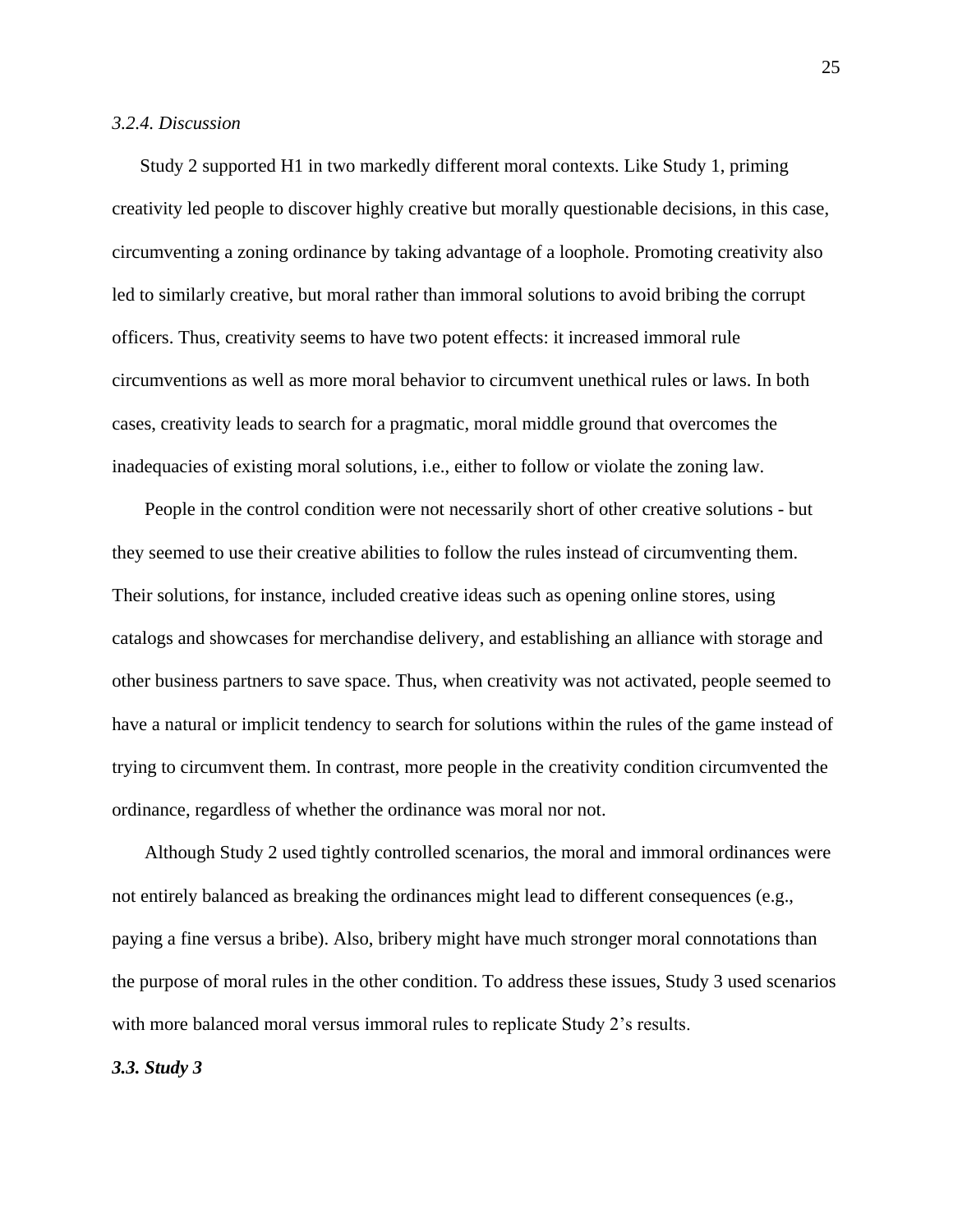Study 3 continued to use controlled scenarios adapted from Study 2 to directly compare the effects of creativity on people's reactions to moral and immoral rules in an online experiment. As in Study 2, people could pursue a variety of solutions, including breaking the law or circumventing it by taking advantage of a loophole.

#### *3.3.1. Design and Experimental Procedure*

 A total of 161 U.S. respondents, 40.6% female, averaging 32.81 years of age, were recruited from Mturk to participate in the online experiment. As in Study 2, they were randomly assigned to one of four experimental conditions in a  $2 \times 2$  factorial design, in which creativity was primed (or not) and the decision scenario was framed as a choice in which the rules were either moral or immoral.

*The experimental procedure and decision task*. The participants experienced Study 1's two primes (creativity versus control) and answered the same set of manipulation check questions and some filler questions. Then they received one of two versions of the business dilemma adapted from Study 2. Again, their task was to determine how to proceed with a plan to locate a large superstore in a small town in a foreign country.

*Moral versus immoral rules*. The ordinance was portrayed as legitimate and fair in the moral rule condition as it was to create fair competition for all the stores, especially small local businesses. Different from Study 2, the ordinance in the immoral rule condition was described as a barrier created by the local government to create unfair competition against foreign companies. Thus, in the role of the store manager, the participants faced a dilemma: break the ordinance or follow it.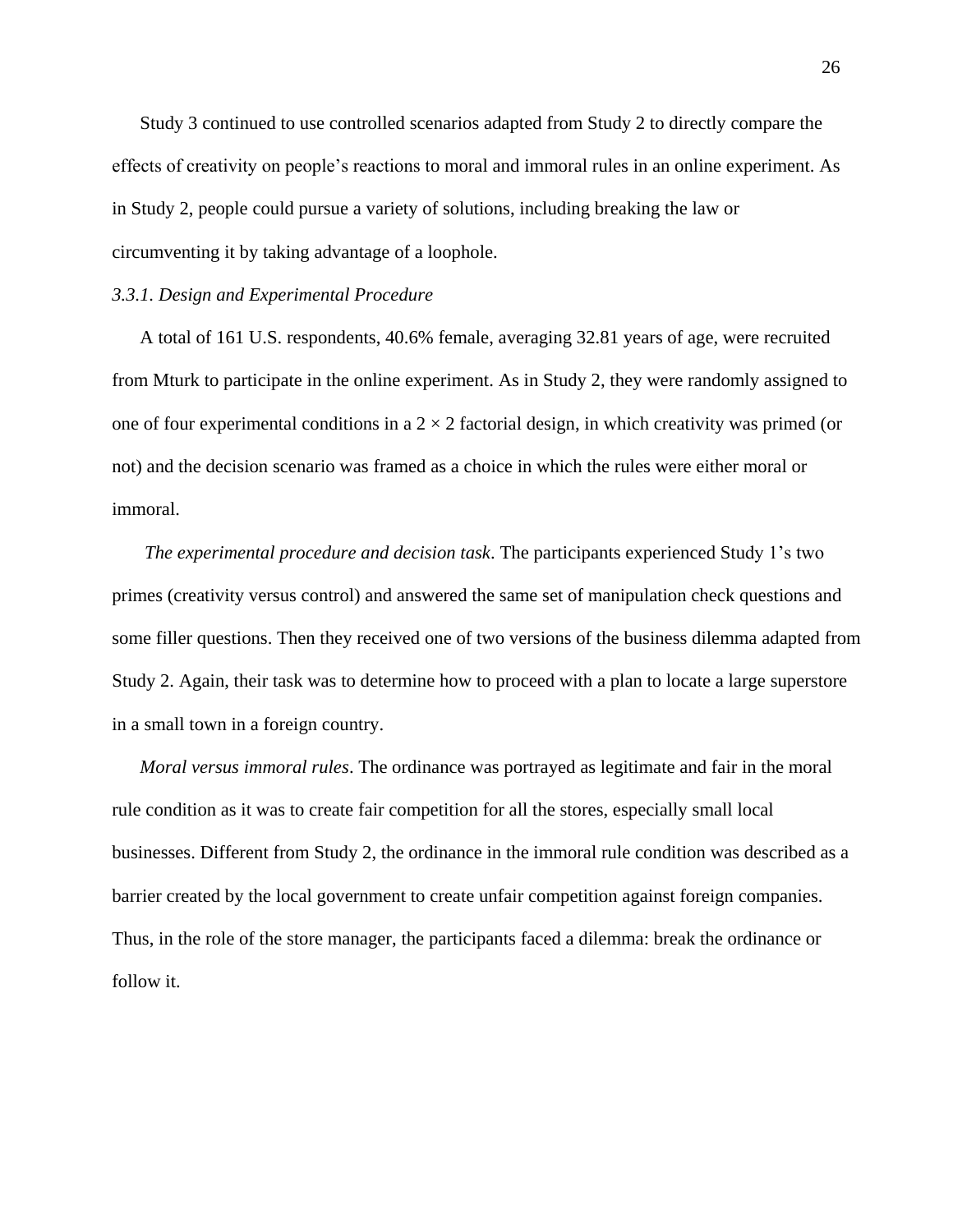After participants read one of the two dilemmas (moral versus immoral), they all answered the same manipulation check questions about the appropriateness of the foreign government to restrict the size of retail stores ( $\alpha$ =.90).

 *Dependent variable and other measures*. Similar to Study 2, the major dependent variable was whether participants took advantage of the loophole to build side-by-side stores<sup>4</sup>. Participants also answered the same set of rating questions about building two stores side-byside. As before, their ratings were highly inter-correlated and were averaged to form one index  $(\alpha=91)$ . In the end, participants answered questions about their demographic information and solved 10 Remote Associates Test (RAT) items.

*3.3.2. Results*

#### *3.3.2.1. Manipulation check.*

Following the same standard procedures, I first conducted manipulation checks and then analyzed the effects of creativity primes on people's rule circumventions versus violations. First, both the creativity and moral rule manipulations were effective. The participants reported that the creativity prime (*M*=5.77, *SD*= 1.21) was more helpful in promoting creative thinking than the control prime ( $M=4.96$ ,  $SD=1.31$ ),  $t(1, 159) = 4.07$ ,  $p<0.01$ ; they also correctly solved more Remote Associates Test (RAT) problems (*M*=7.09, *SD*=2.45) than those in the control prime condition  $(M=5.53, SD=2.91; t(1, 159) = 4.77, p<0.01$ . In addition, the respondents clearly rated the store size ordinance as more moral when it was used to promote equal opportunity (*M*=4.42, *SD*=1.20) than as a barrier to promote discrimination (*M*=2.98, *SD*=1.40, *t* (1, 159) = 7.00, *p*<.01).

### *3.3.2.2. Creative rule circumventions*

 $\overline{a}$ 

<sup>4</sup> As in Study 2, the solutions to build up were counted as creative circumventions in the final analyses. Including or excluding these solutions did not change the results of the study.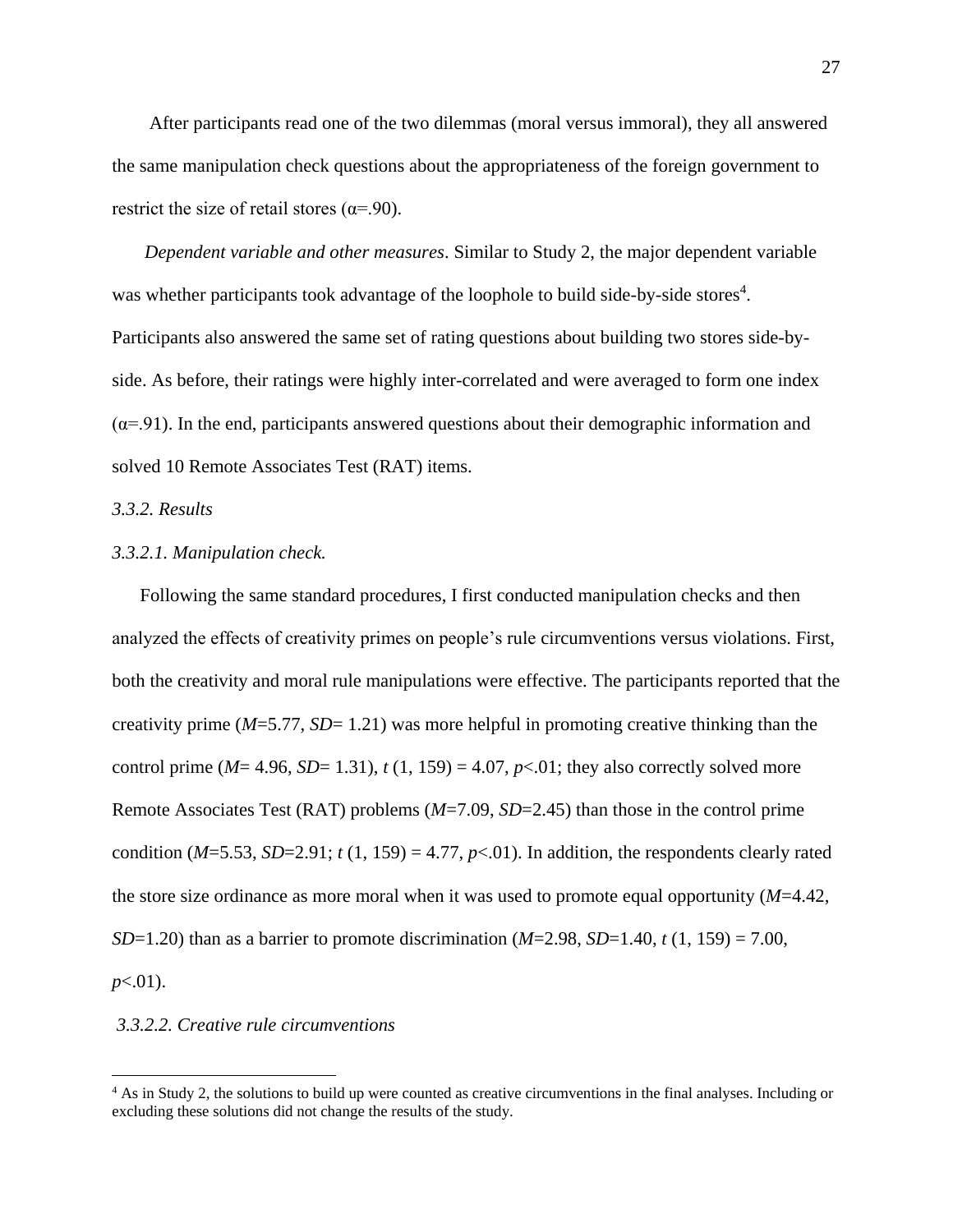Like Study 2, when creativity was primed, respondents were more likely to circumvent the rule by proposing to build two stores side-by-side<sup>2</sup>: 76% (62 out of 82) vs. 25% (20 out of 79);  $\chi^2$  $=40.72$ ,  $p<.001$ . The difference in these frequencies is substantial. Also, whether the rule was framed as moral or immoral did not affect respondents' decision to use the loophole. In both conditions, people who were primed to be creative were more likely to use the loophole (71% vs. 24%;  $\chi^2$ =17.25, *p*<.001 for the moral rules condition and 80% vs. 26%;  $\chi^2$ =23.33, *p*<.001 for the immoral rules condition). Thus, these results replicated Study 2's and continued to support H1. *3.3.2.3. Other questionable solutions*

 Although bribery was not mentioned in the scenario, seven respondents in the control condition proposed *bribery* as a solution; none of the respondents in the creativity condition did so (9% vs. 0%,  $\chi^2$ =7.60, p=.006). Two respondents in the creativity condition suggested other potentially questionable solutions: one suggested offering the local government profit-sharing and another suggested misrepresenting the store's actual size by not reporting the size of basement and/or storage space. Although no similar solutions emerged in the control condition, the difference in these frequencies was nonsignificant (2% vs. 0%;  $\chi^2$ =1.95, *p*=.16). Overall, these results were similar to those for Study 2.

#### *3.3.2.4*. *Approval of rule circumventions*

 The participants in the creativity condition (*M*=5.92, *SD*=1.36) rated using the two-store solution to circumvent the rule as more appropriate and moral than those in the control condition did (*M*=4.75, *SD*=1.63, *t* (1, 159) = 4.97, *p*<.001). In addition, the participants also rated the rule circumventions as more appropriate when the rule was framed as immoral (the discrimination ordinance; *M*=6.30, *SD*=.99) than moral (the equal opportunity ordinance; *M*=5.49, *SD*=1.59; *t*  $(1, 80) = 2.81$ ,  $p = .006$ ). Finally, for the creativity-primed participants who proposed the two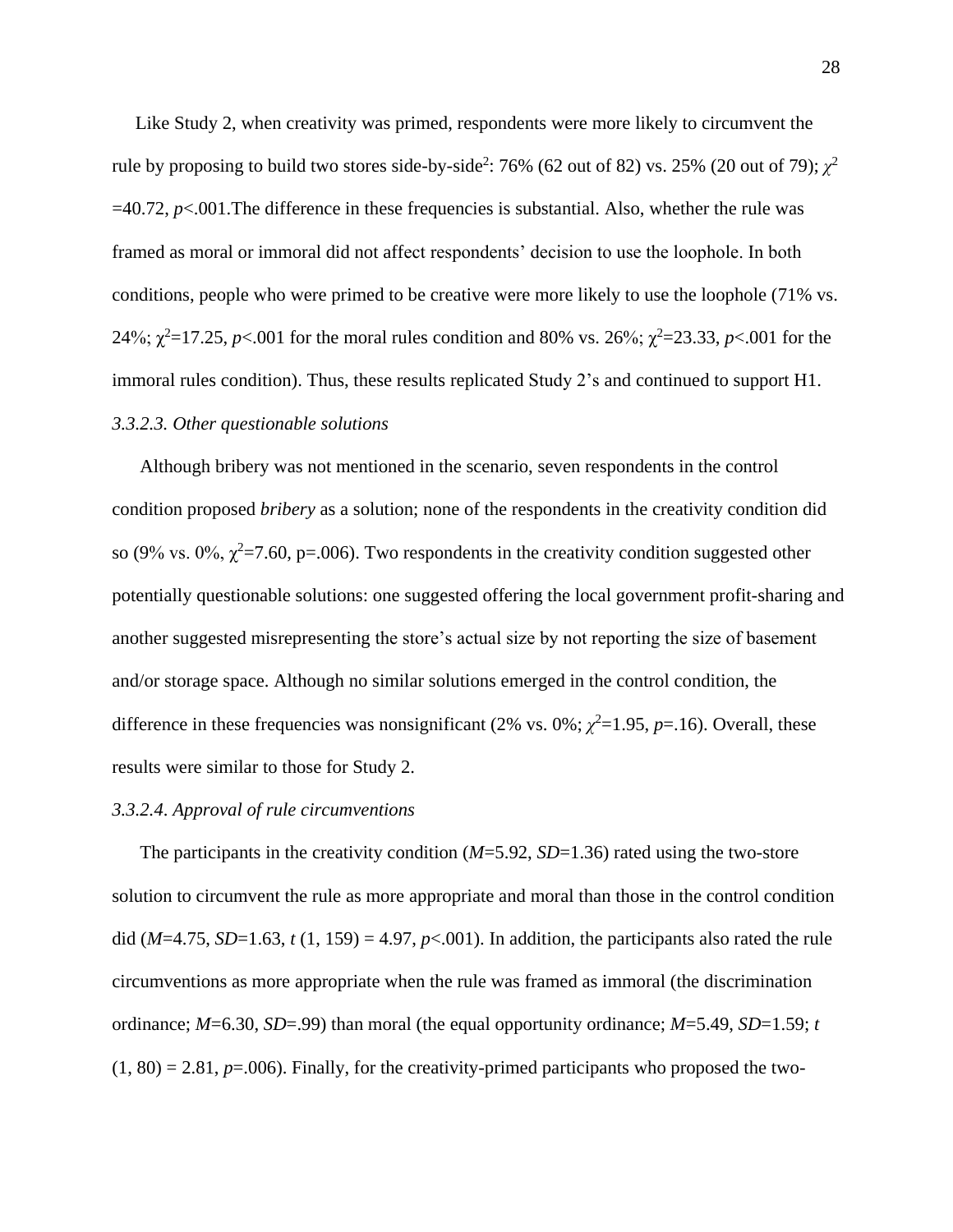store solution, they also rated the rule circumventions as marginally more appropriate when the rule was immoral (*M*=6.36, *SD*=. 98) than moral (*M*=5.93, *SD*=1.05; *t* (1, 60) = 1.67, *p*=.10). Thus, the results continued to support H2.

### *3.3.3. Discussion*

 Study 3 generally replicated Study 2's results using a slightly different scenario. When the immoral rule was framed as unfair discrimination instead of bribery, the participants demonstrated the same decision pattern in terms of their recommended solutions. Thus, assuredly, Study 3's results continued to support the previous findings.

 To further confirm the results from the first three studies, I also conducted a random-effects meta-analysis to test the effect size of creativity prime effects. Across the first three studies, the creativity primes significantly increased the likelihood of rule circumvention  $(d = 1.34, SE = .52)$ , 95% CI [.34, 2.35],  $Z=2.61$ ,  $p = .009$ ). Thus, taken together, these meta-analytic results provide further support to the effects of creativity on rule circumventions.

 Studies 2 and 3 also suggest that, regardless of their decisions, people in the creativity condition approved of rule circumvention more when it meant acting against immoral rules than when it meant acting against moral rules. This raises a natural question about the effects of creativity on right-right versus. right-wrong decisions because many right-right moral issues evoke the kinds of conflicting values that people faced in the immoral conditions. Following a similar logic of H2, that when creativity is activated, people endorse moral rule circumvention more than immoral rule circumvention, H3 predicted that, although creativity would change people's perceptions in favor of both right-wrong and right-right moral issues, the positive effect of creativity on right-right moral issues would be stronger than its effects on right-wrong moral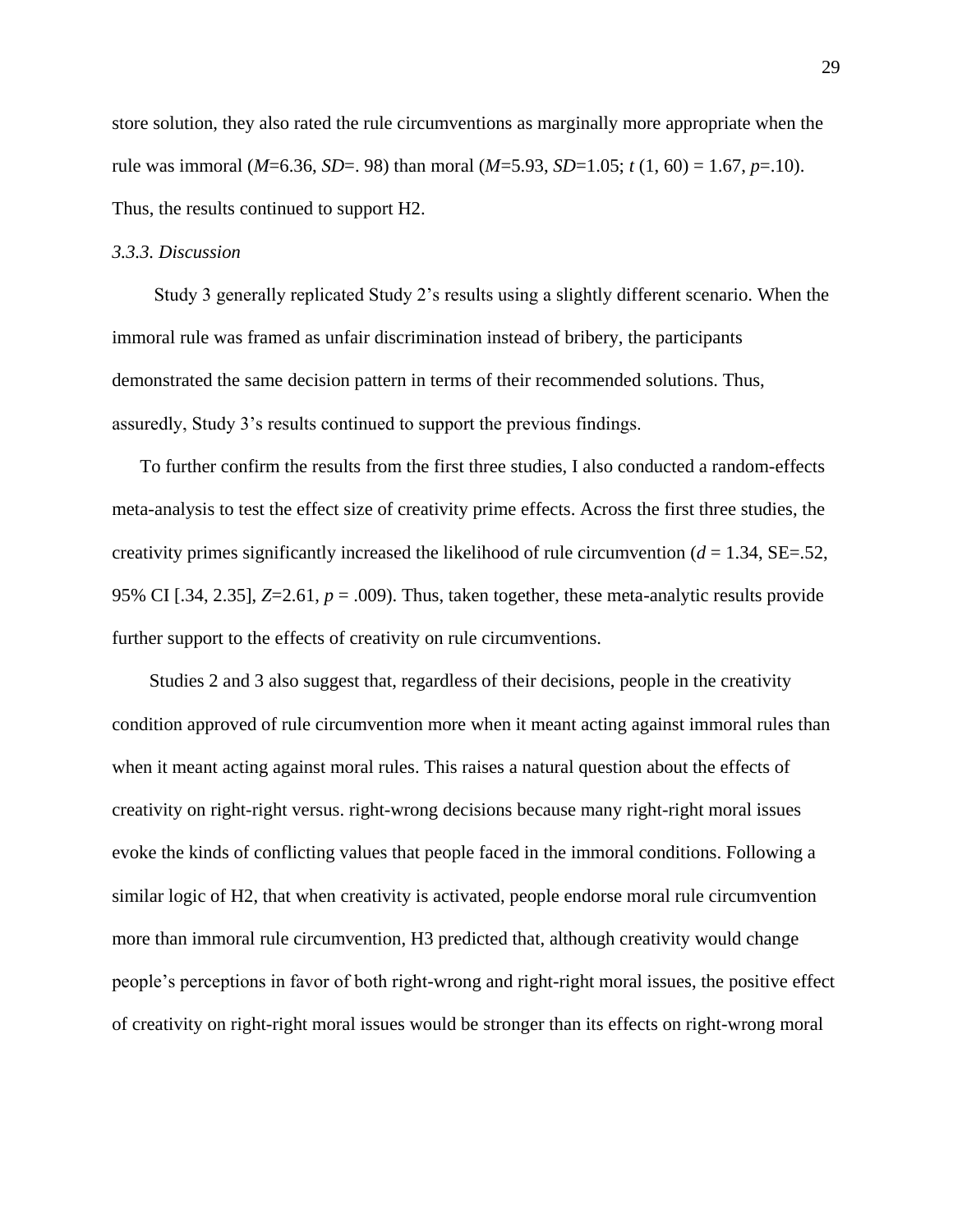issues. Study 4 tested this prediction with an archival dataset to investigate how workplace creativity would relate to people's perceptions of right-right versus right-wrong moral issues.

#### *3.4. Study 4*

 Study 4 used a large dataset of 4,833 managers in 20 countries from the World Values Survey (WVS) to test H3: creativity would be more related to approval of right-right than rightwrong moral issues. The WVS data have been widely used by a variety of social science studies, including many economic and organizational studies (e.g., Bertrand & Schoar, 2006; Cullen, Parboteeah, & Hoegal, 2004; Ertug et al, 2013; Guiso, Sapienza, & Zingales, 2006; Parboteeah & Cullen, 2003; Wang & Murnighan, 2014). The World Value Study Group collects WVS data every 5 years in face-to-face interviews and then makes the data available through the Inter-University Consortium for Political and Social Research. Most of the data are collected in 43 countries, representing almost 70% of the world's population.

 In addition to all the questions about values and beliefs, the WVS interview asked people from different countries about the nature of their work, including its demand for creativity, as well as other personal and professional information and their general reactions toward a variety of morality-related behaviors. Unlike the need for creativity in other settings, jobs that require creativity are likely to relate to different moral issues (Baucus, et al, 2008). Thus, these data are a rich and valuable source for testing the relationship between work-related creativity and people's ethical perceptions of right-right and right-wrong moral issues.

#### *3.4.1. Methods*

 Study 4 used individual data from the 2005-06 wave of the WVS; it also used cultural data from Hofstede (2001) and country data from the World Bank, the CIA's World Factbook, and the Freedom House. Like Cullen et al (2004), I chose to analyze only the data of managers and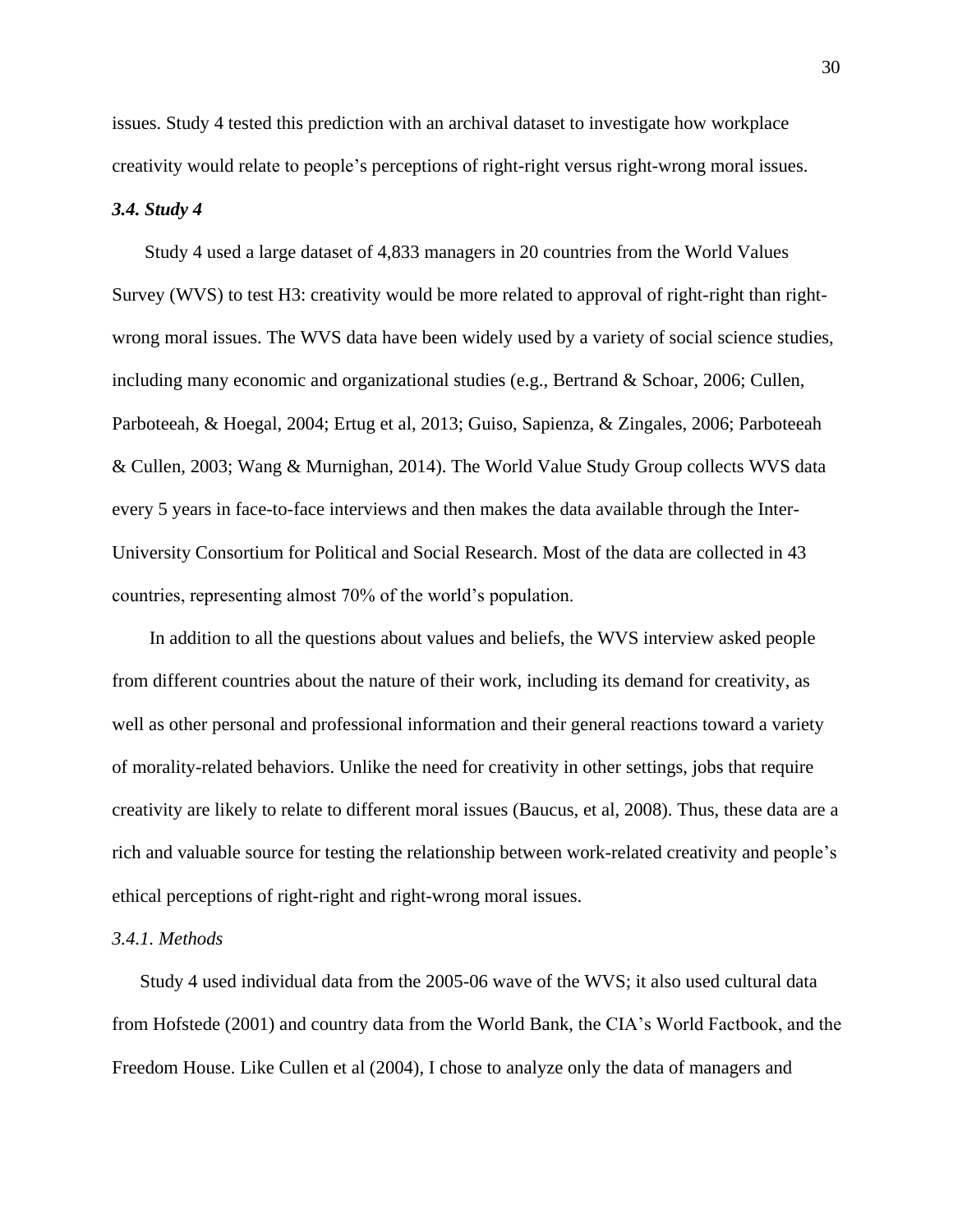business professionals to make this research more relevant to organizations. This restriction and incomplete data for some measures and countries led to a final sample of 4,833 managers from 20 countries: Australia, Brazil, Bulgaria, Canada, Chile, China, Finland, Germany, India, Indonesia, Italy, Malaysia, Mexico, Norway, Poland, Romania, South Africa, Sweden, Thailand, and Turkey. The patricipants averaged 43.66 years of age; 44% were women; and 58.4% had some college education or more.

#### *3.4.2. Dependent Variables*

 *Right-wrong moral issues*. Like previous research (e.g., Cullen et al., 2004; Wang & Murnighan, 2014), my measure of the approval of right-wrong moral behavior was the average of participants' ratings (from 1: never to 10: always) of how often four behaviors were justified: 1) "claiming government benefits to which you are not entitled;" 2) "avoiding a fare on public transport;" 3) "cheating on taxes if have a chance;" and 4) "accepting a bribe in the course of your duties." The scale was reliable ( $\alpha$  =0.79), indicating consistent perceptions across countries (Husted, et al, 1996).

 *Right-right moral issues*. The measure of the approval of right-right moral behavior combined participants' ratings (on the same 10-point scale) of how often six morally debatable behaviors were justified: 1) homosexuality; 2) prostitution; 3) abortion; 4) divorce; 5) euthanasia; and 6) suicide. This scale was also reliable across respondents in different countries ( $\alpha$  =0.87). *3.4.3. Independent Variable*

Repeated exposure to creativity was measured by the degree of creativity that respondents' work typically required. People self-reported whether their work tasks were mostly routine or mostly creative, from 1=mostly routine to 10=mostly creative.

#### *3.4.4. Control Variables*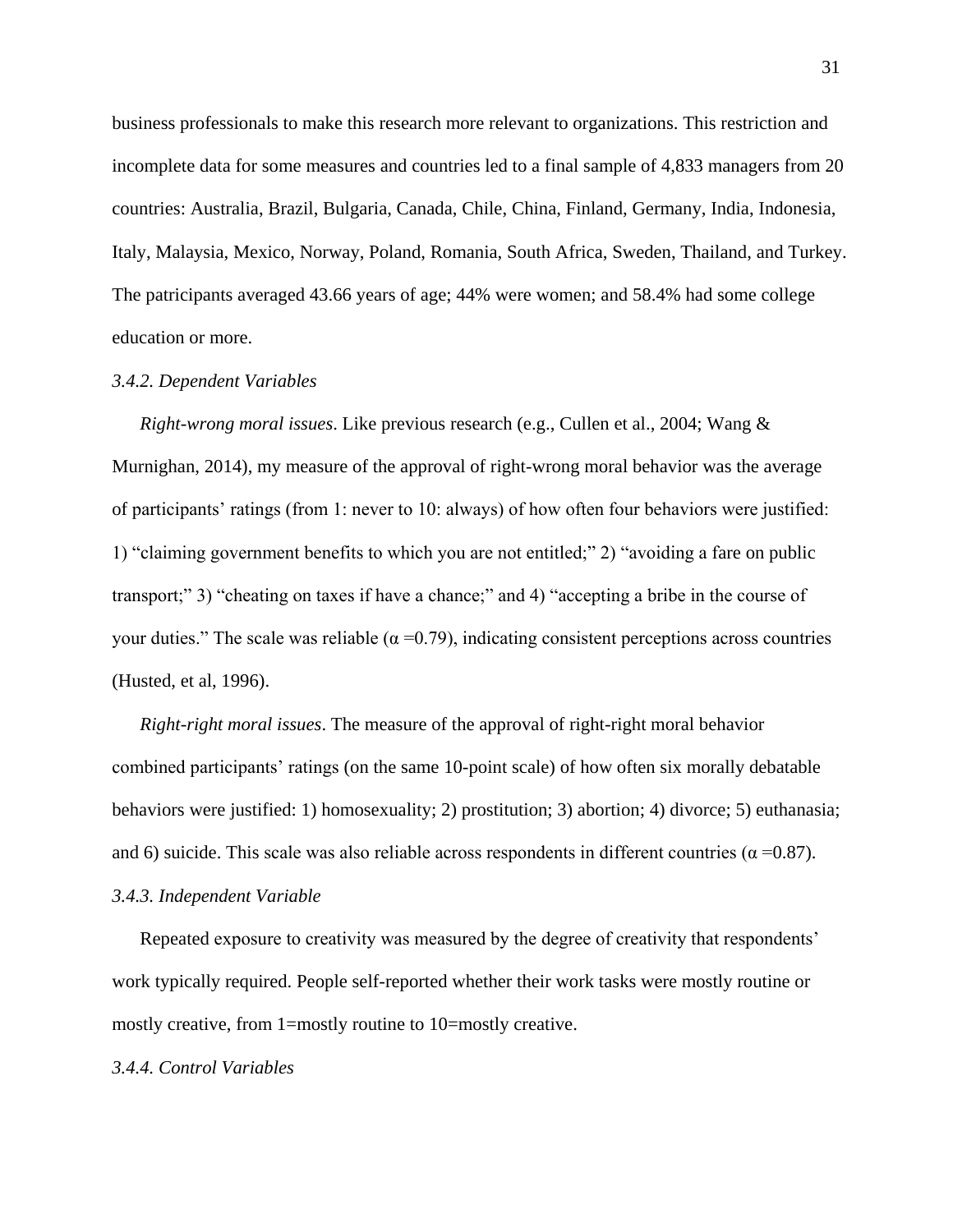*Other job characteristics*. The analyses also included three control variables relating to respondents' job: 1) the cognitive versus manual nature of respondents' jobs (1=mostly manual; 10  $=$  mostly cognitive), 2) how much independence they had at work (1=no independence at all; 10= completely independent), and 3) whether they supervised others at work (1=no, 2=yes).

 *Demographics and other personal variables*. I also controlled for the respondents' demographics and variables potentially related to their moral perceptions (Wang & Murnighan, 2014): age, gender, education, marital status, income, life satisfaction, as well as religious, charitable, environmental memberships.

 *Country-level variables*. Because the data spanned 20 countries, I controlled for each country's: GDP per capita (from the World Bank's online database, log-transformed); public ethics index (from the World Bank's Global Competitiveness Report); Hofstede's (2001) cultural dimensions – individualism, power distance, uncertainty avoidance, and masculinity; press freedom (Brunetti & Weder, 2003); and the Gini coefficient (from the CIA's World Factbook) to control for income and social inequality (Yitzhaki, 1979).

## *3.4.5. Analyses*

 Because the dependent variable was measured at the individual level but the independent and control variables were measured at both the individual and country levels, I used Hierarchical Linear Modeling (HLM; Raudenbush & Bryk, 2002) to analyze the relationship among workplace creativity, right-wrong, and right-right moral issues. I also estimated a multiple regression model to evaluate multiple collinearity diagnostics. Like previous research (e.g., Hofstede, 1980), power distance was highly correlated with individualism  $(r=-0.80, p<-0.01)$ , the public ethics index (p=-0.69,  $p=0.01$ ), and press freedom restrictions ( $r=0.58$ ,  $p<-0.01$ ). In addition, GDP per capita was highly correlated with individualism ( $r = .58$ ,  $p < .01$ ) and the public ethics index ( $r = .51$ ,  $p = .02$ ). Thus, I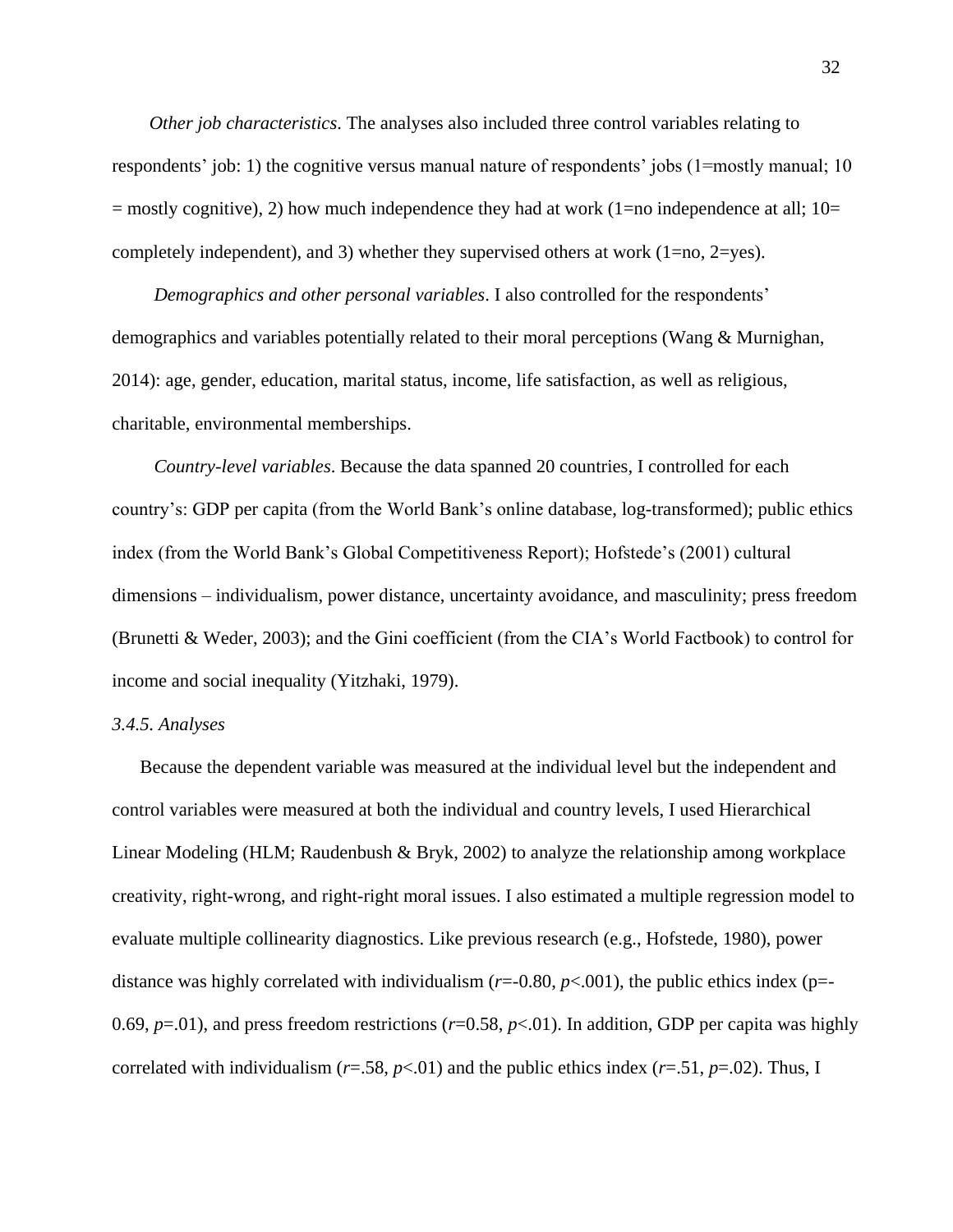excluded them from the analyses; including them, however, did not change any of the results. Although the public ethics index was also correlated with individualism (*r*=0.52, *p*=.02), uncertainty avoidance  $(r=.54, p=.014)$ , and masculinity  $(r=.0.51, p=.022)$ , I included it in the final analyses to conceptually control for country level corruption; notably, excluding it led to no significant changes in the results.

### *3.4.6. Results*

 Table 1 presents the descriptive statistics and correlations for Study 3's variables. The raw correlation between workplace creativity and approval of right-right moral issues was positive and significant  $(r=.27; p<.001)$ ; the correlation between workplace creativity and approval of right-wrong moral issues was negative and significant  $(r=.06, p<.01)$ , suggesting that workplace creativity increased people's justifications of right-right but decreased their justifications of right-wrong moral issues.

--------- Insert Tables 1- 2 about here ---------

 Table 2 presents the HLM analyses. Model 1 shows the relationship between workplace creativity and approval of right-right moral issues after controlling for other variables; Model 2 shows the relationship between creativity and approval of right-wrong moral issues after including all the control variables. As aforementioned, all the variables were standardized to obtain standardized coefficients. The results document a significant, positive relationship between workplace creativity and approval of right-right moral issues (*γ*=.03, *p*=.002). In contrast, the negative relationship between workplace creativity and approval of right-wrong behavior became non-significant (γ=-.00, *p*=.90) after controlling for individual and country-level factors and other job characteristics, e.g., independence and cognitive load. Thus, the analyses support H3: workplace creativity was positively related to the approval of right-right rather than right-wrong moral issues.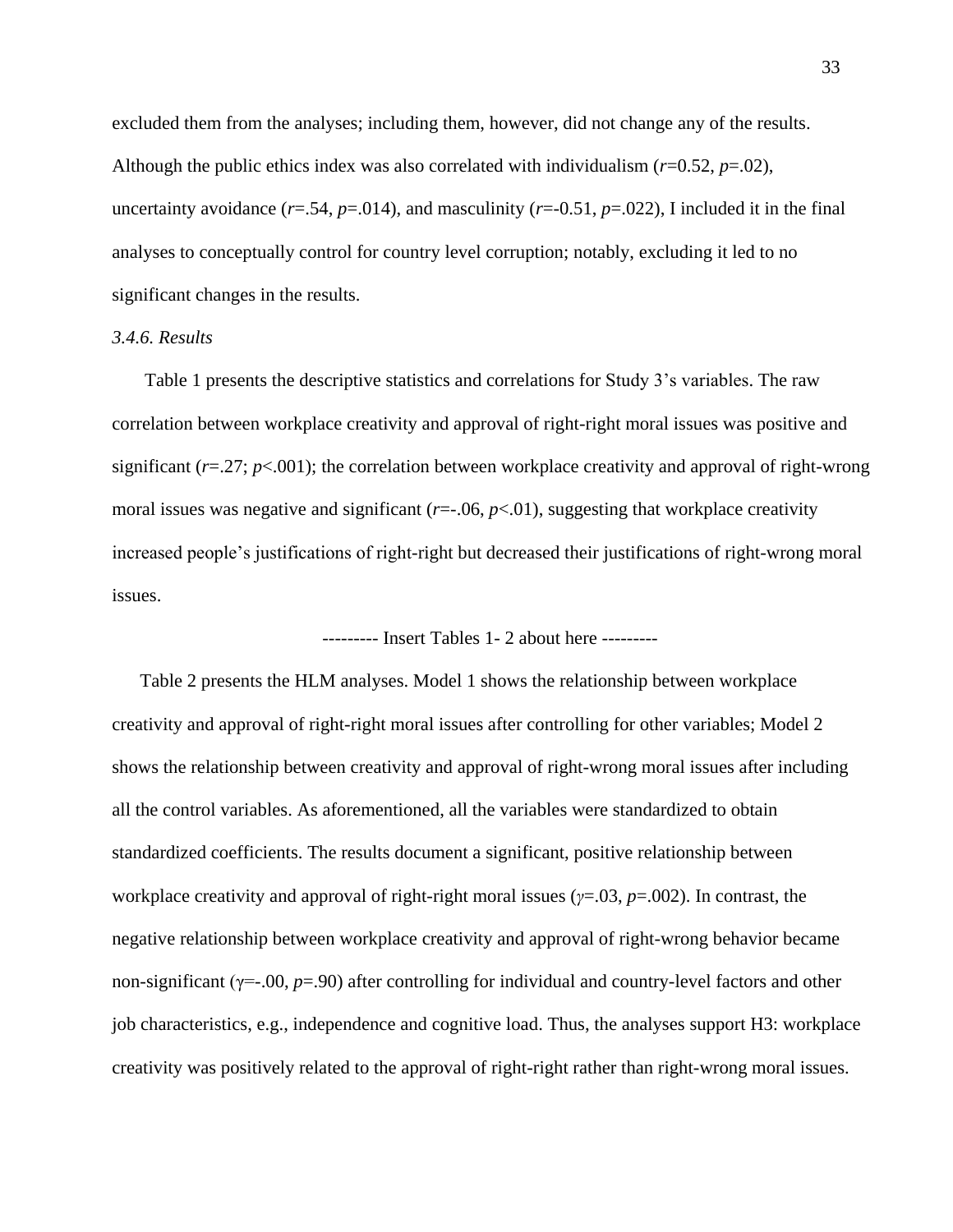As predicted, creativity seems to be related to an increase in people's moral flexibility toward rightright instead of right-wrong issues.

### *3.4.7. Discussion*

 As workplace creativity increased, the approval of right-right moral issues also increased; this effect was not apparent for right-wrong moral issues. This suggests that creativity has asymmetric effects on people's moral perceptions of right-right versus right-wrong moral issues.

 Study 4 was an initial investigation of the effects of creativity on right-right versus rightwrong moral issues. The results are suggestive rather than conclusive because the contrasting domains of right-wrong versus right-right issues are neither simple nor straightforward, making the comparability of different moral issues a considerable research challenge. Exploring the effects of creativity on these issues, however, opens up a fruitful avenue for new research. The inherent limitations of the archival data in this study also make it difficult to test causal relationships or the underlying mechanisms. In addition, both workplace creativity and ethical perceptions are based on self-reported measures. Because self-reported measures can be biased (Weingart, 1997) or vary cross culture (Heine, et al, 2002), the relationships between workplace creativity and moral judgments may be more complex. Thus, although these findings should be interpreted with caution, these initial results are consistent with the current theoretical logic.

#### **4. General Discussion**

 This research has shown that creativity, as a pragmatic moral tool, can have substantial but malleable effects on moral judgments and decisions, and that these effects depend on the context of an individual's moral decision. Although creativity and morality may conflict when a creative decision violates acceptable moral rules and norms, the relationship between the two can also be compatible when individuals use creativity to avoid immoral rules or laws. In both situations,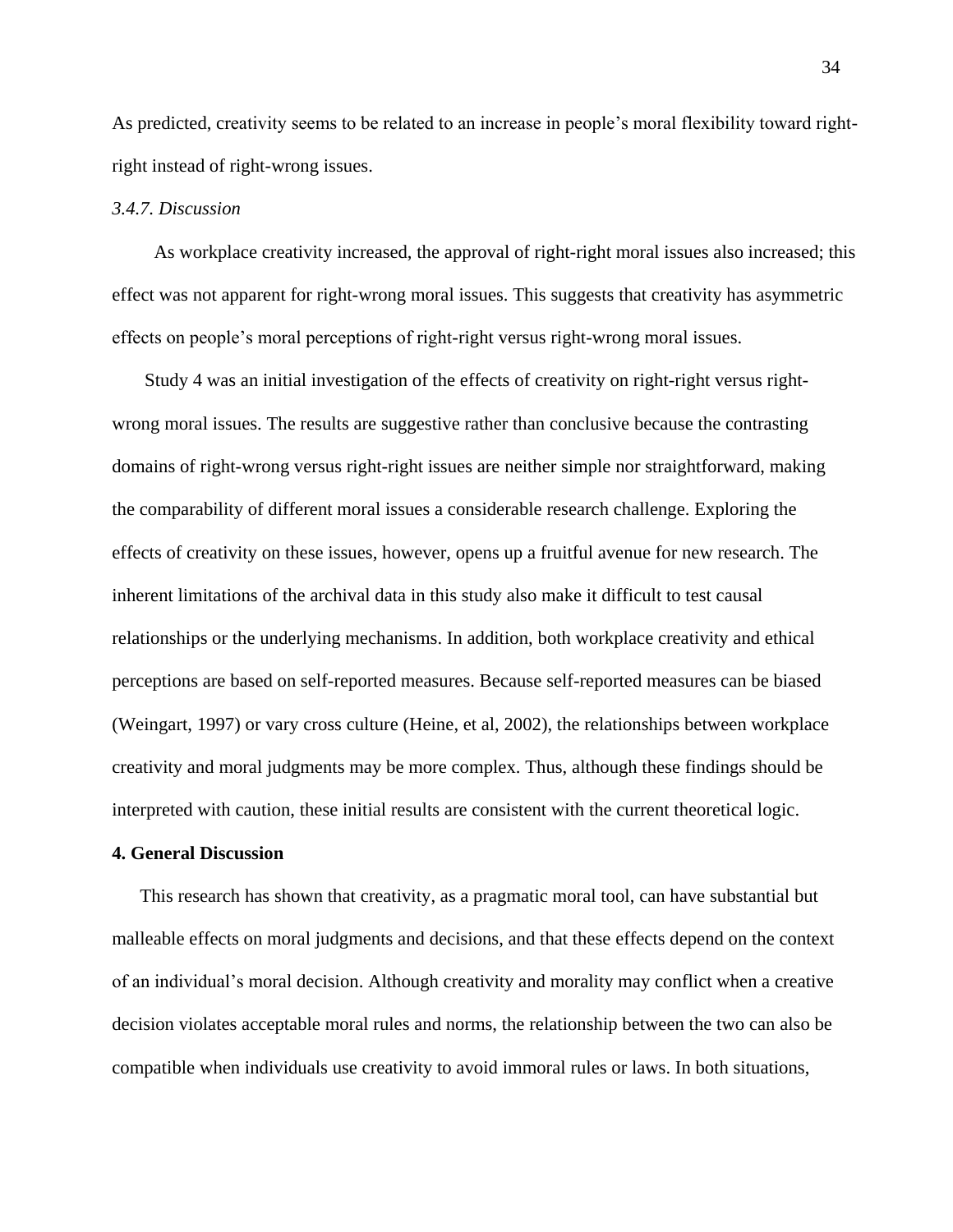creativity leads to resourceful rule circumventions rather than any blatant moral or rule violations. This result suggests that people use creativity to pragmatically solve moral problems by searching and locating a middle moral ground to balance different moral motives. In addition, although the effects of creativity can be contextual and malleable, people generally approve more of creative and moral behavior instead of similarly creative but morally questionable behavior. Similarly, workplace exposure to creativity appears to be related to people's moral perceptions and justifications of right-right rather than right-wrong moral issues.

#### *4.1. Theoretical and practical implications*

 The current research has several implications for creativity and moral problem solving. First, it challenges the common, intuitive view that the originality and divergence of creativity (Guilford, 1956) is contrary to conventional morality. Although creativity's negative effects are often overlooked or downplayed (Shalley & Zhou, 2008), a singular focus on creativity's dark moral side seems to be both narrow and misleading. Many immoral decisions, such as outright moral or rule violations, have no novelty and originality; they simply represent some of the most readily available, and unethical choices. The current research suggests that creativity does not necessarily encourages these mundane, unethical activities (Runco, 2009; Wang & Murnighan, 2015). Instead, it seems to selectively motivate original moral alternatives that people would otherwise rarely attempt especially when they are uncreative. For example, the first three studies consistently showed that creativity can increase rule circumventions but not direct rule violations. In addition, Study 4 showed that creativity is related to only justifications of morally debatable issues, not immoral issues. Thus, only some of the moral choices are relevant to creativity. In particular, the moral effects of creativity should be most influential in less explored and less well-defined moral periphery; but it seems unlikely to affect moral issues which are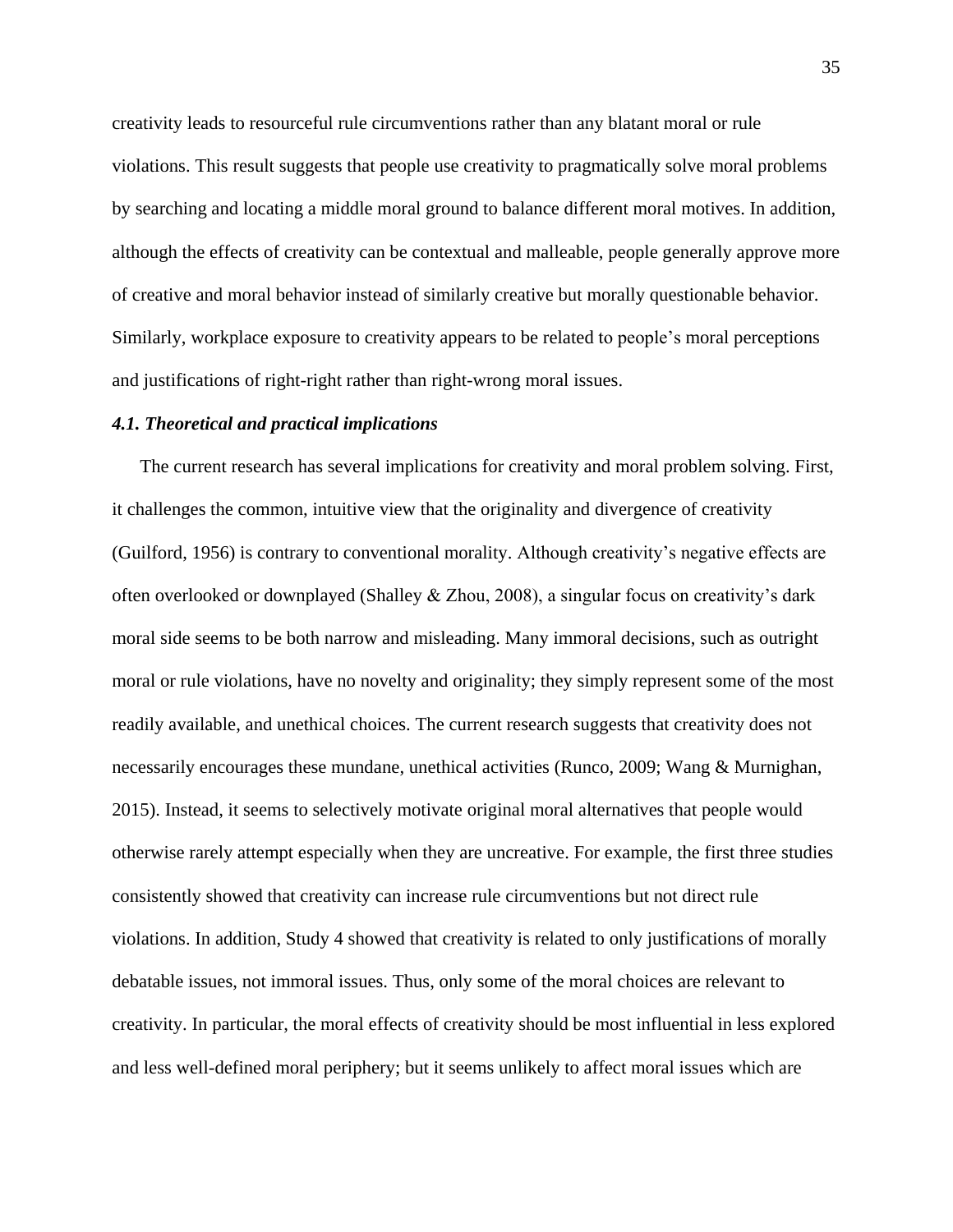already set in stone. This finding is particularly important to understand the relationship between creativity and morality.

 Second, the current results suggest that creativity can be a double-edged sword, with both positive and negative moral consequences. This is consistent with Keem et al. (2017), who showed that moral disengagement and moral imagination led creative individuals to engage in either ethical or unethical behavior. Instead of focusing on dispositional creativity, the current research suggests that when a creative mindset is activated, people often use it as a tool to search for new moral alternatives to existing moral problems. It appears that, as a complex mindset, creativity unpacks flexible moral perceptions in relatively ambiguous moral situations. Because of its pragmatic orientation, creativity seems to have its greatest effects in the middle of the moral continuum, where moral flexibility is possible. For instance, the results of both Studies 2 and 3 suggest that on the one hand, when morally grey areas exist, creativity can lead people to circumvent moral rules or principles instead of directly violating them to achieve personal gains. On the other hand, creativity can also produce moral flexibility with positive moral consequences because people are also likely to circumvent immoral rules to embrace higher moral principles when rules or social conventions are misguided. Thus, in terms of the moral implications of creativity, the bright or dark side of creativity depends on the specific moral situations. In either case, although creativity can prompt unconventional thinking that transcends traditional moral boundaries, it primarily serves as a pragmatic tool because people often use creativity to balance different moral considerations by both exploring moral innovation and, at least, paying oblique homage to rules and traditions.

 Finally, the good news from the current research is that, as a double-edged sword, creativity seems positively related to perceptions and justifications of right-right but not to justifications of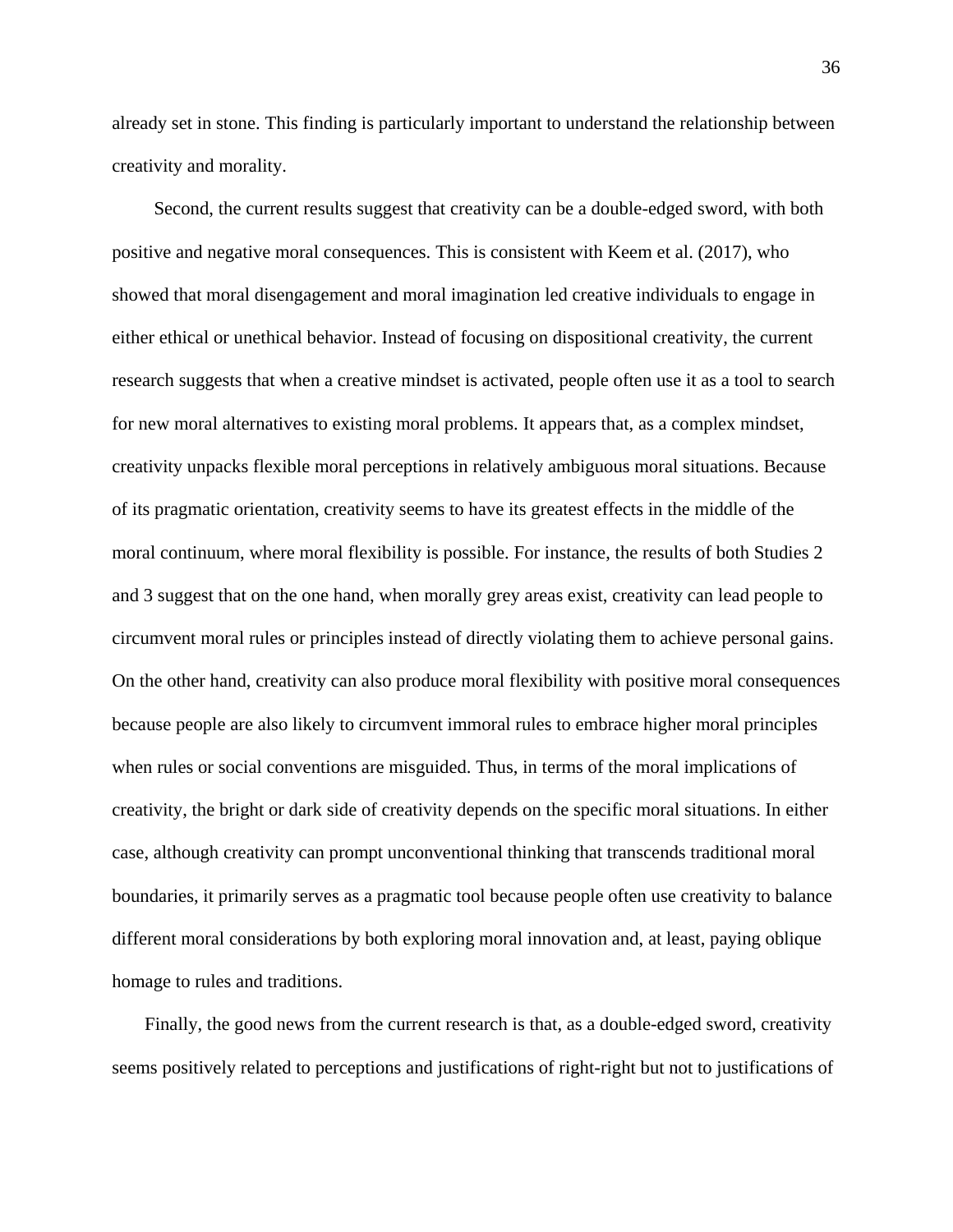right-wrong moral issues. This suggests that creativity only increases moral flexibility for morally debatable issues but not for positions that are clearly immoral. Thus, if correctly guided, creativity may have more positive than negative effects on moral judgments and decisions because people tend to avoid choices that are clearly wrong and immoral. This also suggests that organizations may encourage creativity for emerging moral issues where traditional morality is unclear, outdated, or even misguided. In particular, to motivate more moral and prosocial behavior in untraditional moral areas, organizations may consider better aligning employees' creativity with concerns about others. Grant and Berry (2011), for example, found that people's prosocial actions often depend on creativity to go beyond egoistic orthodoxy. Brierly, Kolodinsky, and Charette (2009) also found that creative individuals tend to be idealists with a genuine concern about others instead of their self-interest. Thus, a particularly useful idea is to create a truly caring working environment that encourages employees to engage in the creative pursuit of prosocial and social responsibility goals because this paradigm may provide organizations with the extra moral advantages that come from capitalizing on the creativity of their workforce.

### *4.2. Limitations and future directions*

 The current research used multiple, complementary methods to investigate the effects of creativity on people's moral decisions and perceptions. Any single method is inherently limited. For instance, Study 1 is limited by its experimental context; Studies 2 and 3 used a real ethical situation but have clear limitations because they are primarily based on a scenario study; Study 4 is limited by correlational data and subjective, self-reported measures. Although this research used a triangulation of multiple methods to collectively compensate for each method's inherent problems (Hussey, & Hussey, 1997), several limitations provide avenues for future research.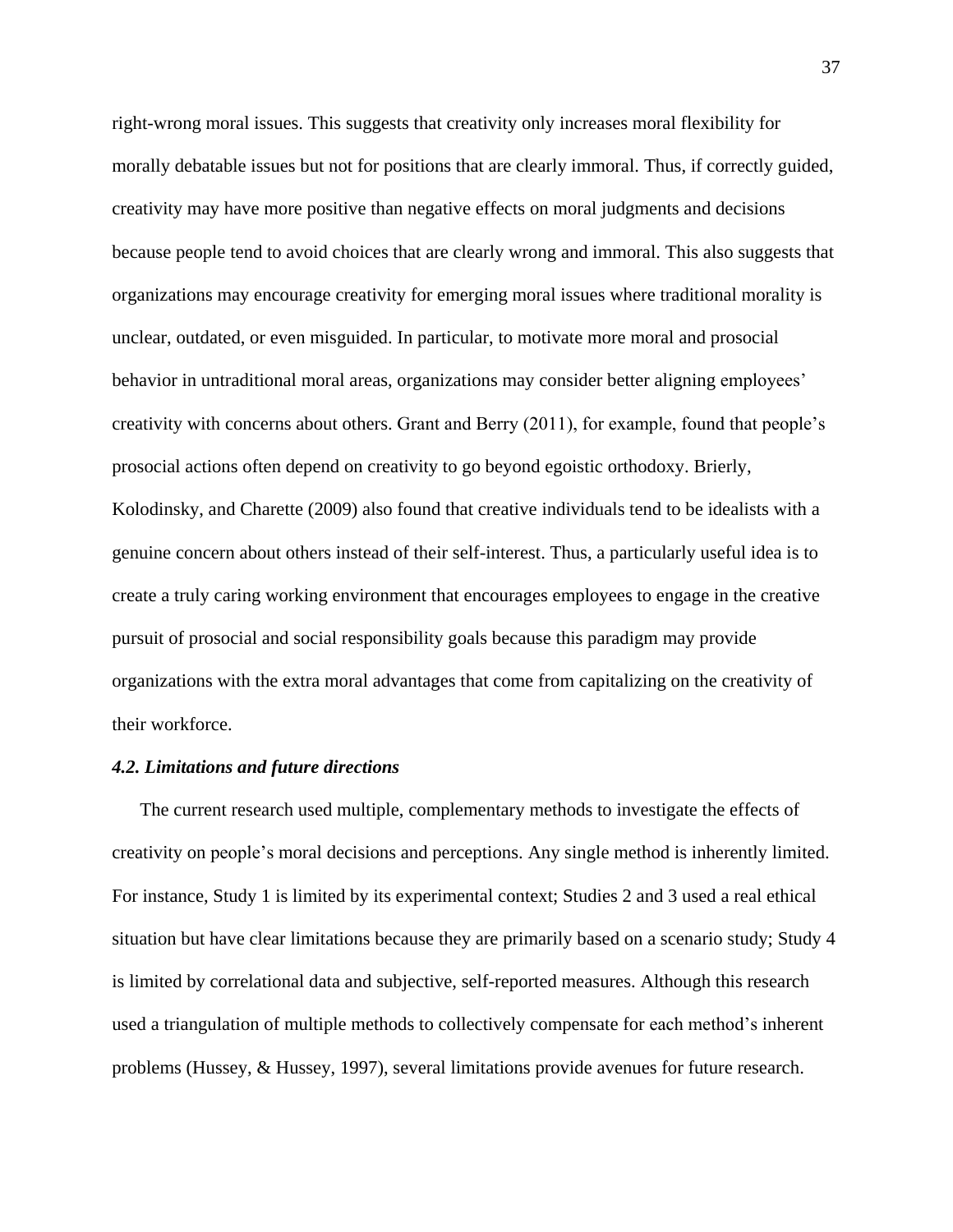First, people often focus on moral constraints in the study of moral decisions. At the postconventional level, however, moral reasoning is no longer restricted by moral constraints (Kohlberg, 1971). This suggests that creativity might activate higher level moral innovation (Runco, 2009). For example, moral imagination theory (e.g., Werhane, 1998) suggests that imagination can help people avoid a narrow view of their moral situations and allow them to act more morally in right-wrong moral decisions. Although people may sometimes act less morally when they engage in moral imagination (as suggested by the current data; Ciulla, 1998), how moral development and creativity interact to affect moral decision-making clearly deserves future research attention.

 Second, as one of the first investigations of the effects of creativity on right-right versus right-wrong moral issues, Study 4 provides a new direction to better understand the moral implications of creativity. Future research is also needed to help guide creativity toward moral effects. One potential starting point may be to rethink the definition of creativity in research and practice. In addition to its novelty, previous research defines creativity as *appropriate* ideas that actually work (e.g., Amabile, 1996; George, 2007). Conceptually speaking, morality could be considered one of the appropriateness criteria (Wang  $\&$  Murnighan, 2015). Thus, future research might consider how to attain a dual goal of addressing creativity's moral appropriateness (in terms of its definition and people's perceptions) without necessarily discouraging or inhibiting creativity (Runco, 2010).

 Finally, the current research primarily investigates creativity as a general mindset; however, there are different types of creativity (Kirton, 1976; Oldham & Cummings, 1996). For example, creativity can be characterized as incremental or radical. Similarly, individuals may have different creative styles (e.g., innovative versus adaptive style, Kirton, 1976; 1994). It is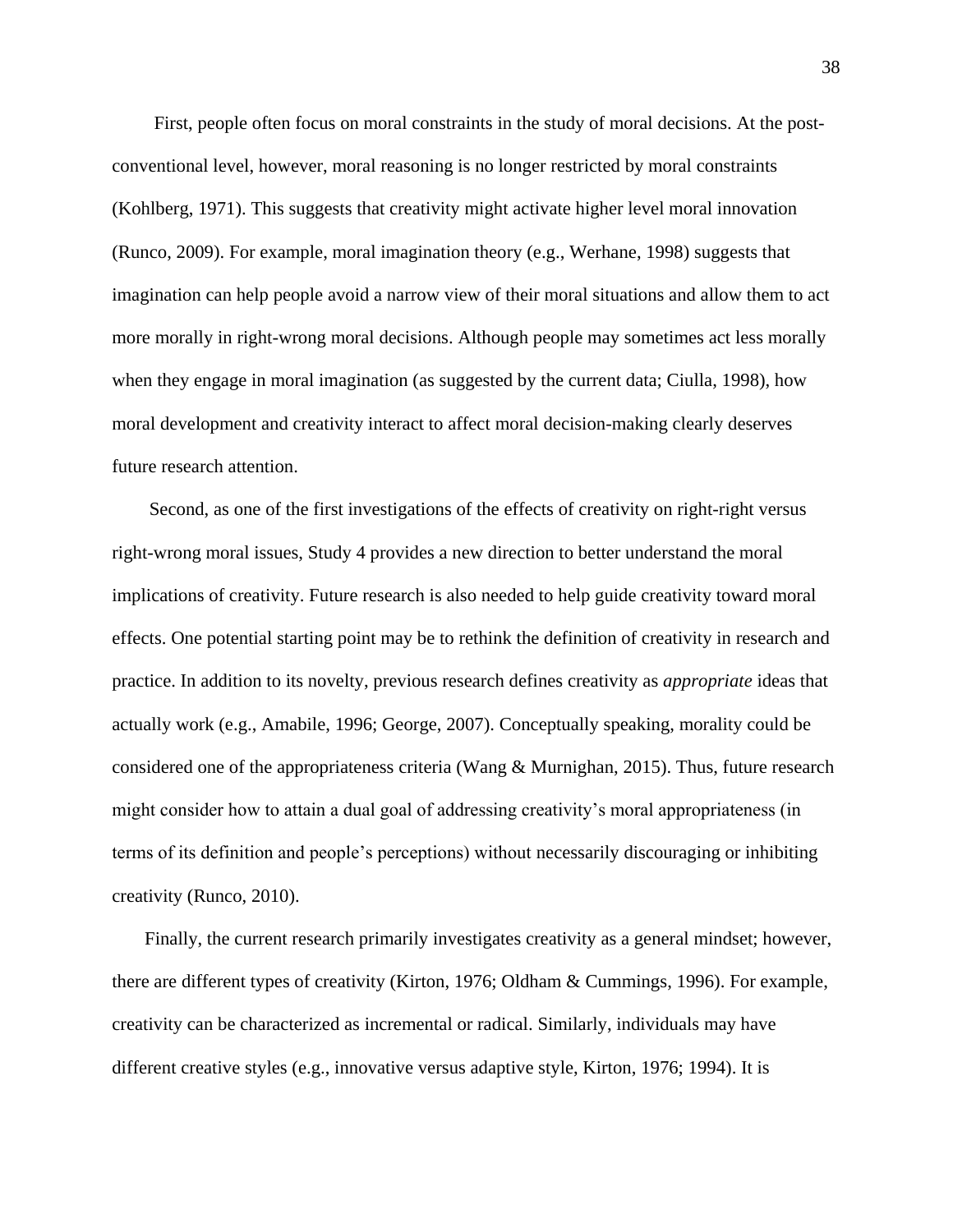unknown from the current research whether different types of creativity or creative styles may have different moral implications. Additionally, because creativity and morality are complex and may vary in different contexts, investigating a number of different boundary conditions to better understand the relationship between creativity and morality might be helpful. For example, Study 4 compared people's moral perceptions instead of their workplace decisions in right-right versus right-wrong dilemmas. The complexity of these moral issues opens up a variety of new research questions. For instance, do the effects of creativity vary in interpersonal and organizational contexts? Do right-right and right-wrong moral issues co-vary with creativity across contexts? How does creativity affect the behavior and perceptions of oneself versus those of others? I hope that this paper will stimulate future research on these and other related and important questions.

### **5. Conclusion**

 In conclusion, this research investigates the dual relationship between creativity and morality. People often use creativity to cope with practical moral problems. By activating their creativity, people are more likely to explore previously untapped moral middle grounds to pragmatically reconcile moral interests. The current results suggest that creative moral deviance may be either moral or immoral, depending on whether society's existing rules are just and fair and on people's moral intents. In addition, creativity seems closely related to the justifications of right-right but not of right-wrong moral issues. Thus, future research might further investigate how to positively use creativity to solve moral dilemmas in both organizations and society.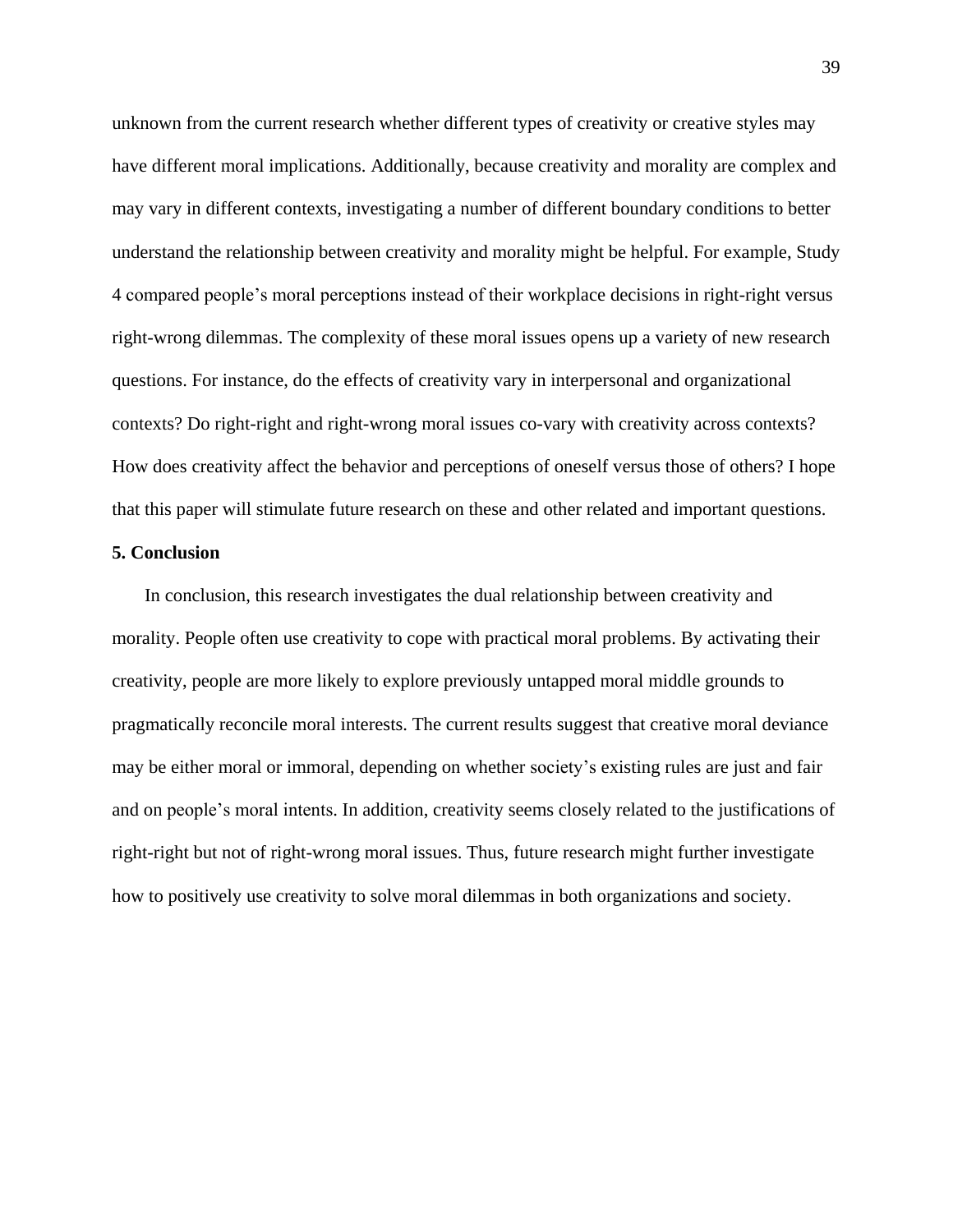#### **REFERENCES**

- Adams, J. S. (1963). Toward an understanding of inequity. *Journal of Abnormal and Social Psychology,* 67, 422-436.
- Akerlof, G. A. & Shiller, R. J. (2009). *Animal Spirits: How Human Psychology Drives the Economy, and Why It Matters For Global Capitalism*. Princeton: Princeton University Press.
- Amabile, T. M. (1983). *The Social Psychology of Creativity*. New York: Springer-Verlag.
- Amabile, T. M. (1996). *Creativity in context: Update to the social psychology of creativity*. Boulder, CO: Westview Press.
- Ambaile, T. M., Barsade, S. G., Mueller, J. S., & Staw, B. M. 2005. Affect and creativity in work. *Administrative Science Quarterly*, 50(3), 367-403.
- Aquino, K., & Reed. A. (2002). The self-importance of moral identity. *Journal of Personality and Social Psychology*, 83(6), 1423-1440.
- Ashford, B. E. & Anand, V. (2003). The normalization of corruption in organizations. *Research in Organizational Behavior*, 25, 1-52.
- Bandura, A. (1999). Moral disengagement in the perpetration of inhumanities. *Personality and Social Psychology Review,* 3, 193–209.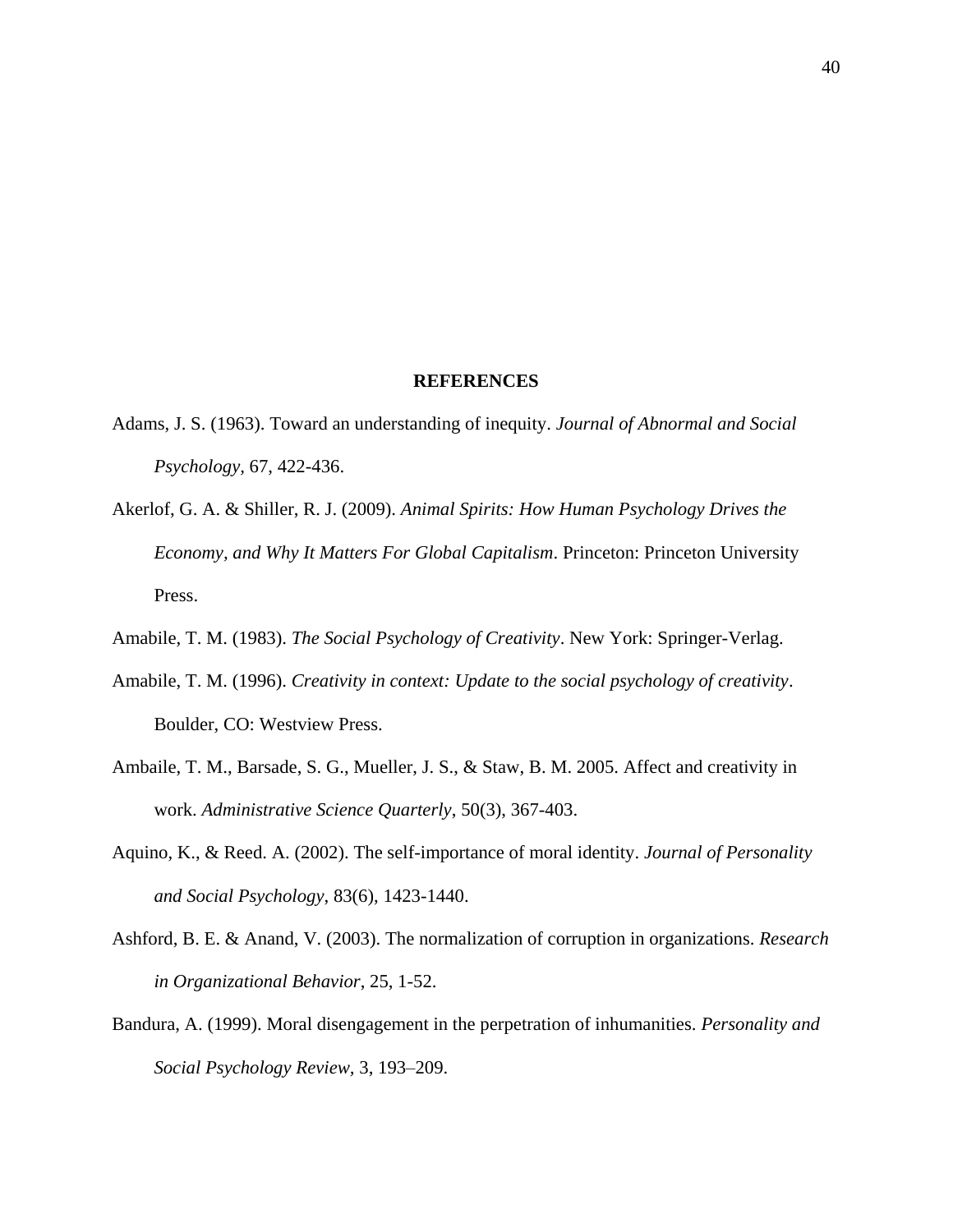Barron, F. (1969). *Creative person and creative process*. NY: Holt, Rinehart, & Winston.

- Baucus, M. S., Norton, W. I., Baucus, D. A., & Human, S. E. (2008). Fostering creativity and innovation without encouraging unethical behavior. *Journal of Business Ethics*, 81, 97-115.
- Beauchamp, T. L., and Bowie, N. E. (2004). *Ethical theory and business*. (7th Ed.,) Upper Saddle River, NJ: Prentice-Hall.
- Bertrand, M., & Schoar, A. (2006). The role of family in family firms. *Journal of Economic Perspectives*, 20(2), 73-96.
- Bierly, P. E., Kolodinsky, R. W., Charette, B. J. (2009). Understanding the complex relationship between creativity and ethical ideologies. *Journal of Business Ethics*, 86, 101-112.
- Bierman, K.L., Smoot, D. L., Aumiller, K. (1993). Characteristics of aggressive-rejected, aggressive (nonrejected), and rejected (nonaggressive) boys. *Child Development*, 64, 139- 151.
- Brower, R., & Stahl, J. M. (2011). Crime and creativity. In M. A. Runco & S. R. Pritzker (Eds.), Encyclopedia of creativity Vol. 1 (pp. 318–322). San Diego, CA: Academic Press.
- Brendl, C. M., Higgins, E. T., & Lemm, K. M. (1995). Sensitivity to varying gains and losses: The role of self-discrepancies and event framing. *Journal of Personality and Social Psychology*, 69, 1028–1051.
- Brown, B. S., Weible, R. J., & Olmosk, K. E. (2010). Business school deans on student academic dishonesty: A survey. *College Student Journal*, 44, 299-309.
- Brunetti, A., & Weder, B. (2003). A free press is bad news for corruption. *Journal of Public Economics*, 87, 1801-1824.
- Campbell, D. (1960). Blind Variation and Selective Retention in Creative Thought as in Other Knowledge Processes. *Psychological Review,* 67, 380-400.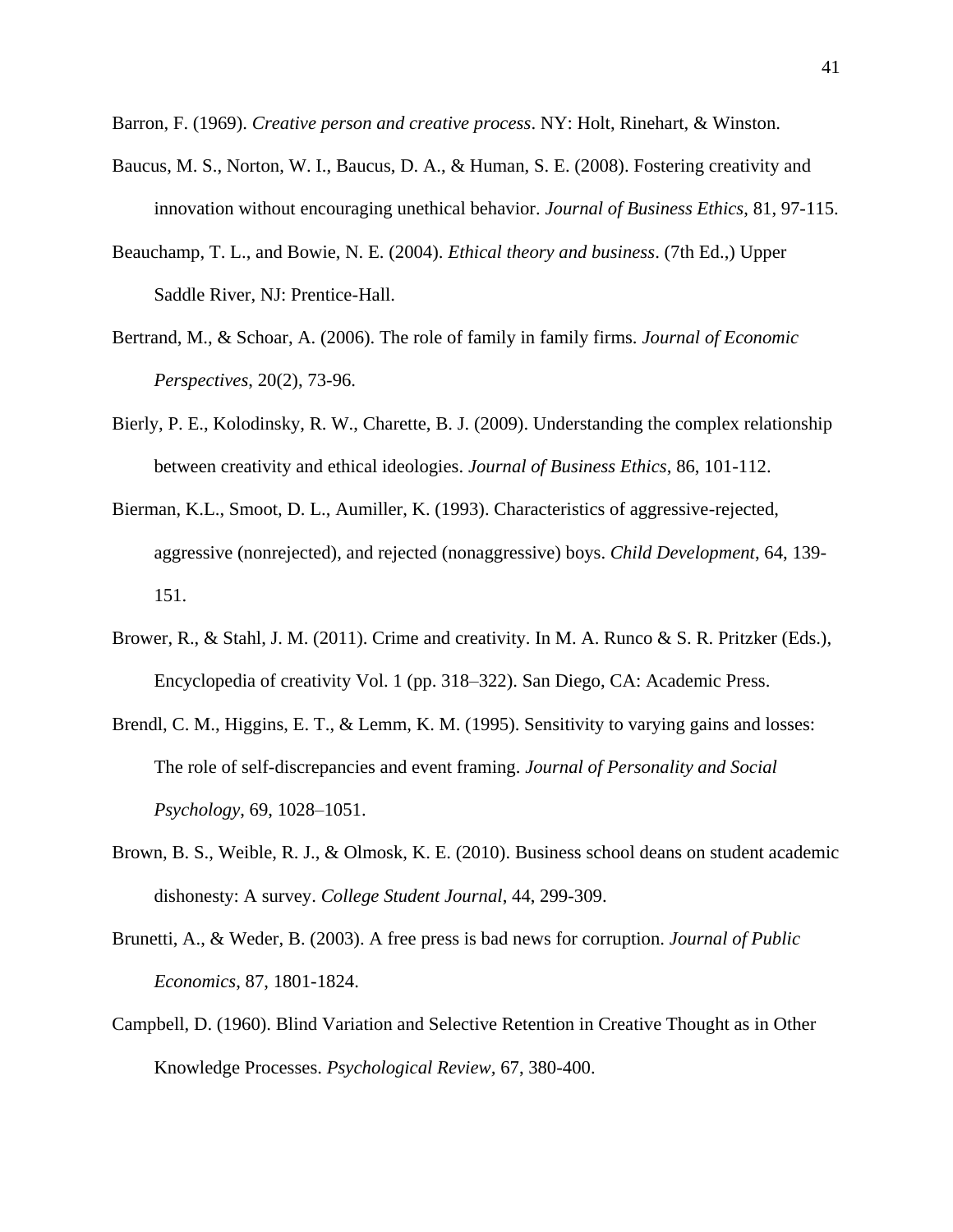- Ciulla, J. B. (1998). Imagination, fantasy, wishful thinking and truth. *Business Ethics Quarterly*, Special issue, (1), 99-107.
- Cropley, D. H., Kaufman, J. C., & Cropley, A. J. (2008). Malevolent creativity: A functional model of creativity in terrorism and crime. *Creativity Research Journal*, 20(2), 105-115.
- Cropley, A. J. (2010). The dark side of creativity: what is it? In D. H. Cropley, A. J. Cropley, J. C. Kaufman., & M. A. Runco (Ed.) *The dark side of creativity*. pp. 1-14. NY: Cambridge University Press.
- Cropley A., & Cropley, D. (2011). Creativity and lawbreaking. *Creativity Research Journal*, 23(4), 313-320.
- Csikszentmihalyi, M. (1996). *Creativity: Flow and the psychology of discovery and invention*. New York: HarperPerennial.
- Cullen, J. B., Parboteeah, K. P. & Hoegl, M. (2004). Cross-national differences in managers' willingness to justify ethically suspect behaviors: A test of institutional anomie theory. *Academy of Management Journal*, 47, 411-421.
- Dewey, J. (1981). Experience and Nature. In J. A. Boydston (Ed.) *The collected works of John Dewey. The later works (1925-1953)*. Carbondale: Southern Illinois University Press.
- Dewey, J. (1987). Art as experience. In J. A. Boydston (Ed.) *The collected works of John Dewey. The later works* (1925-1953). Carbondale: Southern Illinois University Press.
- Dijksterhuis, A., & Bargh, J. A. (2001). The perception-behavior expressway: Automatic effects of social perception on social behavior. In M. P. Zanna (Ed.), *Advances in experimental social psychology* (Vol. 33, pp. 1–40). San Diego: Academic Press.
- Eisenman, R. (1992). Creativity in prisoners: Conduct disorders and psychotics. *Creativity Research Journal*, 5, 175-181.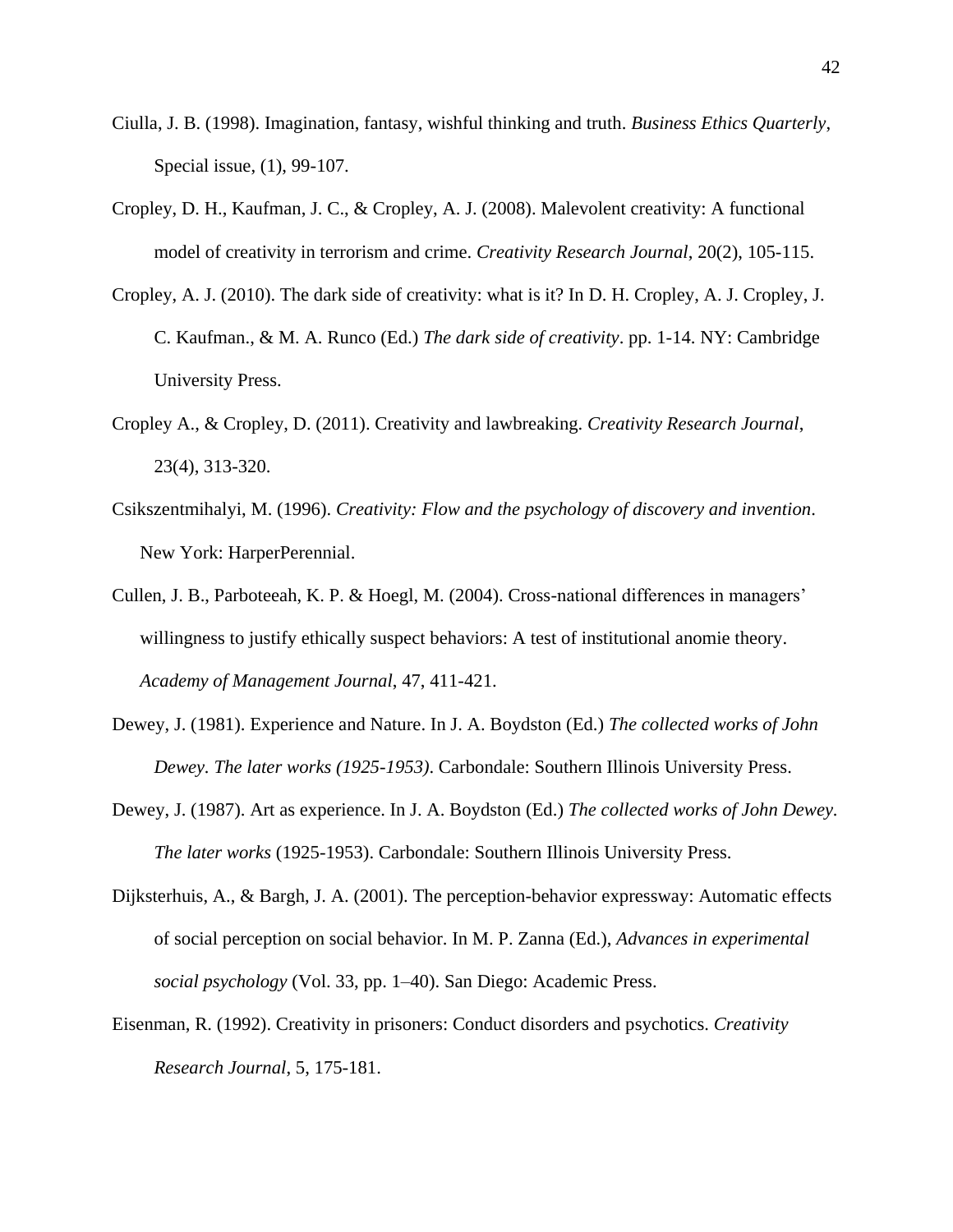- Eisenman, R. (1999). Creative prisoners: Do they exist?. *Creativity Research Journal*, 12(3), 205-210.
- Ertug, G., Cuypers, I R. P., Noorderhaven, N. G., & Bensaou, B. M. (2013). Trust between international joint venture partners: Effects of home countries. *Journal of International Business Studies*, 44, 263-282.

Etzioni, A. (1988). *The moral dimension: Toward a new economics*. NY: Free Press.

- Fesmire, S. (2003). *John Dewey and moral imagination: Pragmatism in ethics*. Bloomington: Indiana University Press.
- George, J. M. (2007). Creativity in Organizations. *Academy of Management Annals*, 1, 439-477.
- Gino, F., & Ariely, D. (2012). The dark side of creativity: Original thinkers can be more dishonest. *Journal of Personality and Social Psych*ology, 102, 445-459.
- Grant, A. M., & Berry, J. W. (2011). The necessity of others is the mother of invention: Intrinsic and prosocial motivations, perspective taking, and creativity. *Academy of Management Journal*, 54(1), 73-96.
- Guilford, J. P. (1956). The structure of Intellect. *Psychological Bulletin,* 33, 267-293.
- Guiso, L., Sapienza, P., & Zingales, L. (2006). Does culture affect economic outcomes? *Journal of Economic Perspectives*, 20(2), 23-48.
- Heine, S., Lehman, D., Peng, K., & Greenholtz, J. (2002). What's wrong with cross-cultural comparisons of subjective likert scales?: The reference-group effect. *Journal of Personality and Social Psychology*, 82, 903-918.
- Hofstede, G. (2001). *Culture's consequences: Comparing values, behaviors, institutions, and organizations across nations* (2nd Ed). Thousand Oaks, CA: Sage.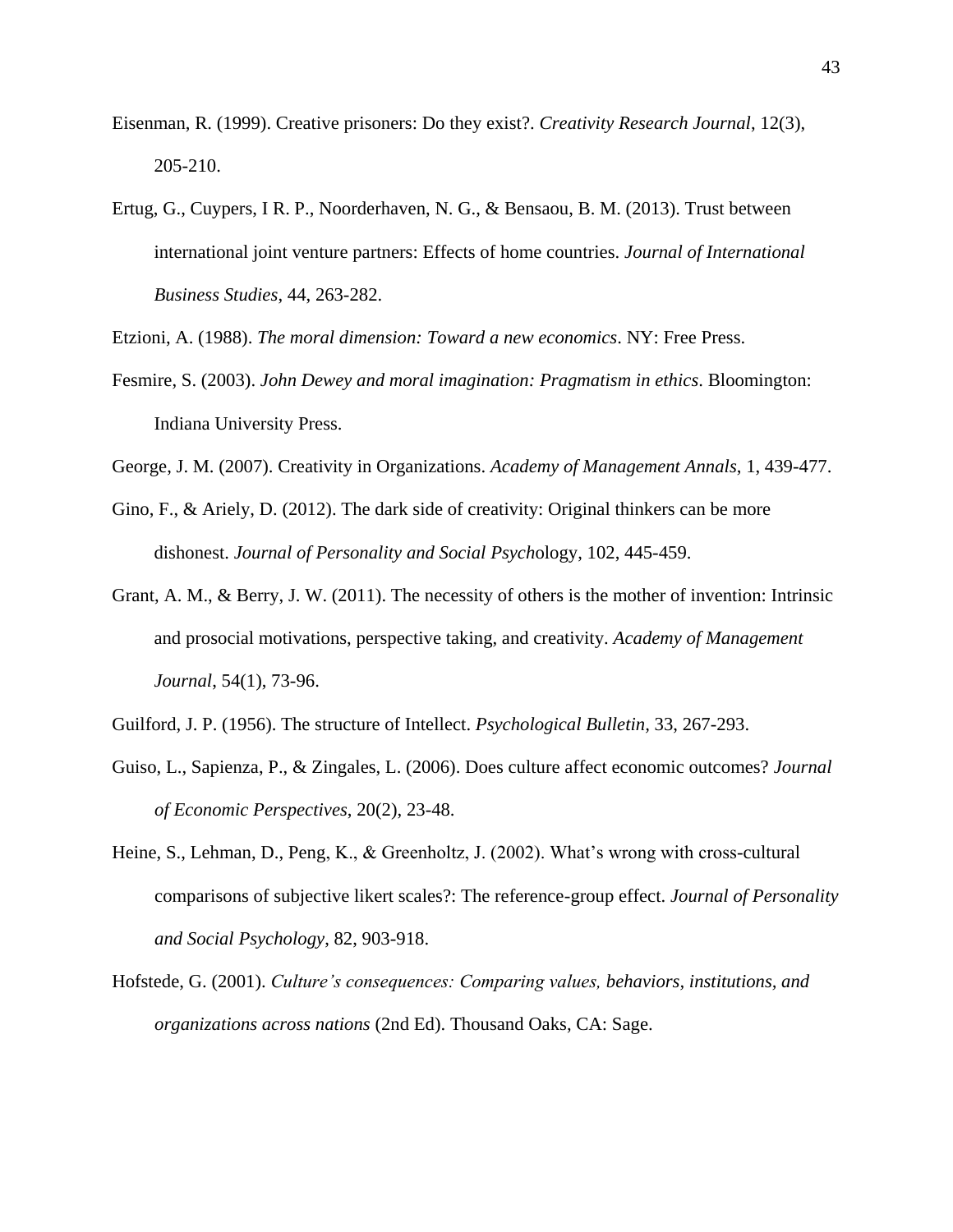- Hofstede, G. (1980). *Culture's consequences: International differences in work-Related values*. Beverly Hill, CA: Sage.
- Hussey, J., & Hussey, R., (1997). *Business research: A practical guide for undergraduate and postgraduate students*. Macmillan Press, London.
- Husted, B., Dozier, J. B., McMahon, J. T., & Katan, M. W. (1996). The impact of cross-national carriers of business ethics on attitudes about questionable practices and form of moral reasoning. *Journal of International Business Studies*, 27, 391-411.
- Jones, D. L. (2011). Academic dishonesty: Are more students cheating?. *Business Communication Quarterly*, *74*(2), 141-150.
- Kidder, R. M. (2009). *How good people make tough choices: Resolving the dilemmas of ethical living*. New York: Harper.
- Kirton, M. J. (1976). Adaptors and innovators: A description and measure. *Journal of Applied Psychology*, 61, 622-629.
- Kirton, M. J. (1994). Adaptors and innovators: Styles of creativity and problem solving. New York, NY: Routledge.
- Kneller, G. E. (1965). *The art and science of creativity*. New York: Holt, Rinehart & Winston.
- Koestler, A. (1964). *The act of creation*. London: Hutshinson & Co.
- Koestler, A. (1981). The three domains of creativity. In Dutton, D. & Krausz, M. (Eds.)*The concept of creativity in science and art.* pp. 1-17. Dordrecht: Martinus Nijhoff Publishers.
- Kohlberg, L. (1971). Stages of moral development. In C. M. Beck, B. S. Crittenden, & E. V. Sullivan (Eds.), *Moral education*. Toronto: University of Toronto Press.
- Maslow, A.H. (1967). The creative attitude. In R.L. Mooney & T.A. Razik (Eds.), Explorations in creativity (pp. 43-54). New York: Harper and Row.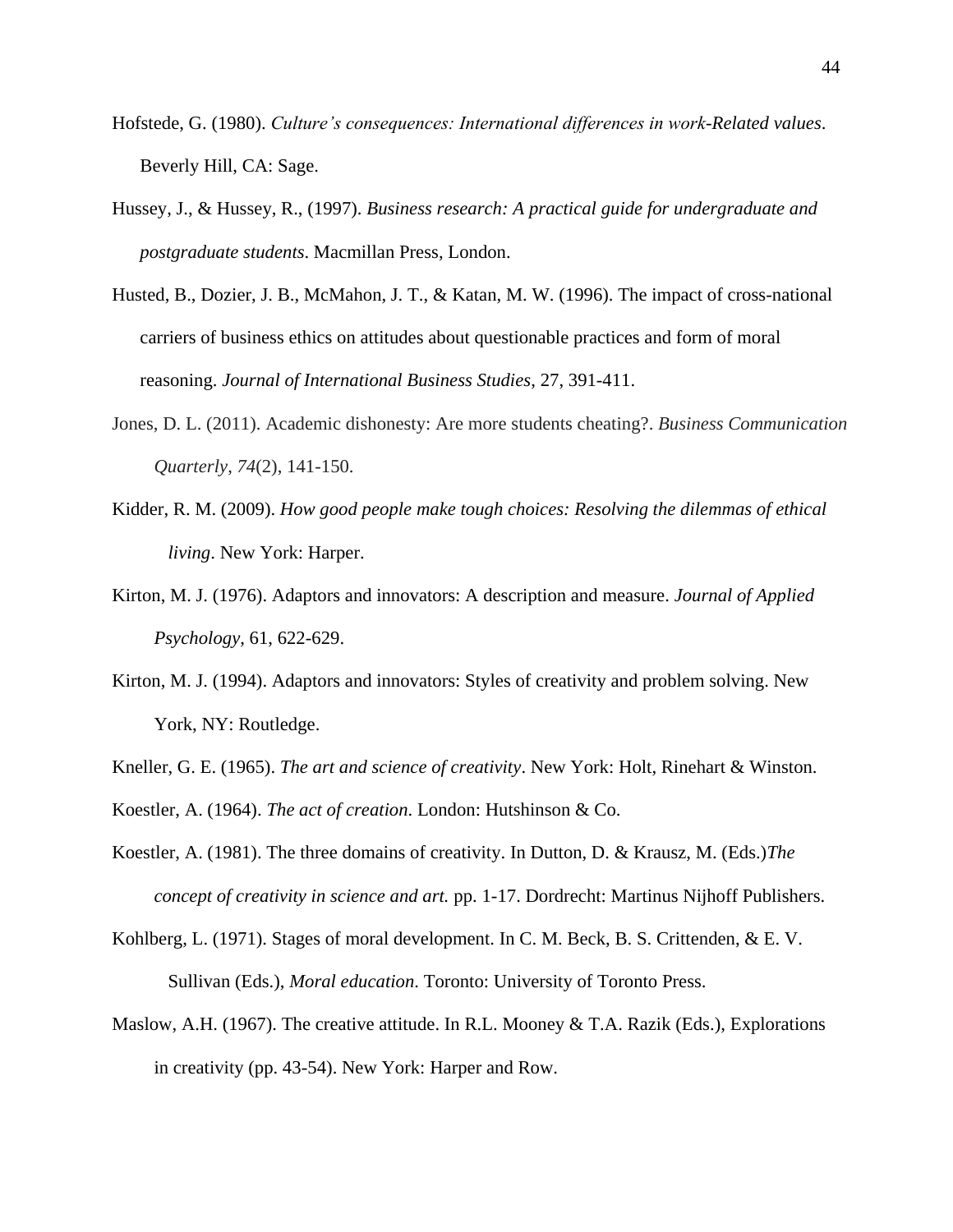- Mazar, N., Amir, O., & Ariely, D. (2008). The dishonesty of honest people: A theory of self-concept maintenance. *Journal of marketing research*, 45(6), 633-644.
- McCabe, D. L., Treviño, L. K., & Butterfield, K. D. (2001). Cheating in academic institutions: A decade of research. Ethics & Behavior, 11(3), 219-232.
- Mednick, S. A. (1962).The associate basis of the creative process. *Psychological Review*, 69, 220- 262.
- Miller, D. T. (1999). The norm of self-interest. *American Psychologist*, 54, 1-8.
- Mumford, M. D.,Waples, E. P., Antes, A. L., Brown, R. P., Connelly, S., Murphy, S. T., & Devenport, L. D. (2010). Creativity and Ethics: The Relationship of Creative and Ethical Problem-Solving. *Creativity Research Journal*, 22(1), 74-89.
- Murnighan, J. K., Cantelon, D. A., & Elyashiv, T. (2001). Bounded personal ethics and the tap dance of real estate agency. In J. Wagner, J. Bartunek & K. Elsbach (Eds.), *Advances in qualitative organizational research*, 3: 1– 40. New York: Elsevier/JAI.
- Murnighan, J. K., Oesch, J. M., & Pillutla, M. (2001). Player types and self-impression management in dictatorship games: Two experiments. *Games and Economic Behavior*, 37(2), 388-414.
- Murphy, S. T., & Zajonc, R. B. (1993). Affect, cognition, and awareness: Affective priming with optimal and suboptimal stimulus exposures. *Journal of Personality and Social Psychology*, 64, 723–739.
- Newell, A., Shaw, J. C., & Simon, H. A. (1962). The processes of creative thinking. In H. E. Gruber & M. Wertheimer (Eds.), *Contemporary approaches to creative thinking*. NY: Atherton Press.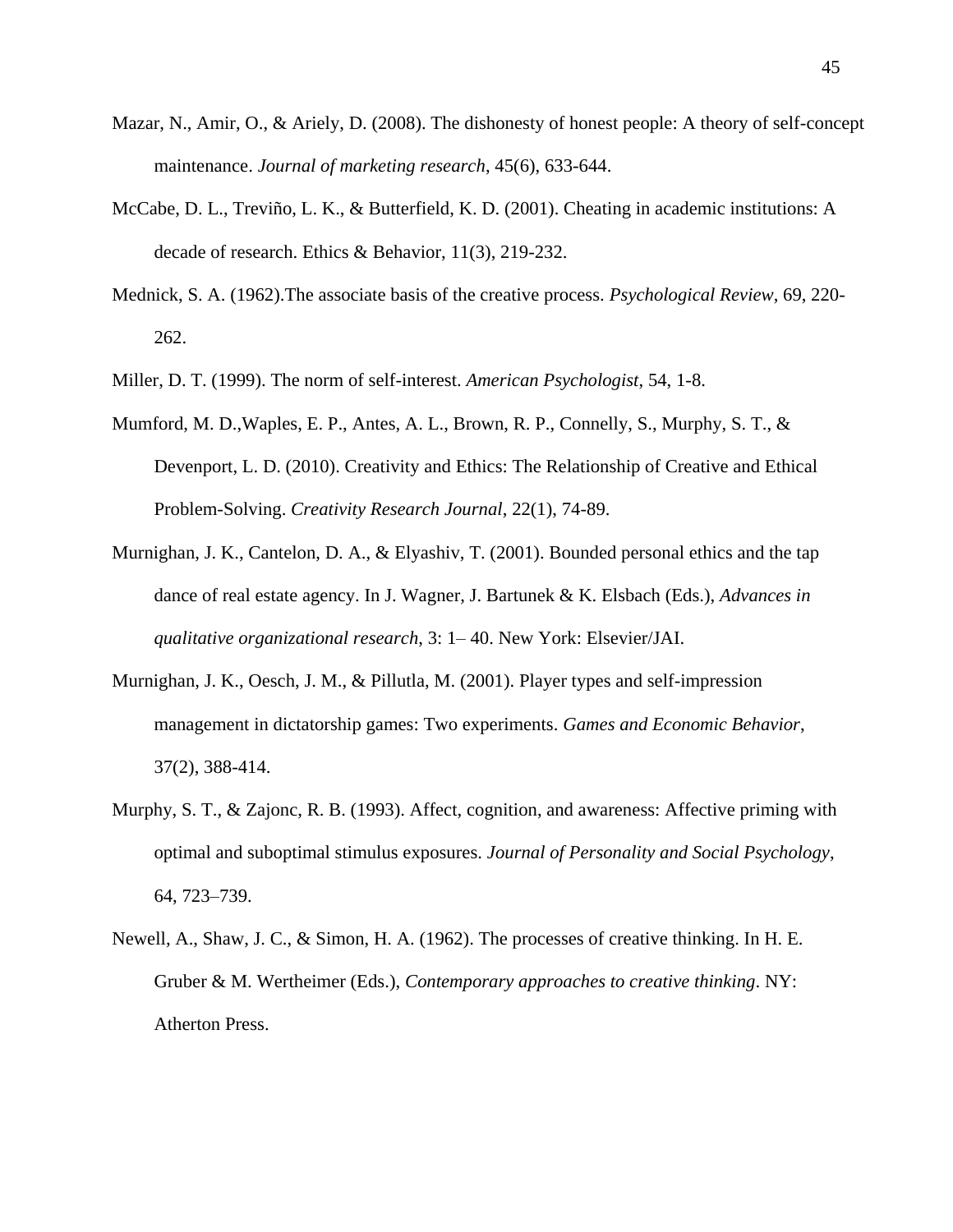- Oldham, G. R., & Cummings, A. (1996). Employee creativity: Personal and contextual factors at work. *Academy of Management Journal*, 39, 607– 634.
- Paley, A. R. (2005). Wal-Mart Drops Plan for Side-by-Side Calvert Stores. *The Washington post*, May 17, B01.
- Parboteeah, K. P., & Cullen, J. B. (2003). Social institutions and work centrality: Explorations beyond national culture. *Organization Science*, 14(2), 137-148.
- Raudenbush, S.W., & Bryk, A. S. (2002). *Hierarchical liner models: Applications and data analysis methods* (2nd Ed). Newbury Park, CA: Sage.
- Rest, J. R. (1986). *Moral development: Advances in research and theory*. NY: Praeger.
- Rogers, C.R. (1971). Toward a theory of creativity. In R. Holsinger, C. Jordan, & L. Levenson (Ed.), *The creative encounter* (pp. 2-12). Glenview, IL: Scott Foresman & Company.
- Roney, C. J. R., Higgins, E. T., & Shah, J. (1995). Goals and framing: How outcome focus influences motivation and emotion. *Personality and Social Psychology Bulletin*, 21, 1151–1160.
- Runco, M. A. (2010). Creativity has no dark side. In D. H. Corpley, A. J. Cropley, J. C. Kaufman., & M. A. Runco (Ed.) *The Dark side of creativity*. (pp. 15-32). NY: Cambridge University Press.
- Runco M. A., (2009). The continuous nature of moral creativity. In D. Ambrose, & T. Cross (Ed). *Morality, ethics, and gifted minds*. (pp.105-115). NY: Springer.
- Runco, M. A. (2004a). Creativity. *Annual Review of Psychology*, 55, 657-687.
- Runco, M. A. (2004b). Everyone has creative potential. In R. J. Sternberg, E. L. Grigorenko, & J. L. Singer (Eds.), *Creativity: From potential to realization* (pp. 21-30). Washington, DC, US: American Psychological Association.
- Runco, M. A. (2007). *Creativity theories and themes: Research, development, and practice*. Burlington, MA: Elsevier.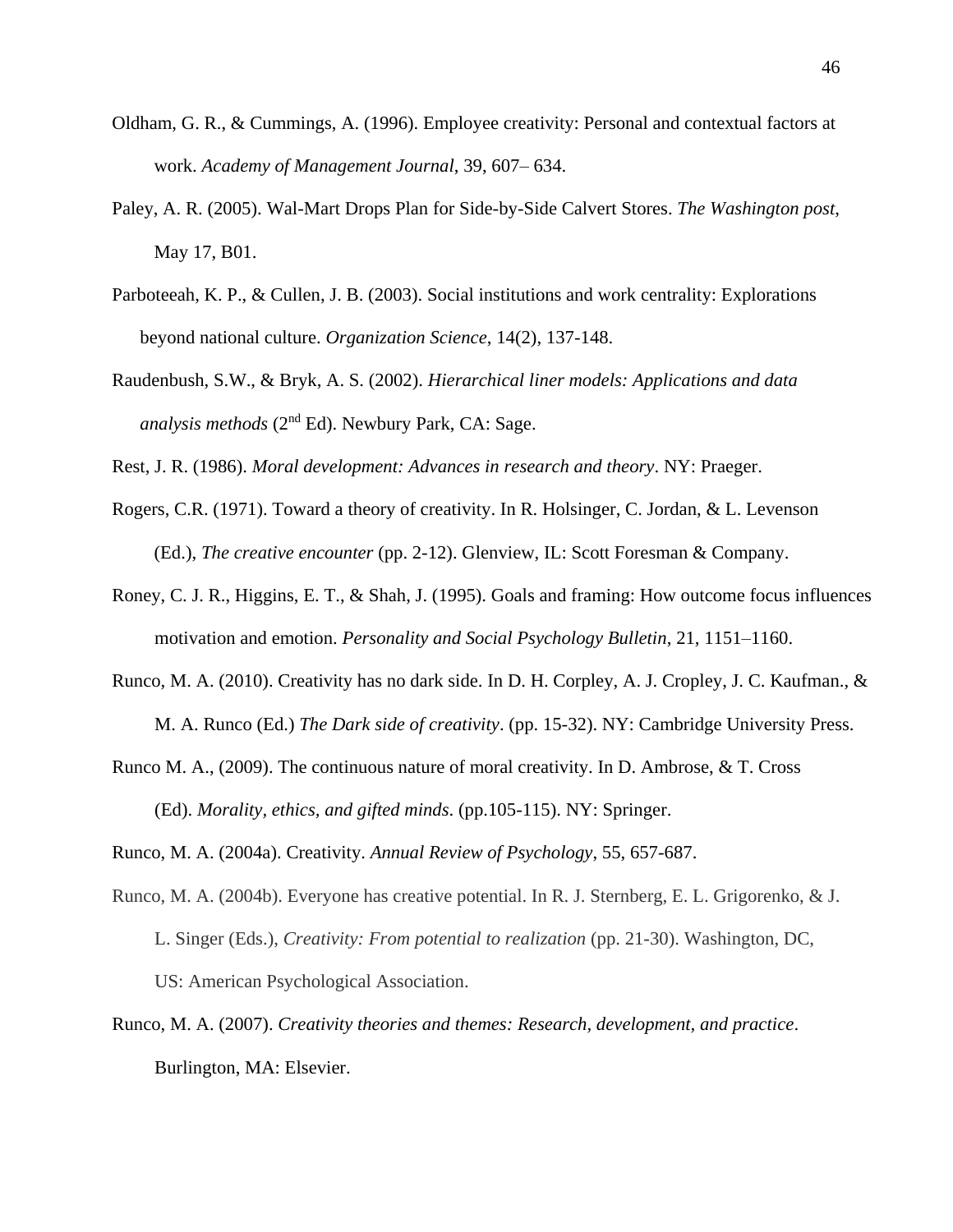Sandel, M. (2009). *Justice: What's the right thing to do*? NY: Farrar, Straus, & Giroux.

- Schuldberg, D. (1997). Schizotypal and hypomanic traits, creativity, and psychological health. In Runco, M.A. & Richards (Eds), pp. 157-17. *Eminent creativity, Everyday creativity and health*. Norwood, NJ: Ablex.
- Schweitzer, M. E., & Hsee, C. K. (2002). Stretching the truth: Elastic justification and motivated communication of uncertain information. *Journal of Risk and Uncertainty,* 25(2), 185-201.
- Schweitzer, M. E., Ordoñez, L., & Douma, B. (2004). Goal setting as a motivator of unethical behavior. *Academy of Management Journal,* 47(3), 422-432.
- Keem, S., Shalley, C. E., Kim, E., & Jeong, I. (2017). Are Creative Individuals Bad Apples? A Dual Pathway Model of Unethical Behavior. *Journal of Applied Psychology*.
- Shalley, C. E. & Zhou, J. (2008). Organizational Creativity Research: A historical overview. In Zhou, J. & Shalley, C. E. (Ed.) *Handbook of organizational creativity*. New York: Lawrence Erlbaum. Simonton, D. (1999). *Origins of genius: A psychology of science*. Cambridge: Cambridge University.
- Stein, M.I. (1974). *Stimulating creativity: Vol. J. Individual procedures*. NY: Academic Press.
- Torrance, E.P. (1967). Nurture of creative talents. In R.L. Mooney & T.A. Razik (Eds.), *Explorations in creativity* (pp. 185-193). New York: Harper and Row.
- Torrance, E.P., Clements, C.B., & Goff, K. (1989). Mind-body learning among the elderly: Arts, fitness, incubation. The *Educational Forum*, 54(1), 123-136.
- Torrance, E.P., & Torrance, J.P. (1973). *Is creativity teachable*? Bloomington, IA: Phi Delta Kappa Educational Foundation.
- Turiel, E. (1983). *The Development of Social Knowledge: Morality and Convention*. Cambridge University Press: Cambridge.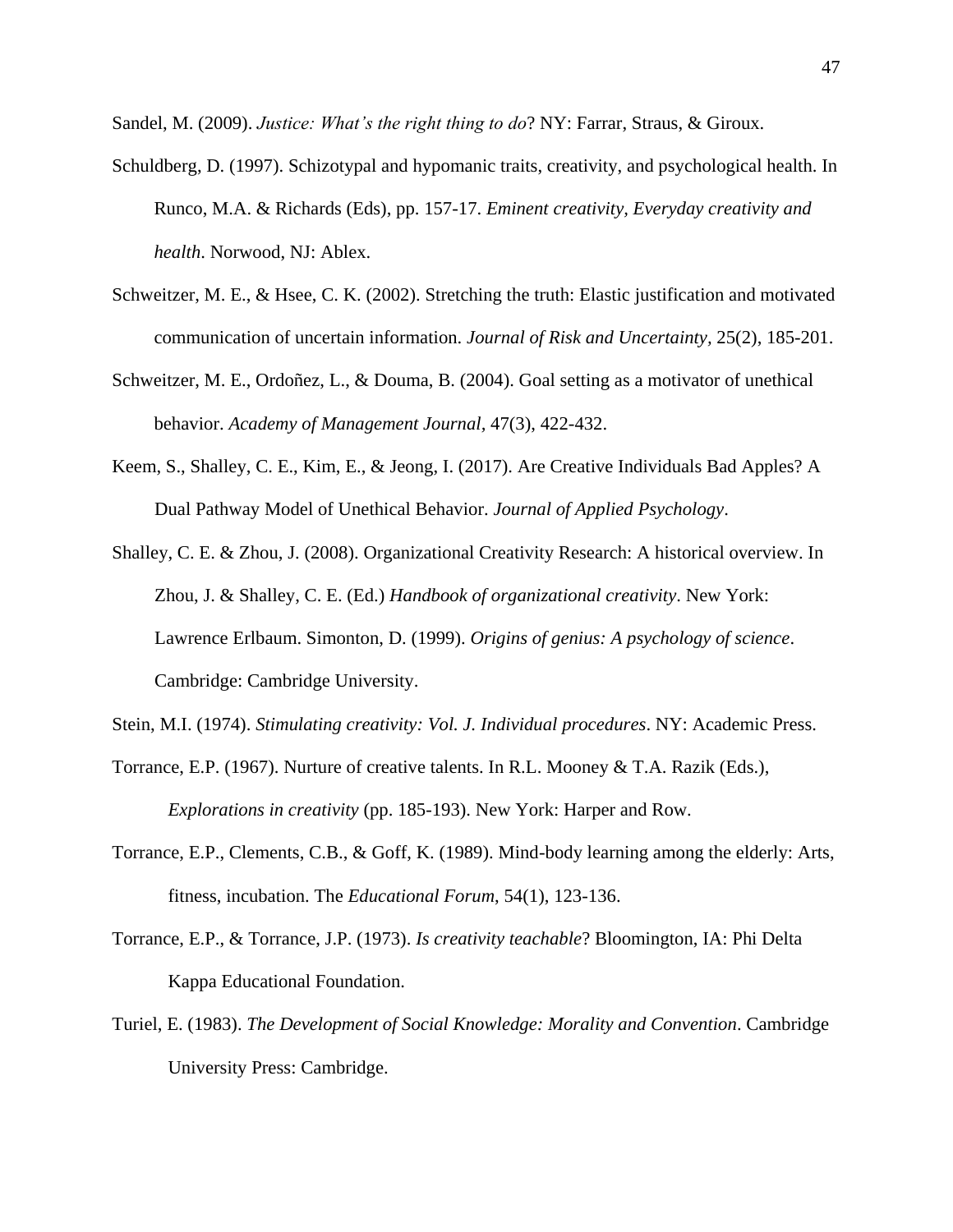- Vincent, L. C., & Kouchaki, M. (2016). Creative, rare, entitled, and dishonest: How commonality of creativity in one's group decreases an individual's entitlement and dishonesty. *Academy of Management Journal*, 59, 1451-1437.
- Vohs, K. D., Mead, N. L., & Goode, M. R. (2006). The psychological consequences of money. *Science*, 314(5802), 1154-1156.
- Wang, L. (2011). *The Dark Side of Creativity*. Doctoral Dissertation. Northwestern University.
- Wang, L., & Murnighan, J. K. (2014). Money, emotions, and ethics across individuals and countries. *Journal of Business Ethics*, 125(1), 163-176.
- Wang, L. & Murnighan, J. K. (2015). Ethics and creativity. In Shalley, C. E., Hitt, M. A., & Zhou, J. (Ed). (pp.245-261). *Oxford handbook on creativity, innovation, and entrepreneurship.* New York: Oxford University Press.
- Wang, L., & Murnighan, J. K. (2017). The dynamics of punishment and trust. *Journal of Applied Psychology*, 102(10), 1385-1402.
- Wang, L., Zhong, C. B., & Murnighan, J. K. (2014). The social and ethical consequences of a calculative mindset. *Organizational Behavior and Human Decision Processes*, 125(1), 39-49.
- Weingart, L. R. (1997). How did they do that? The ways and means of studying group process. *Research in Organizational Behavior*, 19, 189–239.
- Werhane, P. H. (1998). Moral imagination and the search for ethical decision-making in management. *Business Ethics Quarterly,* Special issue (1), 75-98.
- Wolpert, S. (2002). *Gandhi's passion*. New York: Oxford University Press.
- Yitzhaki, S. (1979). Relative deprivation and the Gini coefficient. *Quarterly Journal of Economics,* 93(2), 321-324.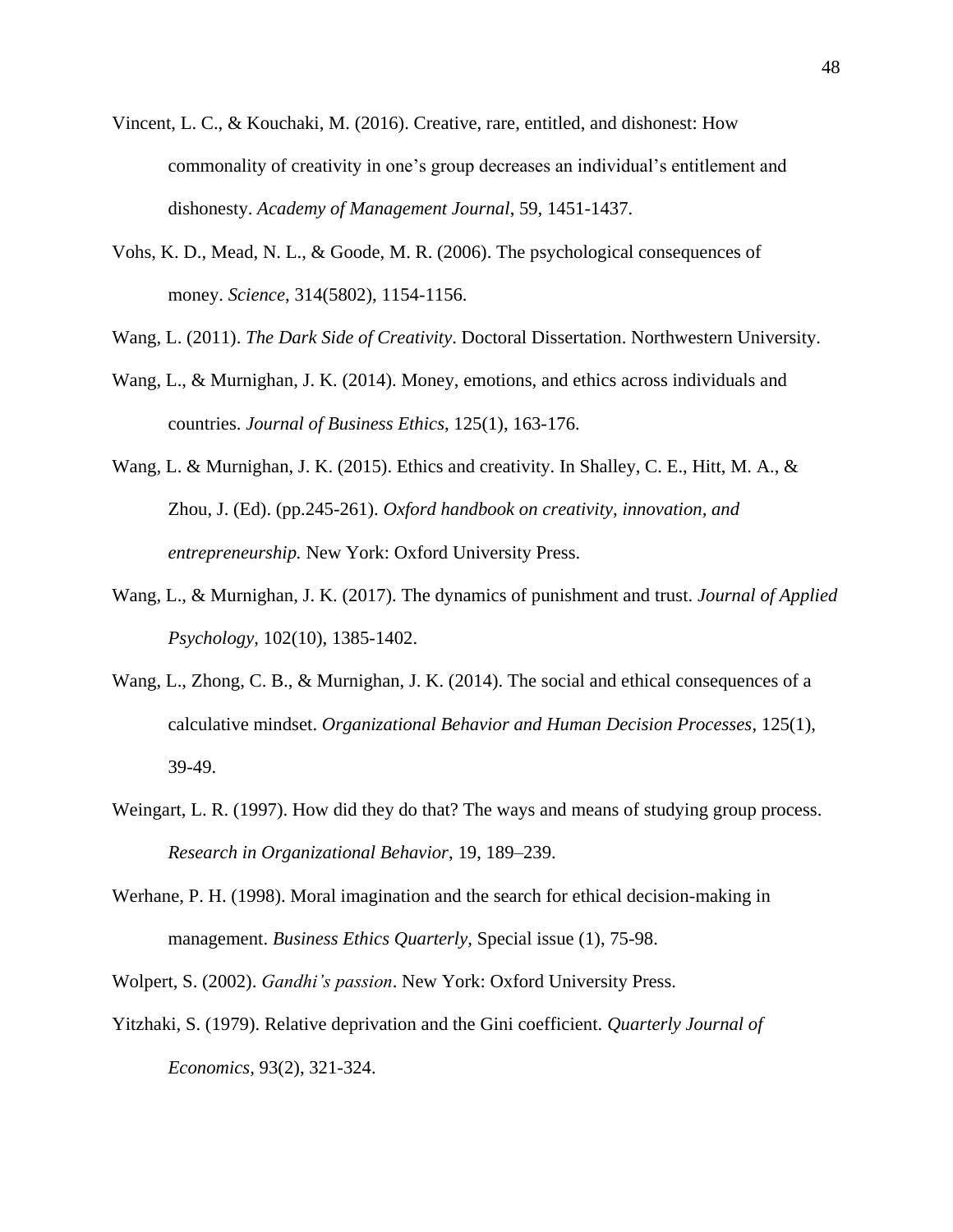| anie |  |
|------|--|
|------|--|

Correlations and Summary Statistics (Study 4)

|                |                             | <b>Mean</b> | S.D.  | $\mathbf{1}$   | $\overline{2}$ | 3                        | $\overline{4}$ | 5              | 6              | $\tau$                   | 8              | 9       | 10             |
|----------------|-----------------------------|-------------|-------|----------------|----------------|--------------------------|----------------|----------------|----------------|--------------------------|----------------|---------|----------------|
|                | <b>Individual Variables</b> | (Level 1)   |       |                |                |                          |                |                |                |                          |                |         |                |
| $\mathbf{1}$   | Right-wrong moral issues    | 2.18        | 1.57  | $\blacksquare$ |                |                          |                |                |                |                          |                |         |                |
| $\overline{2}$ | Right-right moral issues    | 4.47        | 2.38  | $.19**$        | $\blacksquare$ |                          |                |                |                |                          |                |         |                |
| 3              | Workplace creativity        | 5.69        | 3.03  | $-.06**$       | $.27**$        | $\overline{\phantom{a}}$ |                |                |                |                          |                |         |                |
| $\overline{4}$ | Age                         | 43.98       | 13.96 | $-.17**$       | $.04**$        | $.10**$                  | $\sim$         |                |                |                          |                |         |                |
| 5              | Gender                      | 1.44        | 0.50  | $-.03*$        | $.07**$        | .01                      | $-.10**$       | $\overline{a}$ |                |                          |                |         |                |
| 6              | Education                   | 7.43        | 1.88  | $-.10**$       | $.16**$        | $.17**$                  | $-.13**$       | $.07**$        | $\overline{a}$ |                          |                |         |                |
| $\overline{7}$ | <b>Marital Status</b>       | 1.72        | 0.45  | $-.04**$       | $-.04**$       | $-.01$                   | $.20**$        | $-.10**$       | $-.04**$       | $\overline{\phantom{a}}$ |                |         |                |
| 8              | Income                      | 6.20        | 2.41  | $-.03$         | $.13**$        | $.17**$                  | $-.03$         | $-00.$         | $.25**$        | $.19**$                  | $\overline{a}$ |         |                |
| 9              | Life satisfaction           | 7.59        | 1.80  | $-.09**$       | $.04*$         | $.10**$                  | $.03*$         | $.04*$         | $.04**$        | $.10**$                  | $.21**$        |         |                |
| 10             | Religious Org. Member       | 0.70        | 0.81  | .01            | $-.23**$       | $-.08**$                 | $.04**$        | $.04**$        | .01            | $.04**$                  | .01            | $.07**$ | $\blacksquare$ |
| 11             | Charitable Org. Member      | 0.47        | 0.74  | $-.01$         | $-.01$         | $-.02$                   | $.06**$        | $.04**$        | $.10**$        | $.03*$                   | .01            | $.03*$  | $.28**$        |
| 12             | Environment Org. Member     | 0.28        | 0.59  | $.03*$         | $-13**$        | $-.11**$                 | $-.03*$        | $-.06**$       | $.05**$        | $.04**$                  | $-.05**$       | $-.03*$ | $.23**$        |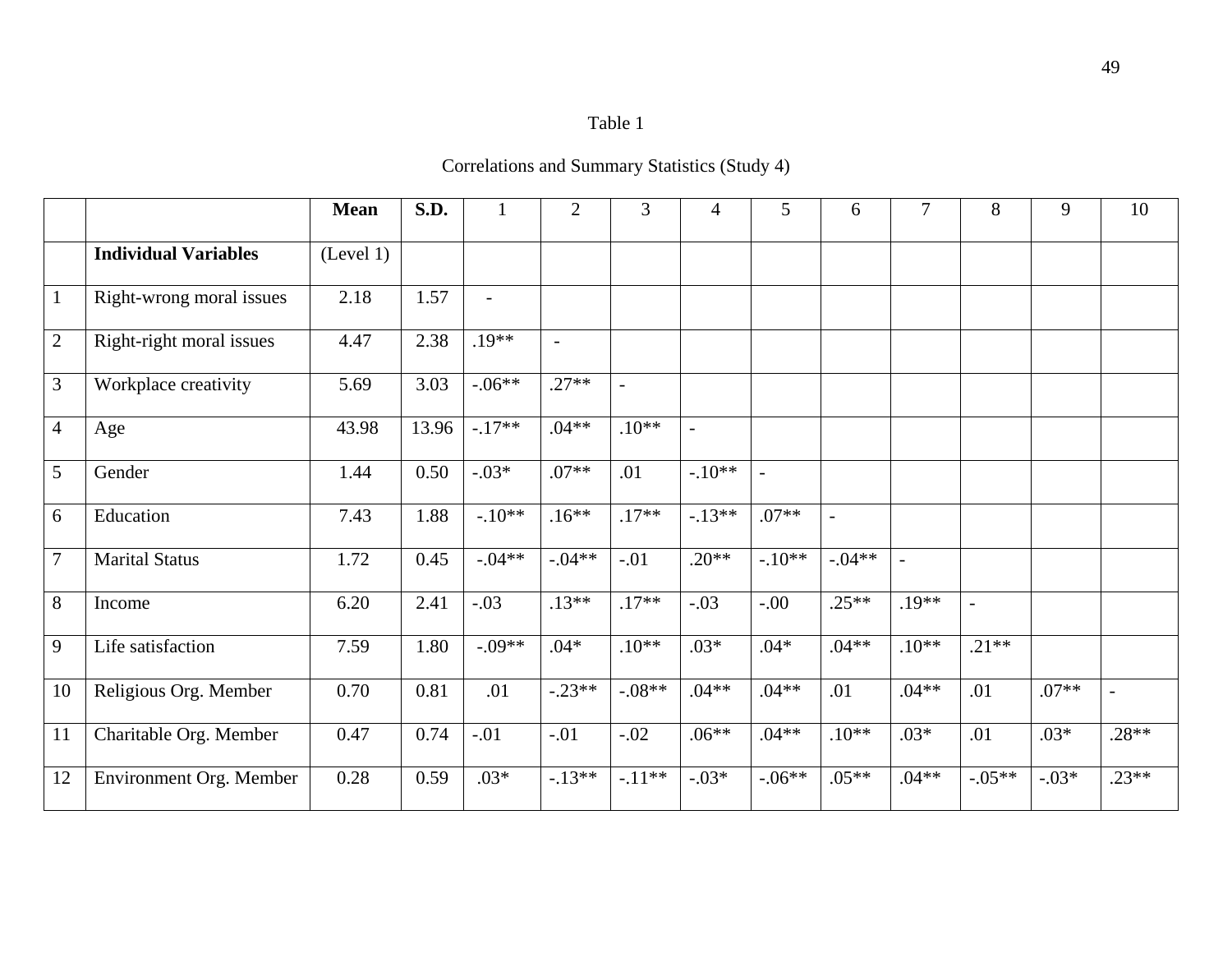| 13 | Cognitive Nature of Work     | 6.56      | 3.07  | $-.08**$ | $.17**$  | $.38**$  | $.07**$  | $.04**$  | $.24**$  | $-.01$   | $.20**$  | $.07**$  | $-.07**$ |
|----|------------------------------|-----------|-------|----------|----------|----------|----------|----------|----------|----------|----------|----------|----------|
| 14 | Work Independence            | 7.49      | 2.36  | $-.03*$  | $.16**$  | $.27**$  | $.13**$  | $-.01$   | $-.02$   | .01      | $.13**$  | $.11**$  | $-.05**$ |
| 15 | Supervising others           | 1.37      | 0.48  | $.04**$  | $-.02$   | $-.03*$  | $-12**$  | $.13**$  | .00      | $.08**$  | $.13**$  | $.05**$  | $-.01$   |
|    | <b>Country Variables</b>     | (Level 2) |       |          |          |          |          |          |          |          |          |          |          |
| 16 | <b>Public Ethics Index</b>   | 49.40     | 21.79 | $-.12**$ | $.45**$  | $.23**$  | $.24**$  | $.07**$  | $.06**$  | $.05**$  | $.09**$  | $.15**$  | $.15**$  |
| 17 | Individualism                | 47.85     | 23.60 | $-16**$  | $.44**$  | $.26**$  | $.25**$  | $.08**$  | $.07**$  | $.05**$  | $.11**$  | $.10**$  | $.10**$  |
| 18 | <b>Uncertainty Avoidance</b> | 62.05     | 20.86 | $-0.00$  | $-.06**$ | $.07**$  | $-.09**$ | $.03*$   | $-.02$   | $-.08**$ | $-.03*$  | $-.01$   | $-.01$   |
| 19 | Masculinity                  | 47.00     | 19.10 | 0.02     | $-.27**$ | $-16**$  | $-.03*$  | $-.01$   | $-.10**$ | $-.00$   | $-.09**$ | $-.09**$ | $-.09**$ |
| 20 | Press Freedom                | 15.95     | 19.45 | $0.15**$ | $-.37**$ | $-.24**$ | $-.20**$ | $-.08**$ | $-.08**$ | $-.01$   | $-.10**$ | $-.08**$ | $-.08**$ |
| 21 | Social inequality            | 40.58     | 12.28 | $0.17**$ | $-.33**$ | $-14**$  | $-13**$  | $-.06**$ | $-.15**$ | $-.06**$ | $-.12**$ | $-.00$   | $-0.00$  |

Note: N=4,883 at level 1; N=20 at level 2

 $*p<.05; **p<.01$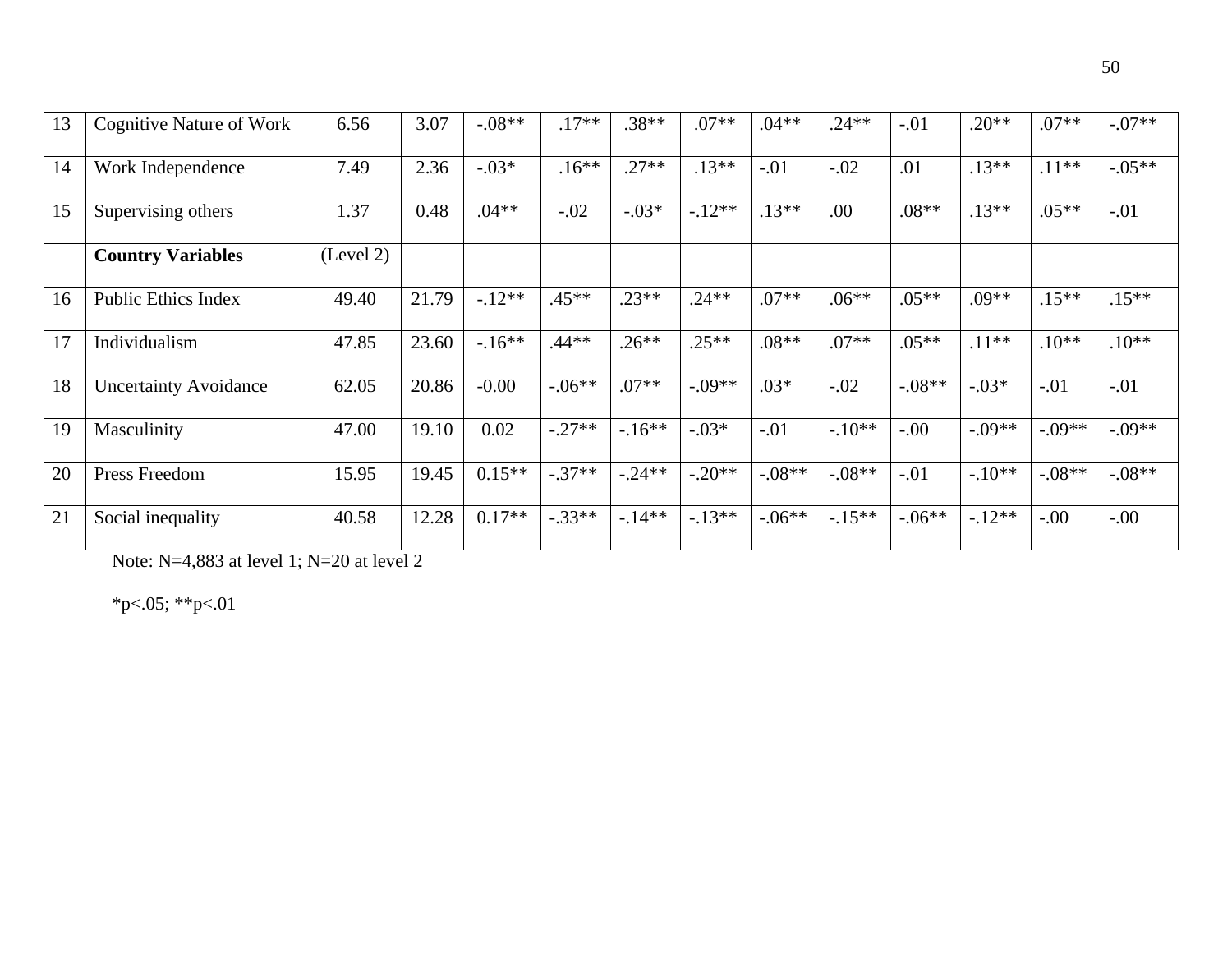# Table 1 (Continued)

# Correlations and Summary Statistics (Study 4)

|    |                                 | 11                       | 12                       | 13       | 14       | 15             | 16                       | 17             | 18             | 19                       | 20                       | 21             |
|----|---------------------------------|--------------------------|--------------------------|----------|----------|----------------|--------------------------|----------------|----------------|--------------------------|--------------------------|----------------|
| 11 | Charitable Org. Member          | $\overline{\phantom{a}}$ |                          |          |          |                |                          |                |                |                          |                          |                |
| 12 | Environment Org. Member         | $.40**$                  | $\overline{\phantom{a}}$ |          |          |                |                          |                |                |                          |                          |                |
| 13 | <b>Cognitive Nature of Work</b> | $-.01$                   | $-.07**$                 |          |          |                |                          |                |                |                          |                          |                |
| 14 | Work Independence               | $-.01$                   | $-.09**$                 | $.13**$  |          |                |                          |                |                |                          |                          |                |
| 15 | Supervising others              | $.03*$                   | .01                      | .02      | $.09**$  | $\blacksquare$ |                          |                |                |                          |                          |                |
|    | <b>Country Level Variables</b>  |                          |                          |          |          |                |                          |                |                |                          |                          |                |
| 16 | <b>Public Ethics Index</b>      | $.04**$                  | $-.13**$                 | $.12**$  | $.15***$ | $.03*$         | $\overline{\phantom{a}}$ |                |                |                          |                          |                |
| 17 | Individualism                   | $.08**$                  | $-.11**$                 | $.18**$  | $.22**$  | $.04**$        | $.52*$                   | $\overline{a}$ |                |                          |                          |                |
| 18 | <b>Uncertainty Avoidance</b>    | $-.15**$                 | $-.15**$                 | $.08**$  | $-.01$   | $-.04**$       | $-.54*$                  | $-.18$         | $\blacksquare$ |                          |                          |                |
| 19 | Masculinity                     | .01                      | $.11**$                  | .02      | $-.03*$  | $.04**$        | $-.51*$                  | $-.02$         | .13            | $\overline{\phantom{a}}$ |                          |                |
| 20 | Press Freedom                   | $-.02$                   | $.13**$                  | $-.11**$ | $-.10**$ | $-.03*$        | $-.29$                   | $.47*$         | $-.21$         | $.47*$                   | $\overline{\phantom{a}}$ |                |
| 21 | Social inequality               | $-.04**$                 | $.09**$                  | $-.09**$ | $-.07**$ | $.04**$        | $-16$                    | $-.33$         | .05            | .31                      | .32                      | $\blacksquare$ |

Note: **N=**4,883 at level 1; N=20 at level 2

 $*p<.05; **p<.01$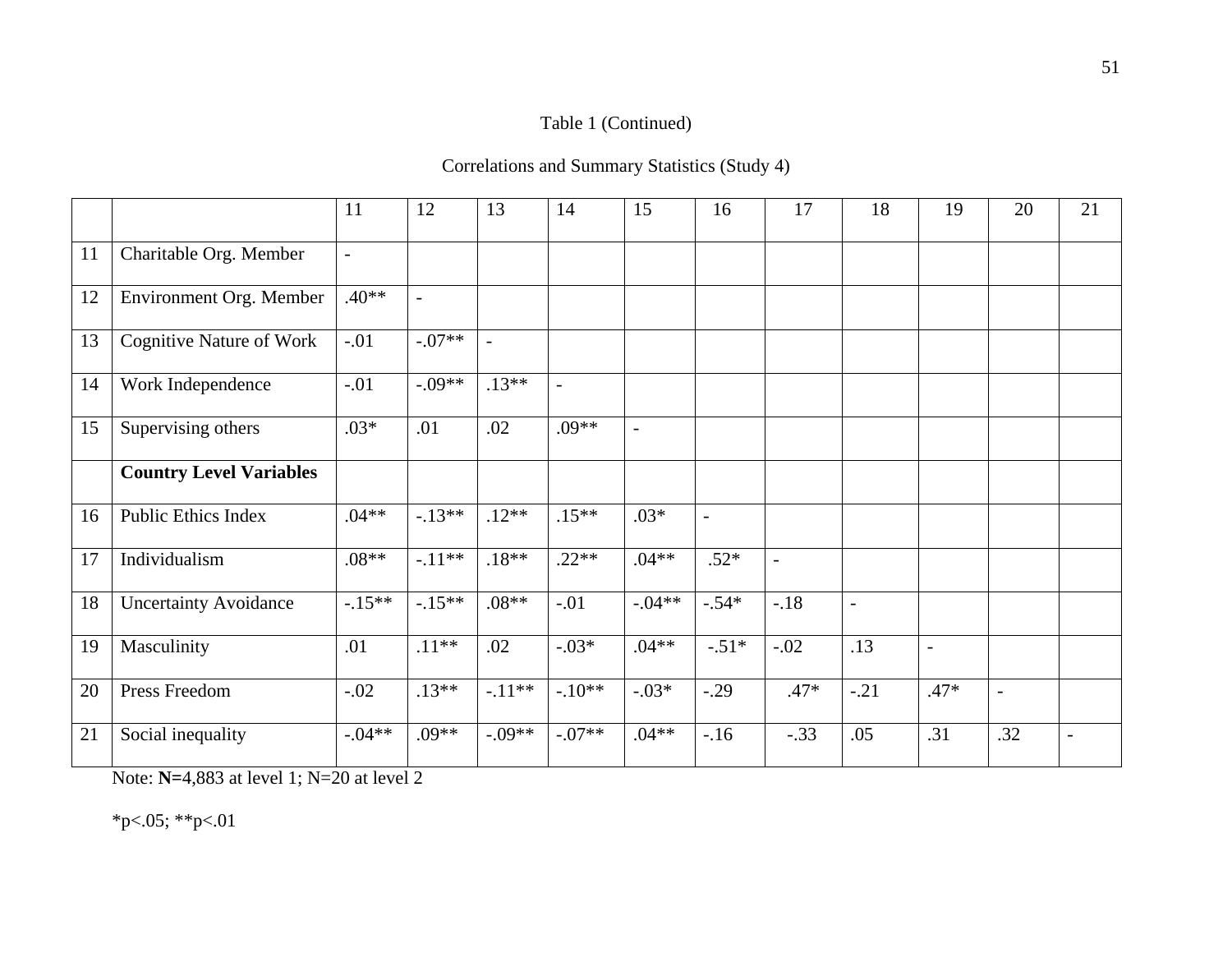# Table 2

Hierarchical Linear Models for Approval of Right-Right and Right-Wrong Moral Issues (Study 4)

| Variable                        | Model 1 (DV: Right-right issues) |          | Model 2 (DV: Right-wrong issues) |          |  |  |
|---------------------------------|----------------------------------|----------|----------------------------------|----------|--|--|
| Level $\overline{1}$            | Coefficient                      | s.e.     | Coefficient                      | s.e.     |  |  |
| Intercept                       | 4.19***                          | 0.16     | $2.28***$                        | 0.12     |  |  |
| Age                             | $-0.01***$                       | 0.00     | $-0.02***$                       | 0.00     |  |  |
| Gender                          | 0.05                             | 0.05     | $-0.11*$                         | 0.04     |  |  |
| <b>Education Level</b>          | $0.08***$                        | 0.02     | $-0.06***$                       | 0.01     |  |  |
| <b>Marital Status</b>           | $-0.19**$                        | 0.06     | $-0.00$                          | 0.03     |  |  |
| Income                          | $0.05***$                        | 0.01     | 0.01                             | 0.00     |  |  |
| Life satisfaction               | $-0.05***$                       | 0.02     | $-0.05***$                       | 0.01     |  |  |
| Religious Org. Membership       | $-0.56***$                       | 0.04     | $-0.01$                          | 0.03     |  |  |
| Charitable Org. Membership      | 0.05                             | 0.01     | 0.00                             | 0.03     |  |  |
| Environ. Org. Membership        | $0.12*$                          | 0.05     | 0.05                             | $0.04\,$ |  |  |
| <b>Cognitive Nature of Work</b> | $0.03**$                         | 0.01     | $-0.01$                          | 0.00     |  |  |
| Supervising others              | 0.09                             | 0.06     | $-0.13**$                        | 0.05     |  |  |
| Work Independence               | $-0.01$                          | $0.01\,$ | $-0.00$                          | $0.00\,$ |  |  |
| <b>Workplace Creativity</b>     | $0.03**$                         | 0.01     | $-0.00$                          | 0.01     |  |  |
| Level 2                         |                                  |          |                                  |          |  |  |
| Press freedom                   | 0.03                             | 0.01     | 0.00                             | 0.01     |  |  |
| Income and Social Inequality    | 0.00                             | 0.02     | $0.03\dagger$                    | 0.01     |  |  |
| Country's public ethics         | 0.02                             | 0.01     | $-0.01$                          | 0.01     |  |  |
| Individualism                   | $0.04***$                        | $0.01\,$ | $-0.00$                          | 0.01     |  |  |